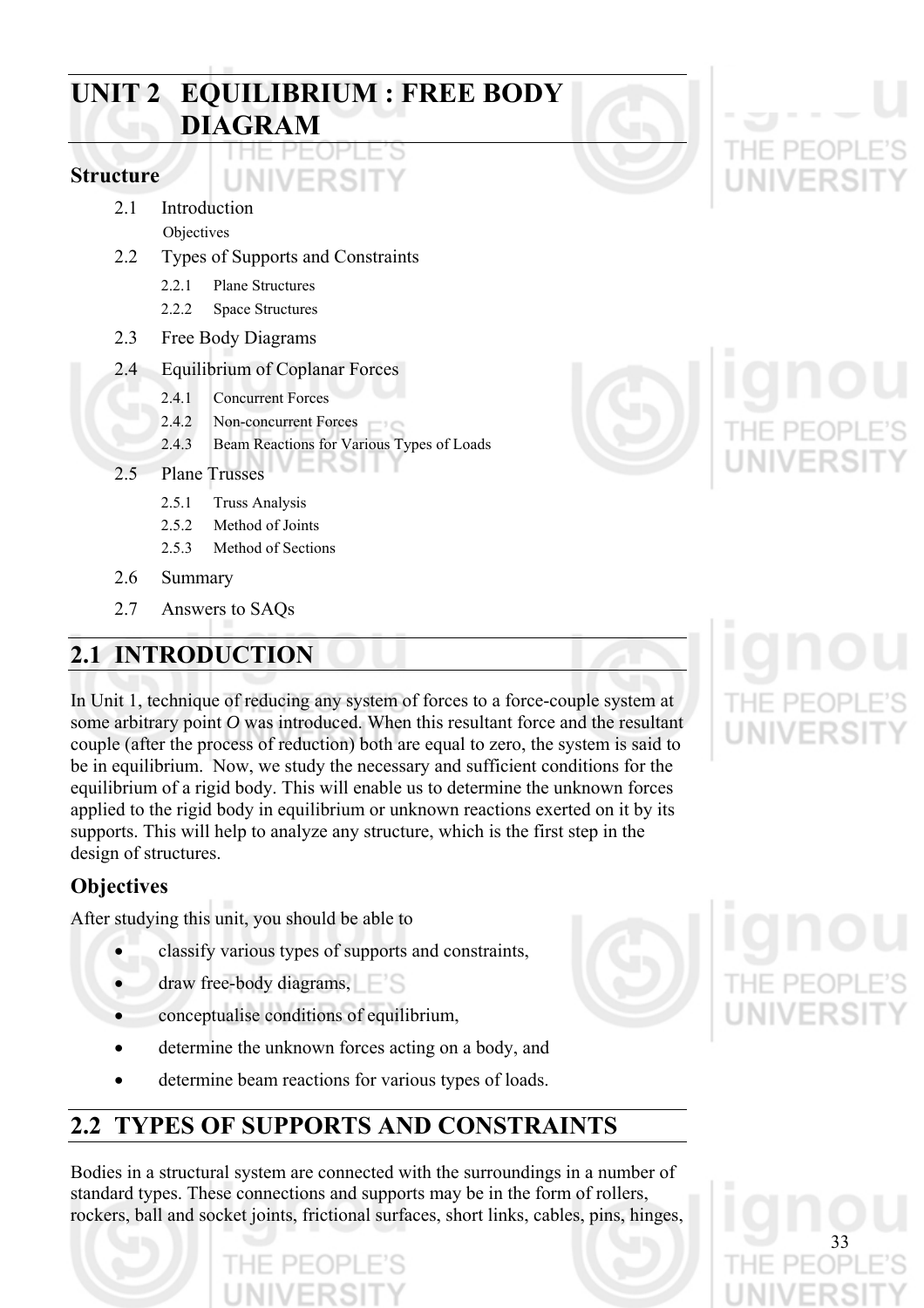

**Applied Mechanics** etc. They restrict the movement of the bodies in particular direction by offering reactions. In some cases, it is easier to ascertain the direction of reactions by considering the direction of possible movement in absence of the support. Consider, for example, a rigid body kept on a table. If the table would not have been there, the rigid body would have fallen down due to gravity. The table is restricting the downward movement of the body. This is possible if the table is able to offer a force in upward direction. Thus, you can ascertain that the direction of reaction offered by the table will be upward.

# **2.2.1 Plane Structures**

A plane structure lies in one plane, e.g. a thin flat plate, an assembly of straight bars lying in one plane, an arch, a simply supported beam, a cantilever, and the like. Some plane structures are constrained by supports that permit no rigid body movement upon application of loads. The reactions offered by various supports connecting plane structures can be grouped under three categories:

# **Reactions Equivalent to a Force with Known Line of Action**

Figure 2.1(a) illustrates some of the supports in this category. They include rollers, rockers, frictionless surfaces, short links, cables, collars on frictionless rods and frictionless pins in slots. These supports prevent motion in one direction only. The direction of reaction can therefore be ascertained easily.







# **Figure 2.1(a)**

# **Reactions Equivalent to a Force of Unknown Direction**

A frictionless hinge or pin, knife-edge support, rough surfaces are some of the examples of this category shown in Figure 2.1(b). These supports prevent translation of the free body in all directions. However, rotation of the body about the connection is possible. The reactions offered by these supports involve two unknowns : magnitude and direction. They are usually represented by the components along two mutually perpendicular directions say horizontal and vertical.

# **Reactions Equivalent to a Force and a Couple**

A beam built in a wall as shown in Figure 2.1(c) is an example of this category. Such a support offers full restraint against rotation and

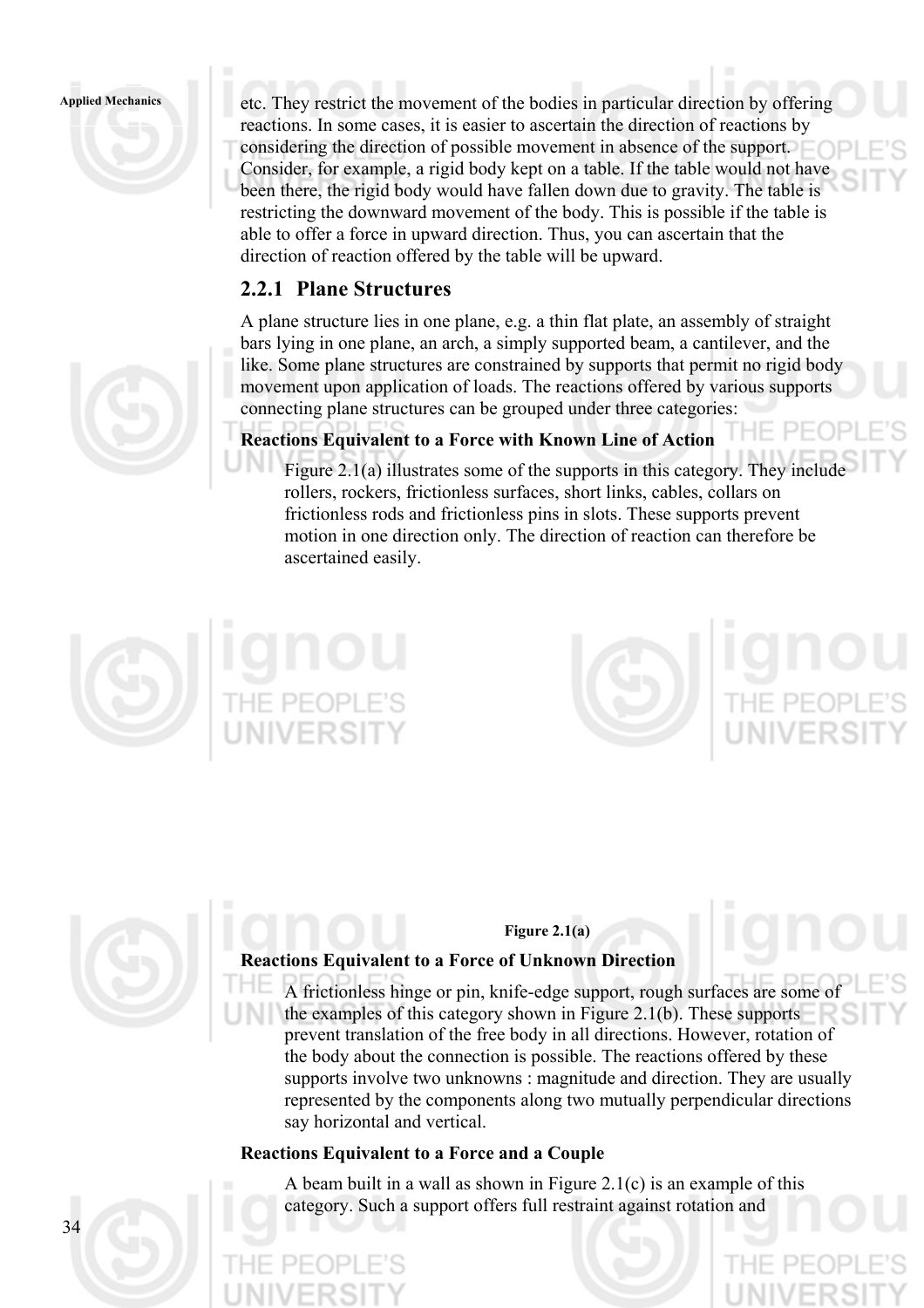translational movement. Reactions of this group involve three unknowns. Generally these are represented by two components of the force along *x* and *y* directions and by the movement of the couple.



**UNIVERSIT** 



**Figure 2.1(c)** 

# **2.2.2 Space Structures**

A space structure is a structure in a three-dimensional space. There are six fundamental motions possible viz. translation in *x*, *y*, and *z* directions and rotations about the *x*, *y*, and *z* axes. Depending on the constraints provided by the supports the number of unknown reactions vary from one to six (Figure 2.2).

> THE REORTE*.*2 **UNIVERSIT**

**Equilibrium : Free** 







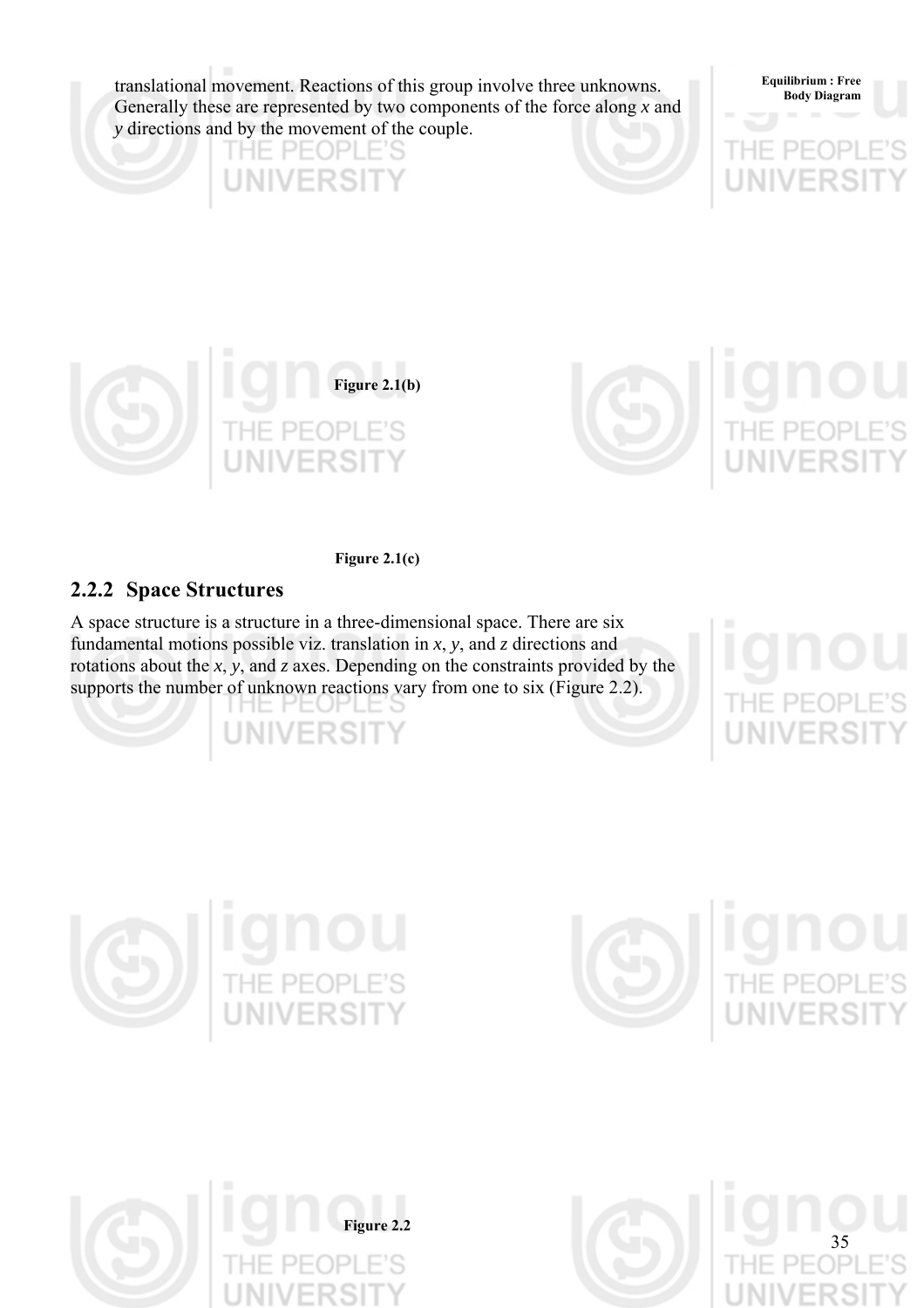

couples.

**Applied Mechanics** Frictionless surfaces, cables and ball supports prevent translation in one direction only and thus exert a single force of known line of action. The magnitude of the reaction is the only unknown in such cases. Wheels on rails or rollers on rough surfaces involve two unknown reaction components as motion in two directions is restricted. In case of ball and socket joints or rough surfaces in direct contact there are three unknown as they prevent translation in three directions. A universal joint which does not allow rotation about one axis will involve 4 unknowns viz. three components along *x*, *y* and *z* directions and a couple. A fixed support does not allow any motion, neither translation nor rotation. This involves maximum number of reaction components : three force components and three

# **2.3 FREE BODY DIAGRAMS**

To study the balance of forces, viz-a-viz, any structure, you should be in a position to identify all the forces acting on it. A structure can be divided into various parts for simplicity. If you separate a body from its surrounding and draw a diagram to represent that body and indicate all the forces from the surroundings that act on it, such a diagram is called a **free-body diagram**.

# **Example 2.1**

Consider the propped cantilever shown in Figure 2.3(a). To draw the free-body diagram for the beam, isolate the beam from its surroundings. The fixed and the hinge supports will replaced by constraining forces offered by them. All external loads will also be replaced by forces exerting on it, and then the resulting diagram is called free-body diagram of the beam.



**Figure 2.3**

**(a) (b)** 

HE PEOP



Free-body diagram for the beam in Figure 2.3(b) shows :

(i) beam AB,

- (ii) constraining forces  $H_A$ ,  $V_A$  and  $M_A$  offered by the fixed support at A,
- (iii) constraining forces  $R_B$  offered by the roller support B, and
- (iv) the external load acting at *C*.

# **Example 2.2**

**Solution** 

A 3 m long boom is held by a ball and socket joint at A and by two cables CD and BE. It carries a load of 20kN at B. Draw Free-body diagram for the boom AB (Figure 2.4(a)).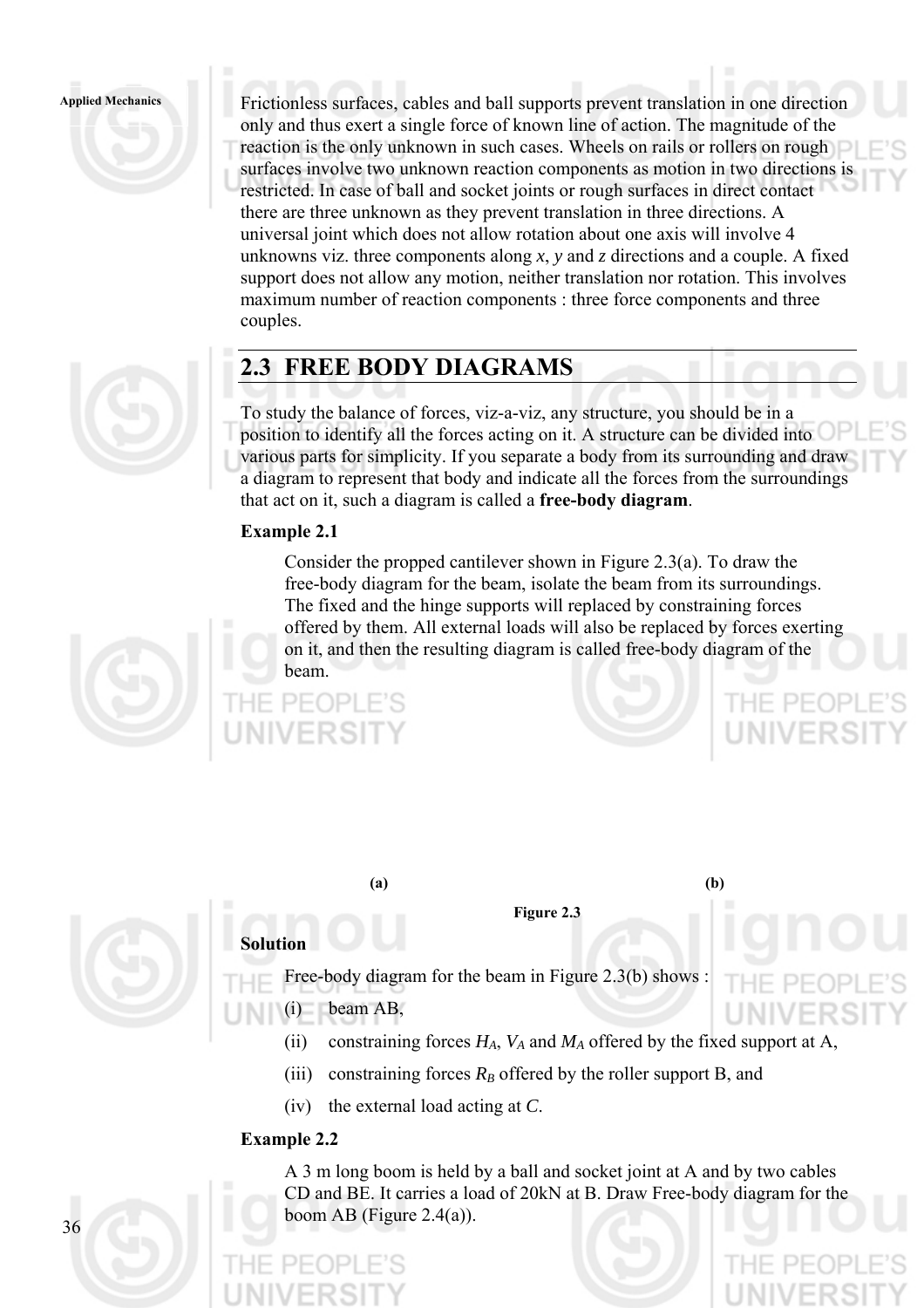





**Figure 2.4** 

# **Solution**

Free-body diagram for the boom AB in Figure 2.4(b) shows

- (i) boom AB,
- (ii) constraining forces  $A_x$ ,  $A_y$  and  $A_z$  due to ball and socket support at A,
- (iii) tension  $T_{CD}$  in cable CD, and
- (iv) tension  $T_{BE}$  in cable BE.
- (v) the external load (20 kN) acting at B.

# **SAQ 1**

(a) Draw the free-body diagram for the member AB in following cases :





**Equilibrium : Free Body Diagram**

**(a) (b)** 





37

**(c) (d)** 

In Figure 2.5(e), member AB is supported by a ball and socket at B and leans against a smooth wall at A. Cord CD is attached to the mid-point of AB.

In Figure 2.5(f), DF and CE are cables, joint A is ball and socket joint.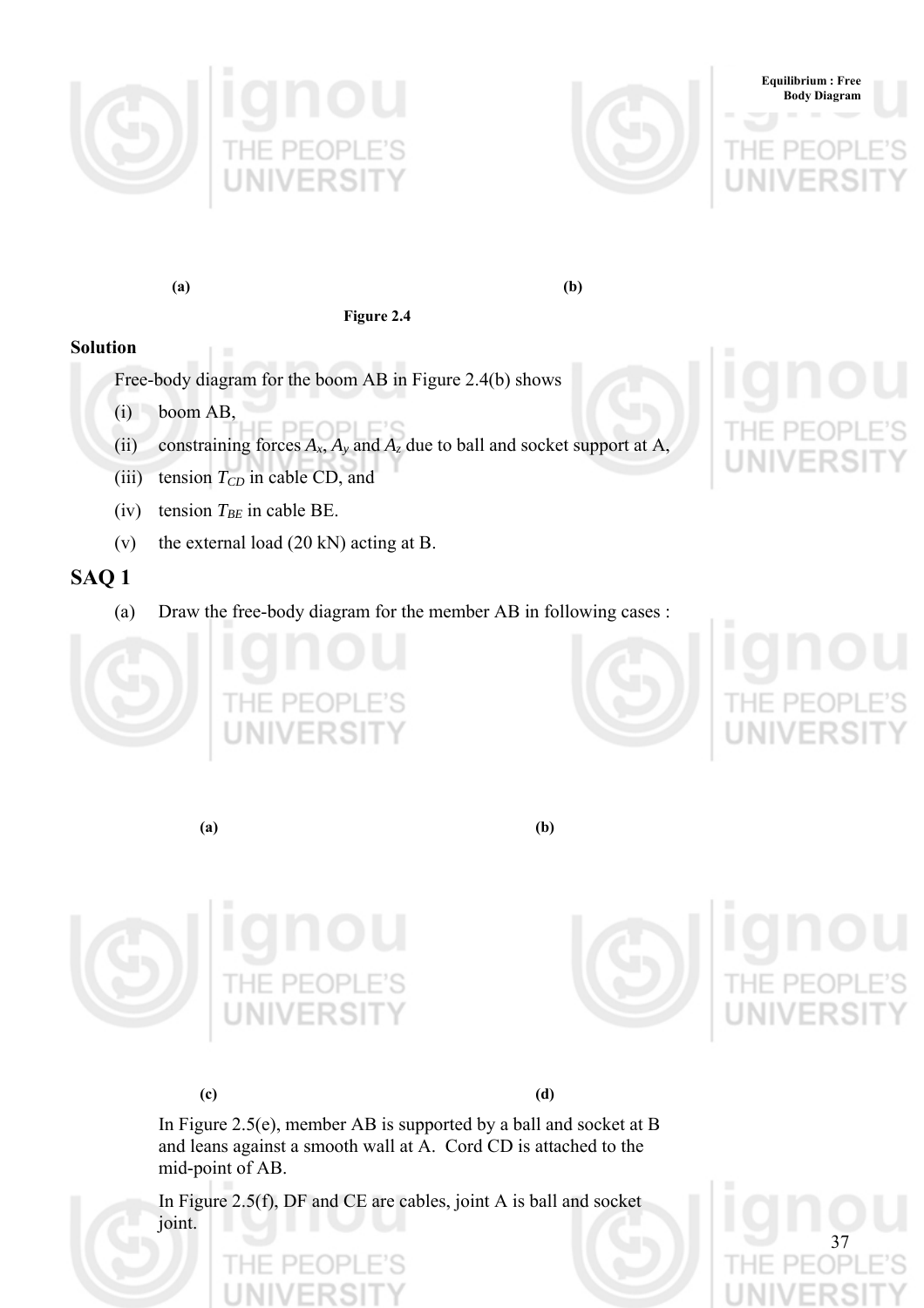





**(e) (f)** 



**Figure 2.5** 

- Frictionless pin in slot
	- (ii) Hinge Point
		- (iii) Wheel on rail
		- (iv) Hinge and bearing supporting axial thrust and radial load (Figure 2.6)
		- (v) Ball and socket joint
		- (vi) Fixed support





**Figure 2.6** 



# **2.4 EQUILIBRIUM OF COPLANAR FORCES**

Consider a rigid body acted upon by a number of coplanar forces. These forces will cause the rigid body either to

(i) move in a particular direction without rotating, or

- (ii) rotate at its own place without moving, or
- (iii) rotate about itself and at the same time move in any particular direction, or
- (iv) remain completely at rest

The last case is that of the state of equilibrium. To move the body in a particular direction there must exist a resultant force and to rotate there must exist a resultant couple. If the resultant force and the resultant couple both are absent, the

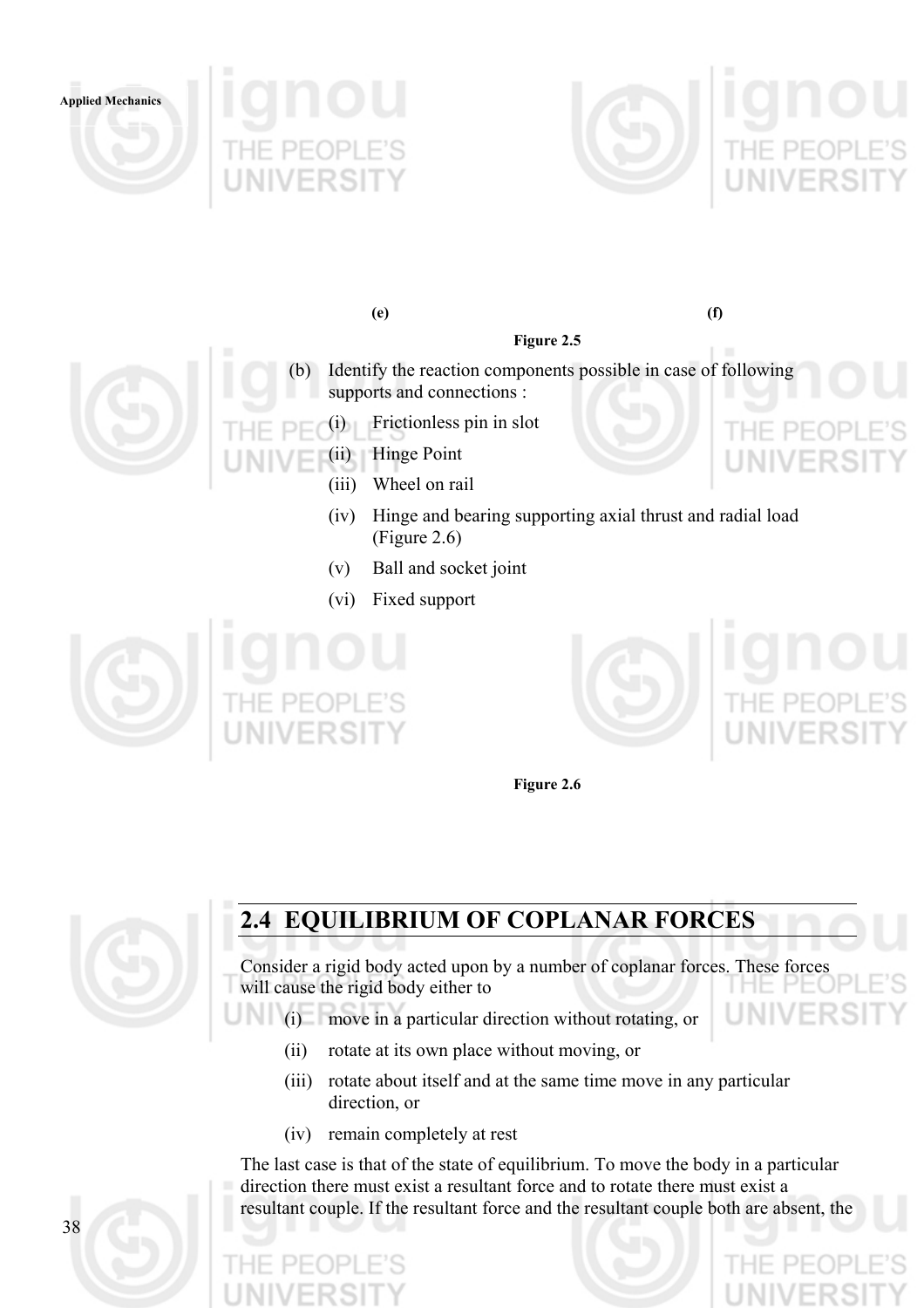**body can neither move nor rotate. It will remain at rest. Let us study some typical** Equilibrium: Free<br>Body Diagram cases.

# **2.4.1 Concurrent Forces**

If a number of coplanar concurrent forces are acting on a body then there may exist a single resultant force passing through the point of intersection of all the concurrent forces. But there will not exist any couple. The resultant force may have two components say  $R_x$  and  $R_y$  where x and y are any two mutually perpendicular co-ordinate axes. If the body is to be at rest then you must get both these components equal to zero. The conditions for equilibrium in case of coplanar concurrent forces are, therefore, as follow :

 $R_r = 0$  $R_{v} = 0$ But  $R_x = \sum F_x$  and  $\Sigma F_r = 0$  and  $\Sigma F_v = 0$ 



39

- (i) The algebraic sum of the resolved components of all forces in any direction must be equal to zero.
- (ii) The algebraic sum of the resolved components of all forces in a direction at right angles to the first direction must be equal to zero.

# **Example 2.3**

Four coplanar concurrent forces act at a point and keep it at rest. These are shown in Figure 2.7. Determine the forces *P* and *Q*.

## **Solution**

**Figure 2.7** 

Let us assume that forces *P* and *Q* act away from point *O*. As the point *O* remains at rest we can apply equations of equilibrium, such as :

$$
\Sigma F_x = 0
$$

$$
\therefore \qquad 310 + P \cos 60^{\circ} - 1260 \cos 60^{\circ} = 0
$$

E PEC

$$
\therefore \qquad 310 + 0.5P - 1260 \times 0.5 = 0
$$

$$
\therefore \qquad P = \frac{630 - 310}{0.5} = 640 \text{ N}
$$

As *P* here works out as a positive quantity, the assumed direction is therefore correct. Therefore, *P* acts away from *O*. Now, similarly,

**Equilibrium : Free**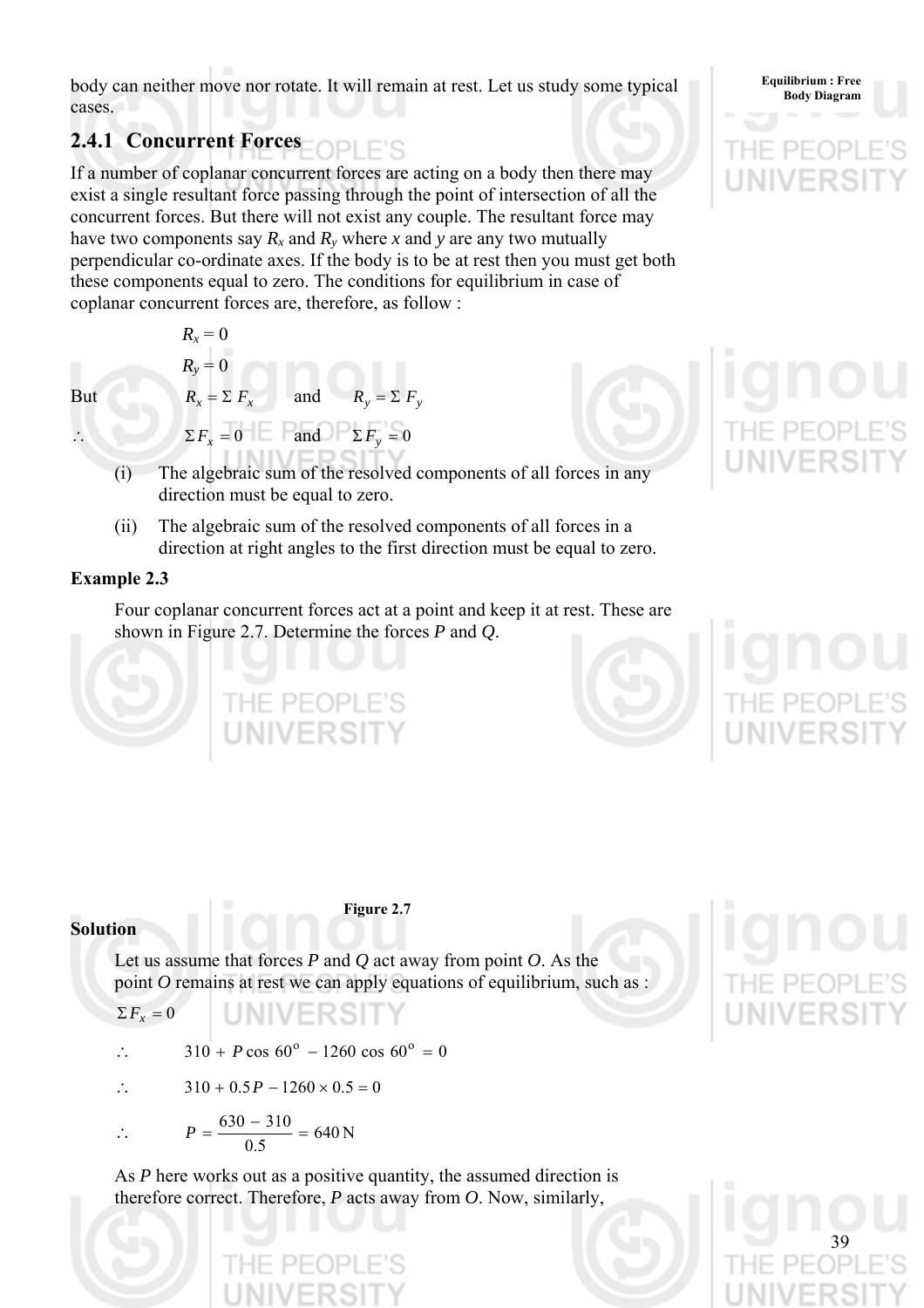$\Sigma F_v = 0$ 

 $P \sin 60^\circ + 1260 \sin 60^\circ - Q = 0$  $Q = (640 + 1260) \sin 60^\circ$ 

∴  $Q = 1645.4 N$ 

As *Q* here comes out also as positive, the assumed direction of *Q* is correct. Therefore, *Q* acts away from *O*.

## **Example 2.4**

A smooth sphere weighing 200 N is resting against smooth walls as shown in Figure 2.8. Determine the reactions at the supports.



**Applied Mechanics** 



# **Solution**

# Let us first ascertain the directions of reactions. As the wall (A) is vertical and smooth the reaction at A will be horizontal, i.e. normal to the wall. Similarly, the reaction at B will be normal to the line (wall) inclined at  $60^\circ$ to the horizontal. Both these reactions will pass through *O* the centre of the sphere because these are normals drawn to the tangents of the sphere at A and B. The weight of the cylinder can be assumed concentrated at *O*. Thus, three concurrent forces keep the sphere at rest. Let us apply conditions of equilibrium.

 $\theta = 30^{\circ}$  by geometry of the figure)

**Figure 2.8** 

$$
\Sigma F_x=0
$$

 $\therefore R_A - R_B \cos \theta = 0$ 



 $R_{A} = 0.866 R_{B}$  $\Sigma F_v = 0$  $\therefore$   $\bigcap$   $R_B$  sin 30°  $-W = 0$ ∴  $R_B(0.5) = 200$ 

$$
\therefore R_B = \frac{200}{0.5} = 400 \text{N}
$$

∴  $R_A = 0.866 \times 400 = 346.4N$ 

The same problem can be solved using Lami's Theorem which states, "If three forces (in a plane) acting on a body keep it at rest then each force is proportional to the sine of the angle between the other two forces" (Figure 2.9).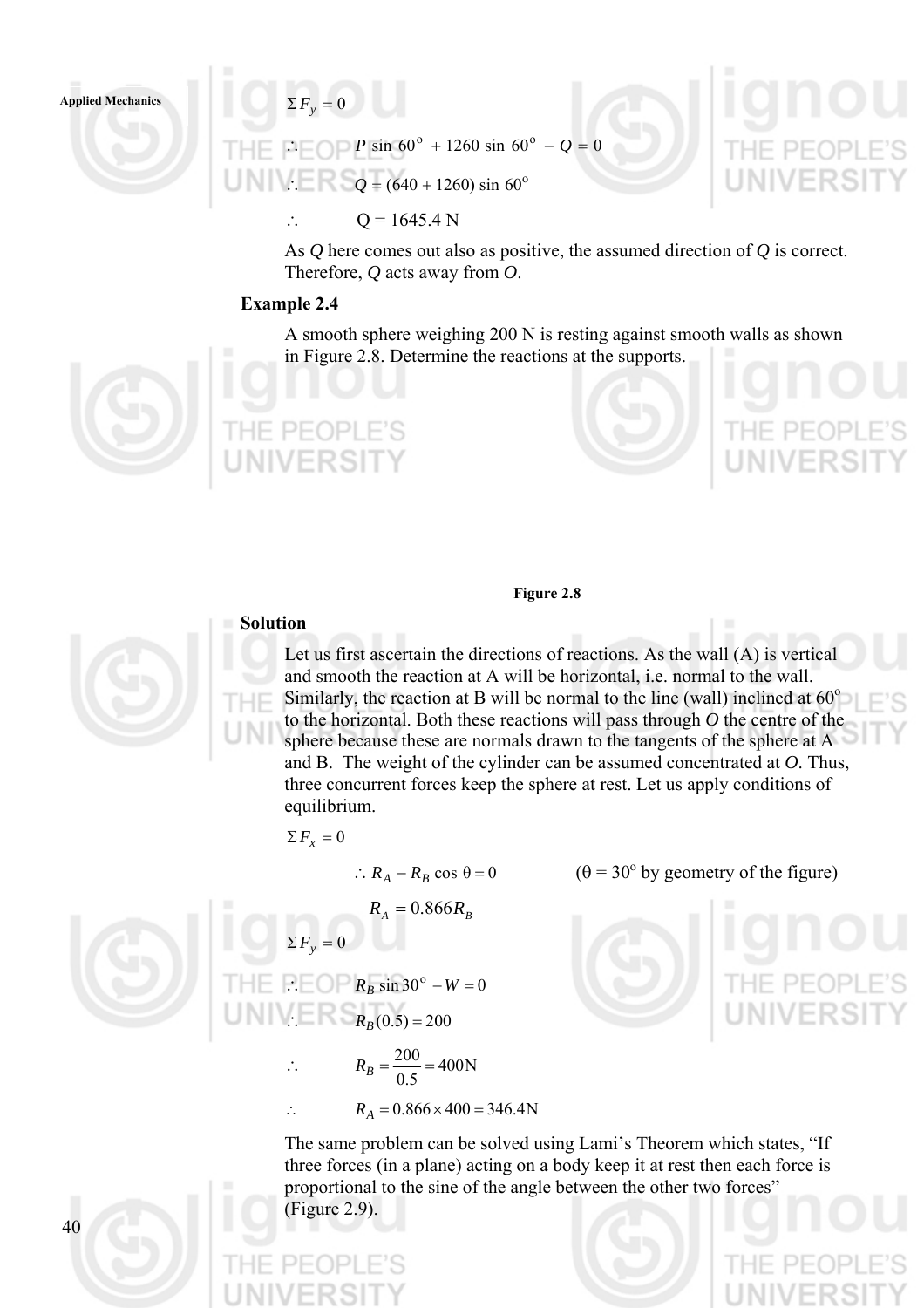

**Figure 2.9**  Putting the known values, we get  $^{\circ}$  1 sin 30<sup>o</sup>  $rac{R_A}{\cos 30^\circ} = \frac{R_B}{1} = \frac{200}{\sin 30^\circ}$ ∴  $R_A = \frac{200 \text{ cos } 30}{1} = 346.4 \text{ N}$  $\sin 30$ 200 cos 30 o o  $R_A = \frac{200 \cos 30}{400} =$  $R_B = \frac{200}{\lambda} = 400.0 \text{ N}$  $\sin 30$  $R_B = \frac{200}{\sin 30^\circ}$ 



# **SAQ 2**

Determine the minimum value of force *P* required just to start the wheel over the step 300 mm high. The diameter of the wheel is 1.2 m and the weight is 800 N. Also find the direction of *P* (Figure 2.10).

(Note that the reaction offered by the ground is zero when the wheel is just on the point of moving over the step.)







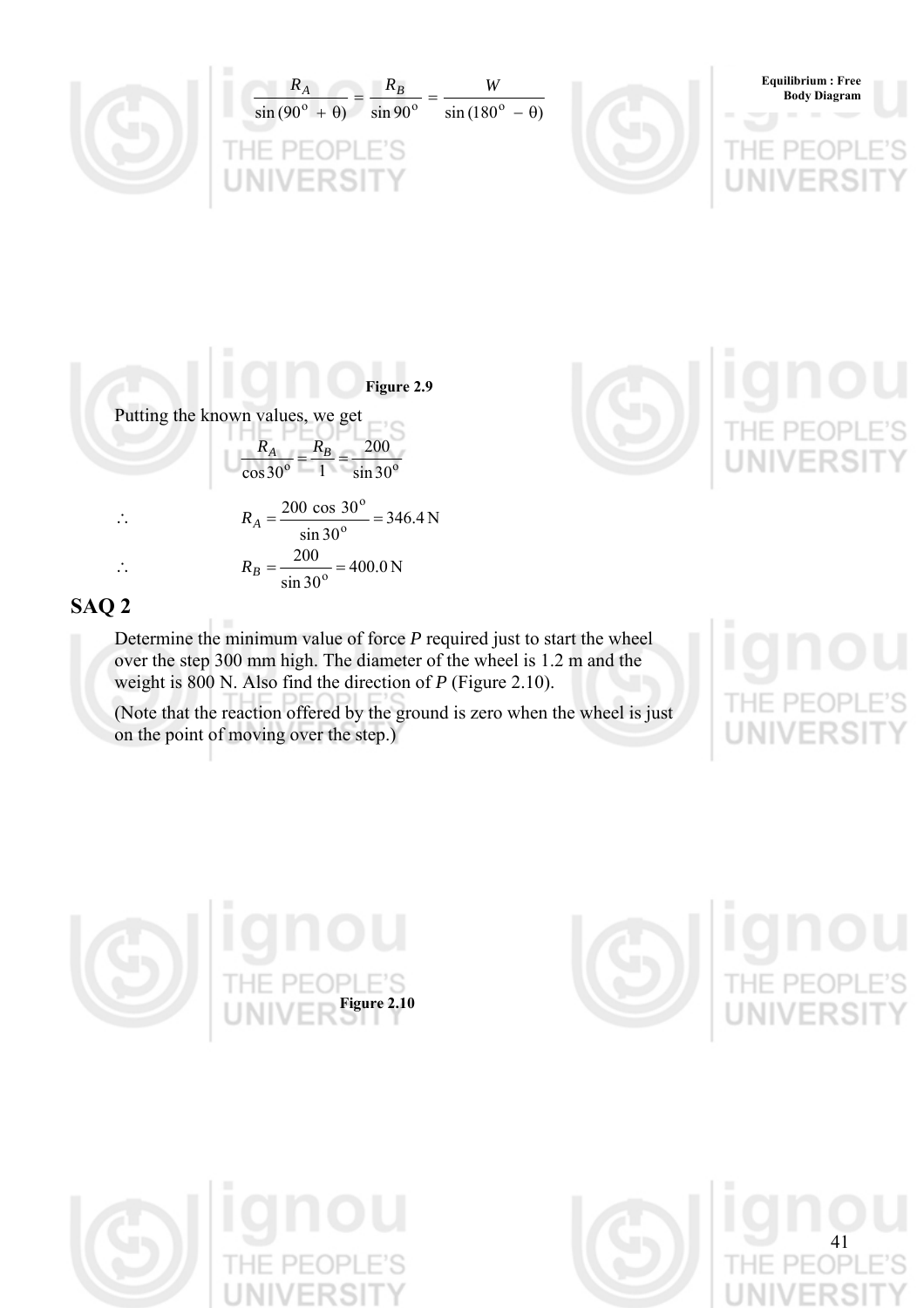# Applied Mechanics **2.4.2 Non-concurrent Forces**

If non-concurrent coplanar forces are acting on a body, their resultant may be in the form of a couple in addition to a resultant force. If a body is to remain at rest then there should neither be a resultant force nor a resultant moment, i.e.

$$
R_x = \sum F_x = 0
$$
  

$$
R_y = \sum F_y = 0
$$
  

$$
M_0 = 0
$$

Therefore, in addition to the two conditions of equilibrium as in case of concurrent forces there is one more condition of equilibrium which can be stated in words as :

**"The algebraic sum of moments of all the forces about any point in their planes must be equal to zero."** 

# **Example 2.5**

 $\sum M_A = 0$ 

A board ABCD is held in position as shown in Figure 2.11 by a cable BE and hinge at A. If the weight of the board is 5 kN, determine the reactions at hinge A and the tension T in the cable.

## **Solution**

Let the components of the reaction at A be  $H_A$  and  $V_A$  as shown in Figure 2.11.

The board is at rest under the action of four forces *HA*, *VA*, *T* and *W*.

Taking moments of all forces about A, we get

$$
\therefore \qquad \qquad = \qquad \qquad \left( T \times \sin 30^{\circ} \right) \times 1.6 + W
$$

$$
\mathcal{L} = \mathbb{R} \mathbb{S} \mathbb{I} \mathbb{I} \mathbb{I} - (T \times \sin 30^{\circ}) \times 1.6 + W \times 0.8 = 0
$$
  
- 0.8T + 5 \times 0.8 = 0

$$
\therefore T = \frac{4}{0.8} = 5 \,\text{kN}
$$







**Figure 2.11** 



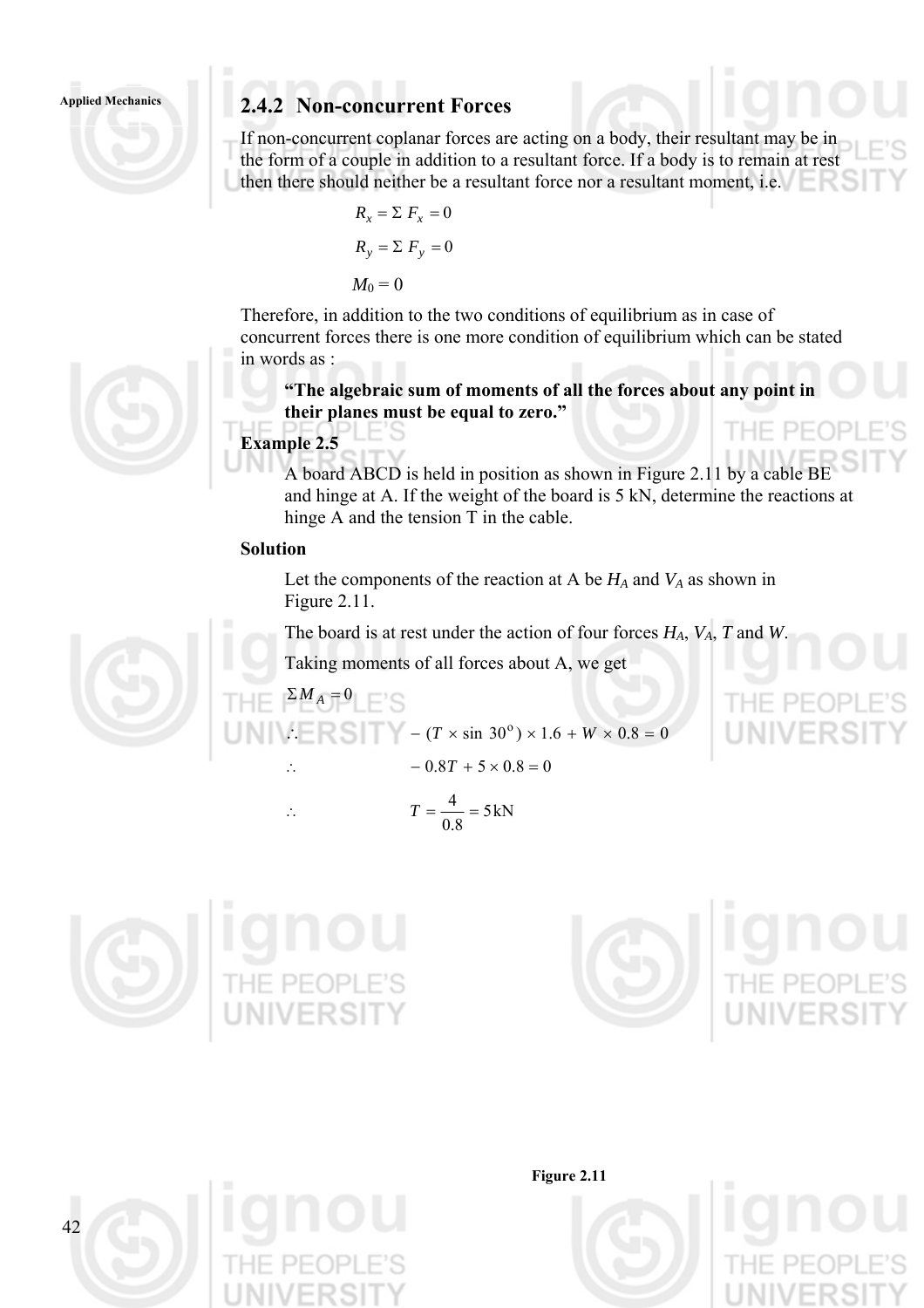







Hence, reaction  $R_A$  has a magnitude of 5kN and is inclined at 30<sup>o</sup> to the horizontal.

**Note :** You may attempt the same problem considering the board to be subjected to 3 forces only viz. *RA*, *T* and *W*. As three forces keep the body at rest, these must be concurrent, find the point of concurrence and get the values of unknowns *RA* and *T*; and, knowing the directions of *RA*, you may also use Lami's Theorem either.

And, consider  $\Sigma F_x = 0$  and  $\Sigma F_y = 0$ 

# **2.4.3 Beam Reactions for Various Types of Loads**

The conditions of equilibrium for rigid bodies can be used to find the reactions of a beam. Depending on support conditions, beams are classified as cantilever, simply supported, continuous, propped cantilever and fixed beams. If a beam is fixed at one end and free at the other it is called a cantilever. As at fixed end neither translation nor rotation is possible there will be three unknown reaction components,  $H_A$ ,  $V_A$  and  $M_A$ . There are three equations of equilibrium. Hence, these unknowns can be found out. Similarly, the reactions in case of simply supported beam can also be found out. In simply supported beam or in a beam hinged at one end and roller at other end, the number of unknowns is limited to three. Hence these beams are called statically determinate beams. You can determine the reactions using the static conditions of equilibrium. But if the number of unknowns exceed three as in the case of continuous beams, propped

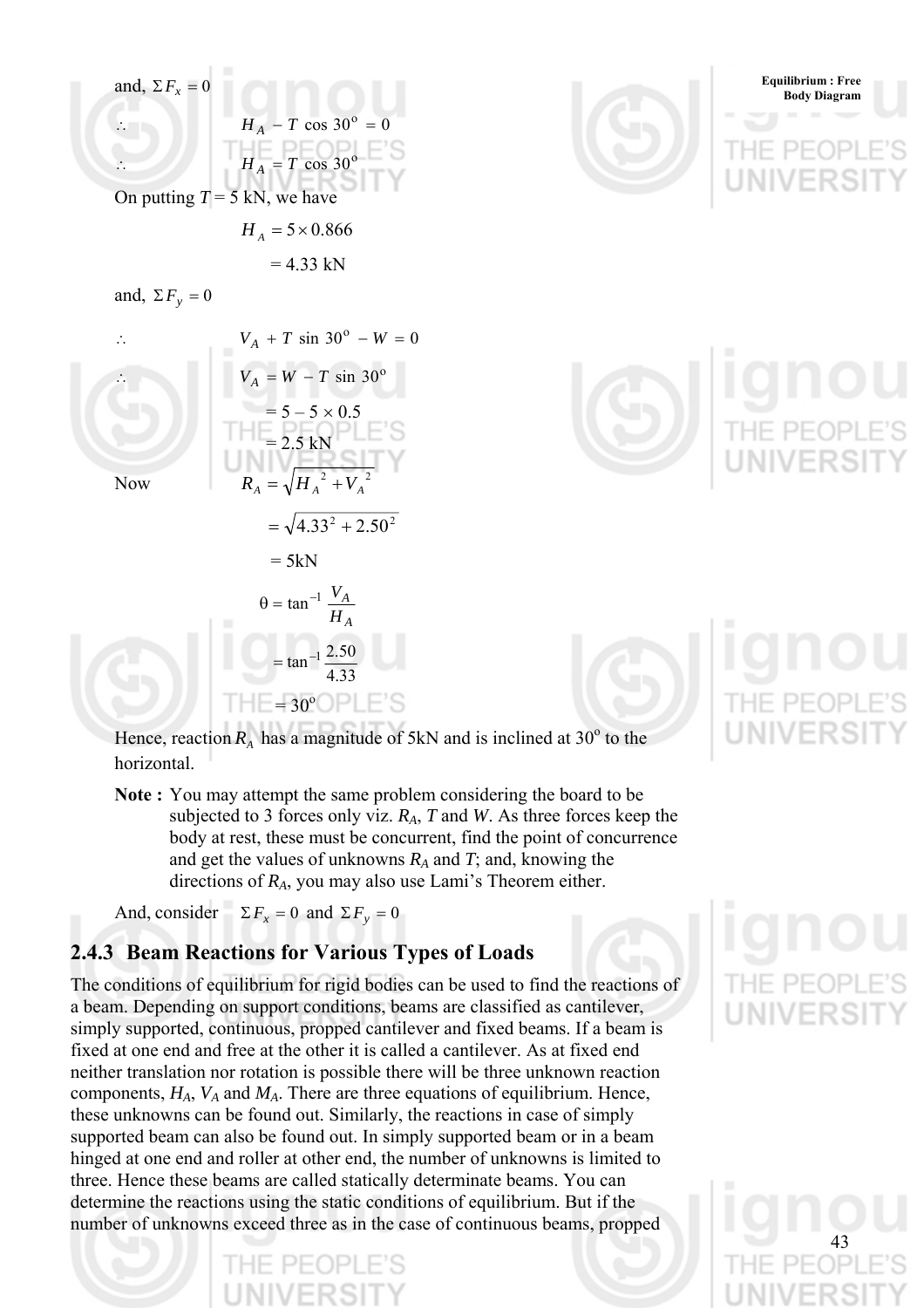## **Applied Mechanics**

cantilever and fixed beams, you cannot determine the unknowns just by making use of statical equations of equilibrium. Therefore, these beams are called statically indeterminate beams. Here, in this unit, you will learn to find the reactions in case of statically determinate beams only.

A beam is a structural member generally carrying transverse loads. These loads can be concentrated, uniformly distributed or with triangular distribution. Let us study each type of loading by solving some problems.

## **Example 2.6**

A cantilever AB, 1.8 m long is fixed at A and carries uniformly distributed load of 20 kN/m over its entire length, and a point load of 30 kN at the free end. Determine the reactions at A (Figure 2.12).



## **Figure 2.12**

## **Solution**

Let the reaction components at A be  $H_A$ ,  $V_A$  and  $M_A$  as shown in Figure 2.12. Let us replace the uniformly distributed load of 20 kN/m by a single force of  $20 \times 1.8 = 36$  kN acting at the centre of AB, i.e. at 0.9 m from end A. There is no horizontal force acting on the beam.

 $H_A = 0$ 

$$
\Sigma F_y = 0
$$

 $\Sigma F_x$ 

∴  $V_A - (20 \times 1.8) - 30 = 0$ 

∴  $V_A = 36 + 30$ 

 $= 66$  kN

Taking moments about A, we get

$$
\Sigma M_A = 0
$$
  
THE PEDPLE'S  

$$
M_A + (20 \times 1.8) (0.9) + 30 \times 1.8 = 0
$$
  

$$
M_A = 32.4 + 54
$$



Therefore, the reaction at A consists of a vertical force acting upwards with a magnitude of 66 kN, and an anticlockwise moment of 86.4 kN-m.

## **Example 2.7**

 $\overline{44}$ 

A beam AB is hinged at A and is supported at C. It is loaded as shown in Figure 2.13. Find out the reactions at A and C.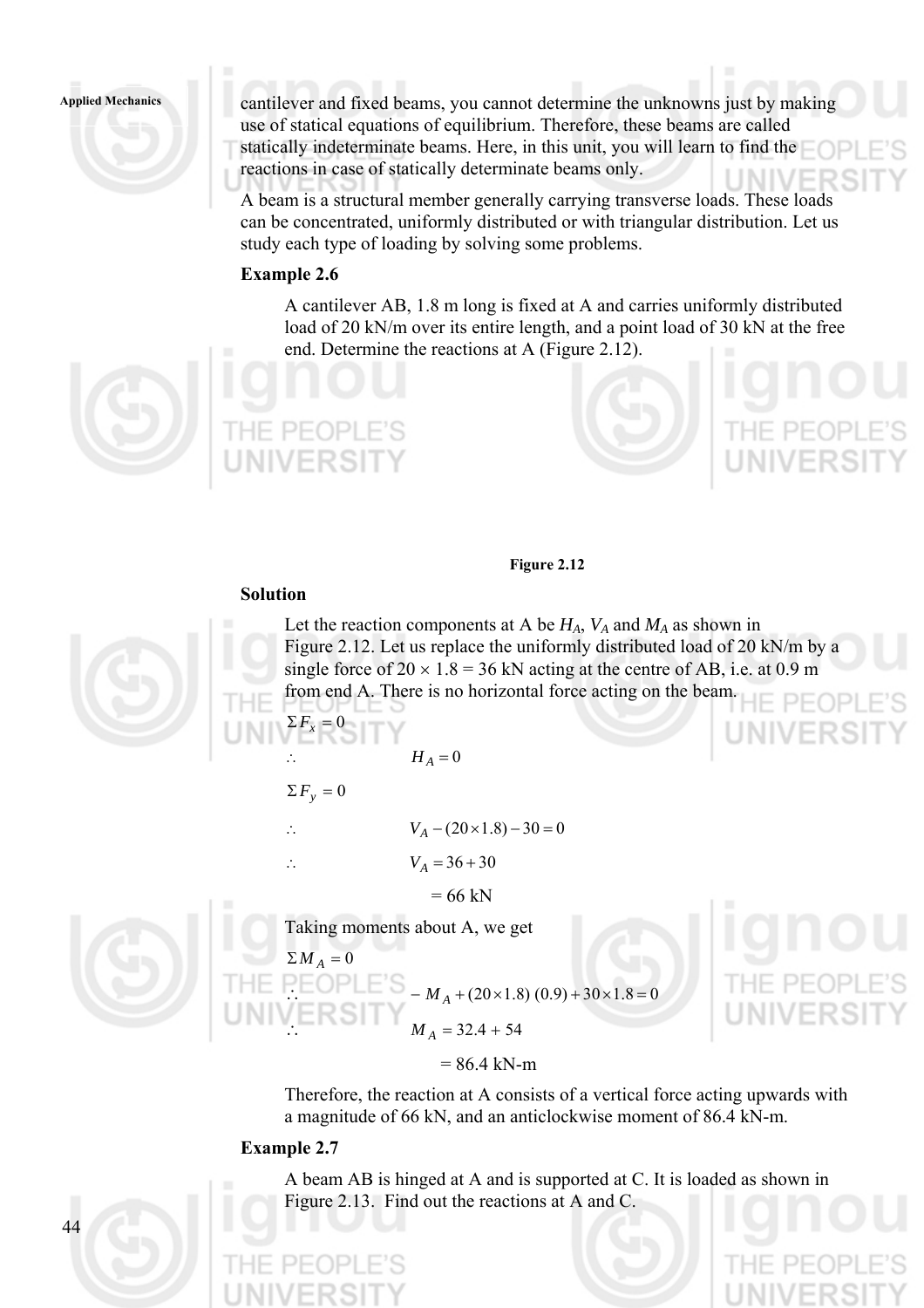





**Figure 2.13** 

## **Solution**

Let the reaction components at A be  $H_A$  and  $V_A$  as shown in Figure 2.13. The reaction at C will be acting vertically upwards being a roller point. As the beam is at rest under the action of the forces, the conditions of equilibrium can be applied.

Taking moments of all forces about A, we get

 $\sum M_A = 0$ 

∴

 $(18 \times 3) \times \frac{3}{2} + (40 \sin 60^\circ) \times 5 - R_c \times 7 + 24 \times 9 = 0$ 

∴  $81+173.2-7R_c+216=0$ 

$$
R_C = \frac{81 + 173.2 + 216}{7} = 67.172 \text{ kN}
$$

Note: Moments due to  $H_A$ ,  $V_A$  and 40 cos 60 $^{\circ}$  about A are zero as they pass through point A. Clockwise moments are taken as positive.

Now,  $\Sigma F_x = 0$ 

$$
\therefore H_A - 40 \cos 60^\circ = 0
$$

$$
\therefore H_A = 40 \times 0.5 = 20 \text{ kN}
$$

$$
\Sigma F_y = 0
$$

∴ 
$$
V_A - (18 \times 3) - 40 \sin 60^\circ + R_c - 24 = 0
$$
  
\n∴  $V_A = 54 + 34.64 - 67.172 + 24$   
\n $= 45.468 \text{ kN}$   
\n $R_A = \sqrt{H_A^2 + V_A^2} = \sqrt{20^2 + 45.468^2} = 49.672 \text{ kN}$   
\n $\tan \theta = \frac{V_A}{H_A} = \frac{45.468}{20} = 2.2734$ 

∴  $\theta = 66.257$ <sup>o</sup> = 66<sup>o</sup> 15′ 24″



45

The reaction at A has a magnitude of 49.672 kN and is inclined at  $66^{\circ}$  15' 24″ with respect to horizontal whereas reaction at C is acting vertically upwards and has a magnitude of 67.172 kN.



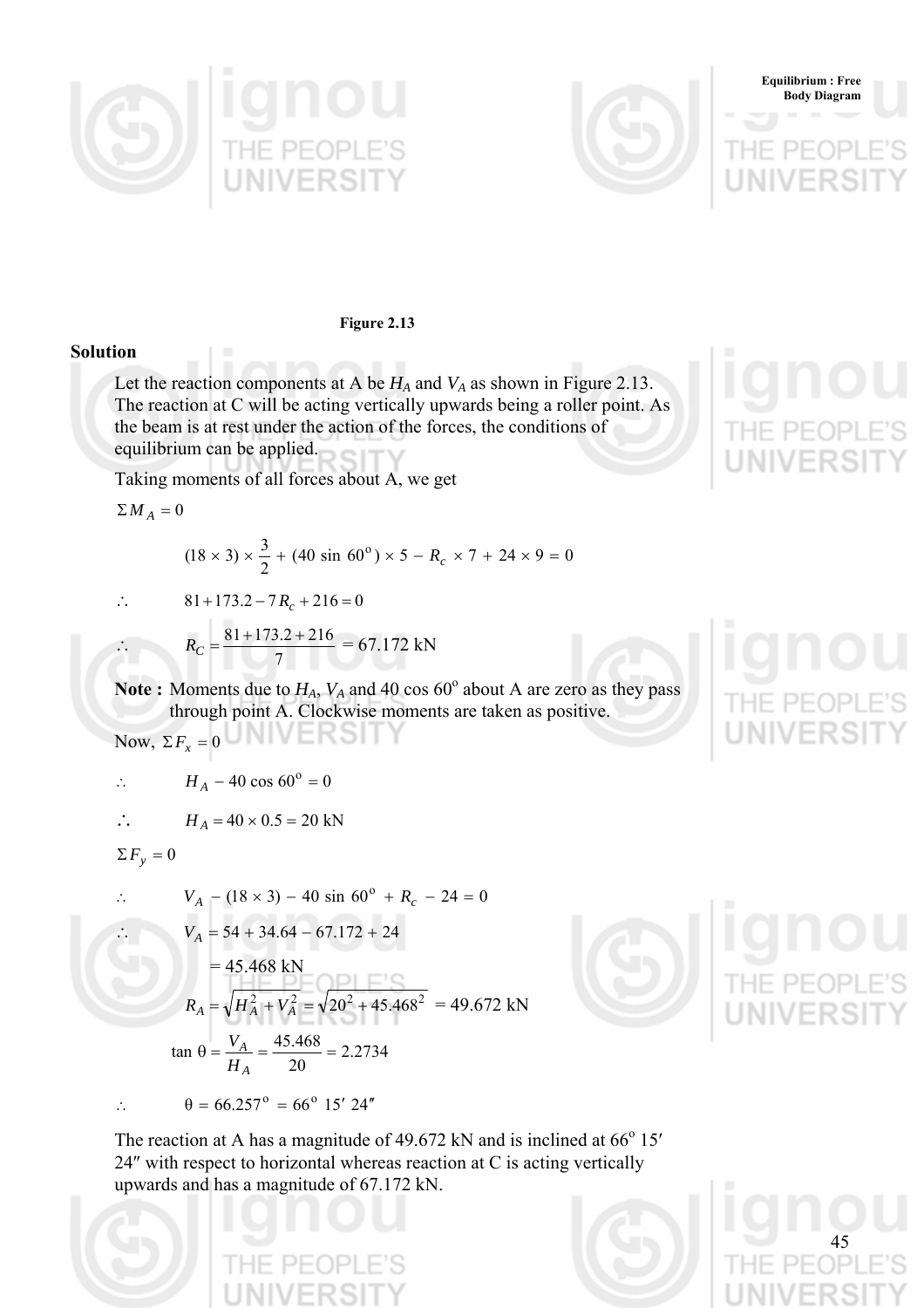# Applied Mechanics **SAQ 3**













**(c)** 

**(b)** 



E'S



) U<br>Le's<br>NTV ION<br>THE PEOL

**(d) Figure 2.14** 





PE(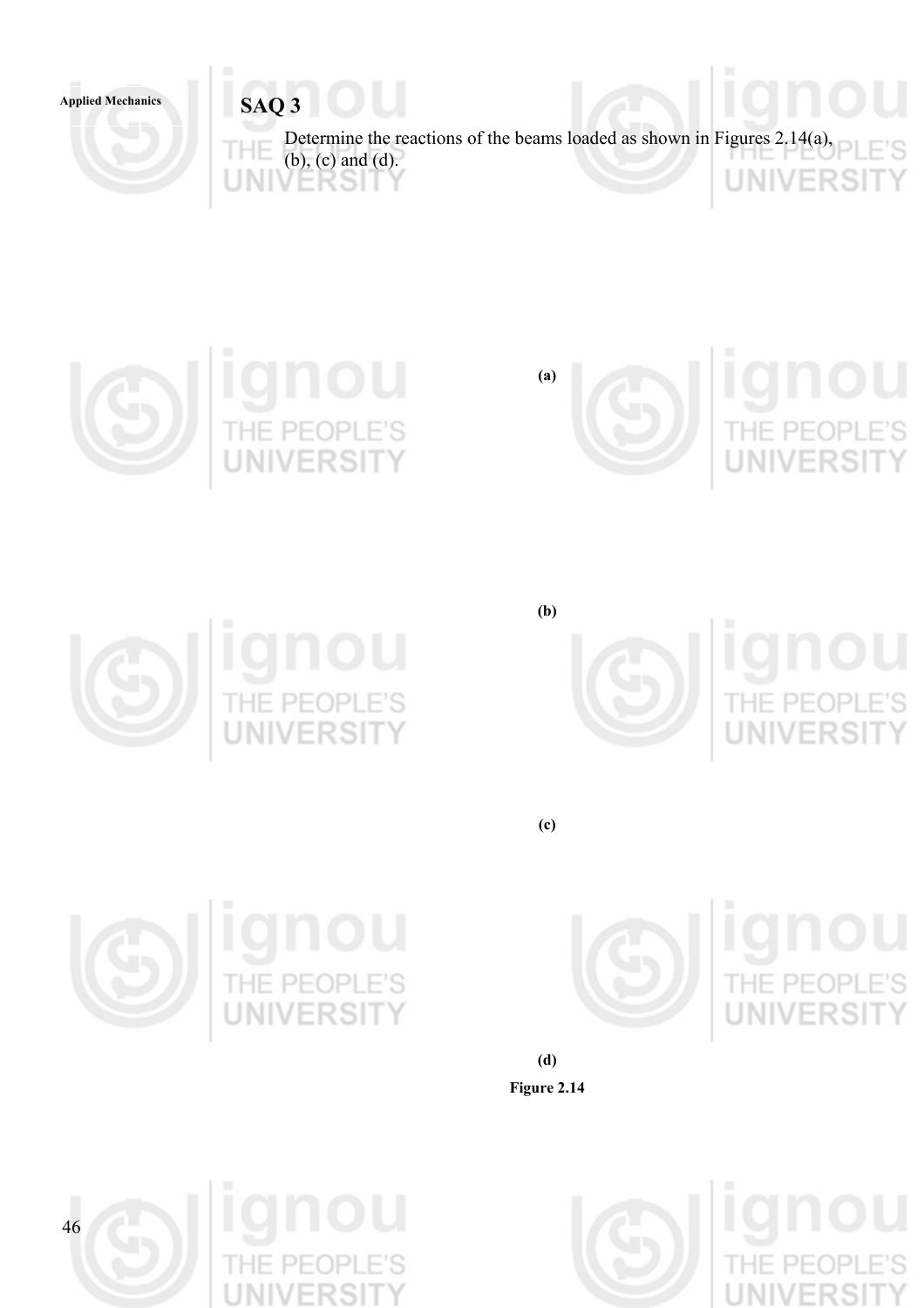# **Equilibrium : Free** Equilibrium : Free Body Diagram

A truss is defined as "a structure which is formed by assembling of straight, rigid bars joined together at their ends, so as to form a framework". In engineering the truss is used in a variety of conditions. A few examples are :

- (i) roofs,
- (ii) bridges,
- (iii) transmission line towers,
- (iv) chassis of vehicles etc.

Figure 2.15 shows the outlines of some common types of trusses.









# **2.5.1 Truss Analysis**

Loads applied to a truss cause axial forces in its members if the joints of the truss are appropriately done; and thus there occur no bending moments in the members. This obviously requires comparatively thinner sections of members – saving the material used. Hence, trusses that way are economical to use. These forces acting at their ends either tend to pull them apart or to compress or crush them. In the first case, the member is said to be "in tension", and in the second "in compression". Computation of these forces, i.e. their magnitudes and sense, for each member of the truss is called its analysis.

The primary analysis of a plane truss is based on the following assumptions :

- (i) Every member is straight and is connected to the truss only at its ends, The axes of all the members lie in one plane, called the plane of the truss.
- (ii) The self weights of the members are assumed to be very small in comparison to the applied loads and hence neglected (i.e. assuming no bending moments to operate).
- (iii) Every joint where two or more members are connected together is made by a single pin passing through them and considered to be frictionless. The pin at the joint can, therefore, exert only forces but no moments on the members connected by it.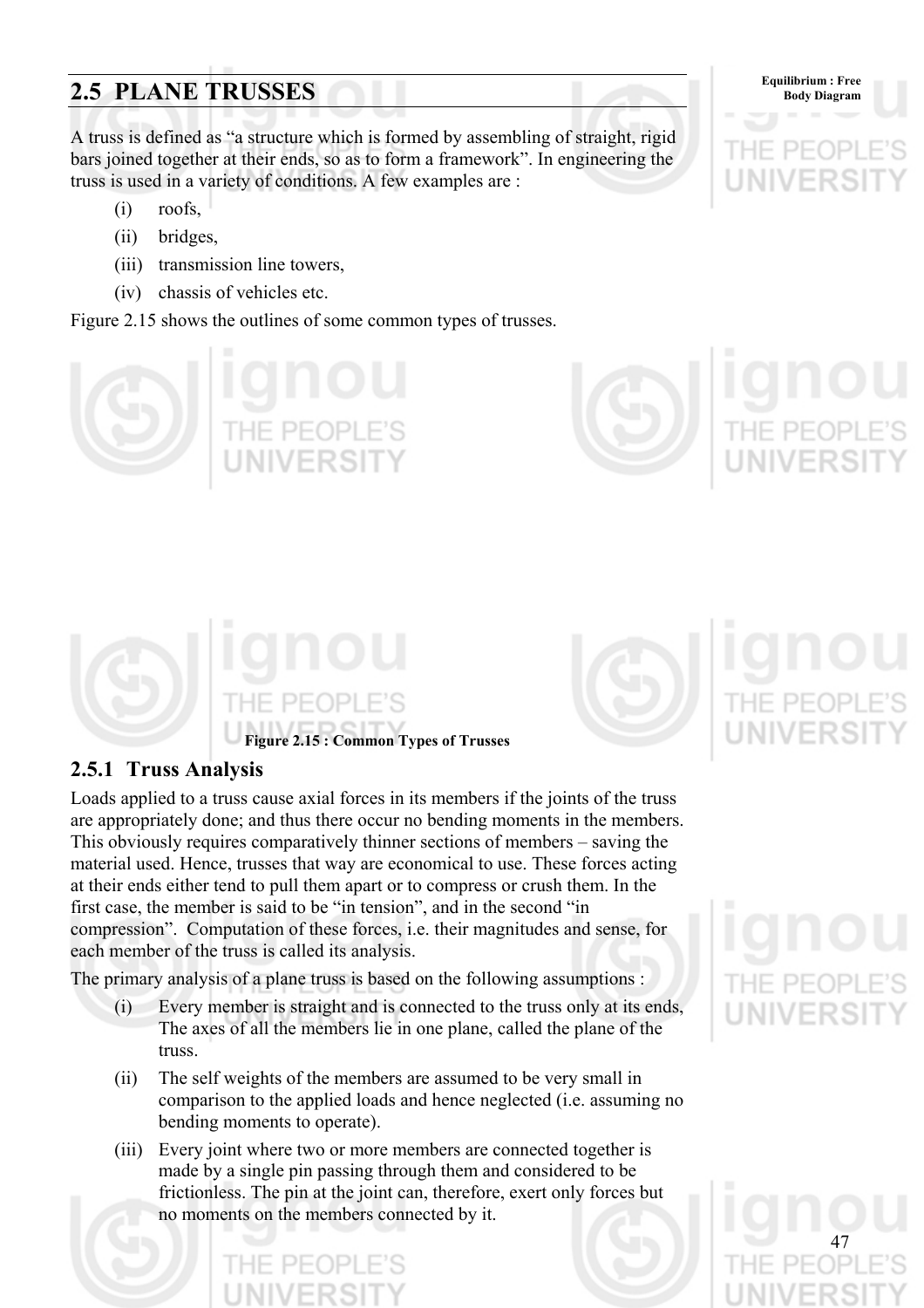**Applied Mechanics** (iv) Forces are applied to the truss only at the pins of the joints in the plane of the truss and never on a member at a point in between its two  $\Box$  ends.  $PF($ 

> In a real truss, however, members may be connected at points between their ends, the weights of the members are not negligible, the joints may be welded, rivetted or bolted and hence are far from being frictionless and loads are often applied at points other than the joints. The assumptions above are therefore not always fully valid. However the analysis of a truss based on the above assumptions is sufficiently accurate for the preliminary engineering design.

Above assumptions in truss analysis leads to following observations :

- (i) Every member becomes a 2-force body in equilibrium, and
- (ii) Every joint becomes the centre of a concurrent force-system in equilibrium.

Let us consider the Free Body Diagram of a member [*AB* of Figure 2.15(b)] which is shown in Figure 2.16(a).





## **Figure 2.16**

As consequence of the assumptions, it can be concluded that :

- (i) Since it has negligible weight, no force acts on it corresponding to its weight.
- (ii) Since forces are applied to the truss only at the joints, no load acts on it between A and B.
- (iii) It is connected to the truss at joints A and B, but since they are hinged, each of the pins to which AB is connected can exert on AB only a force such as  $P_{AB}$  and  $P_{BA}$  at A and B respectively but no moment at the two points. As shown by the dotted arrows in Figure 2.16(a). They are shown as such because their directions are unknown at this stage.

Thus, since there are only two forces on AB, which keep it in equilibrium, AB becomes a two force body with the result, that  $P_{AB}$  and  $P_{BA}$  are equal, opposite in direction, and have a common line of action along the axis of the member *AB*. This force-pair which is axial to the member must have senses of its individual components either away from each other as in Figure 2.16(b) or towards each other as in (c). In the former case, the member will be in tension (T) while in the latter case it will be in compression (C).



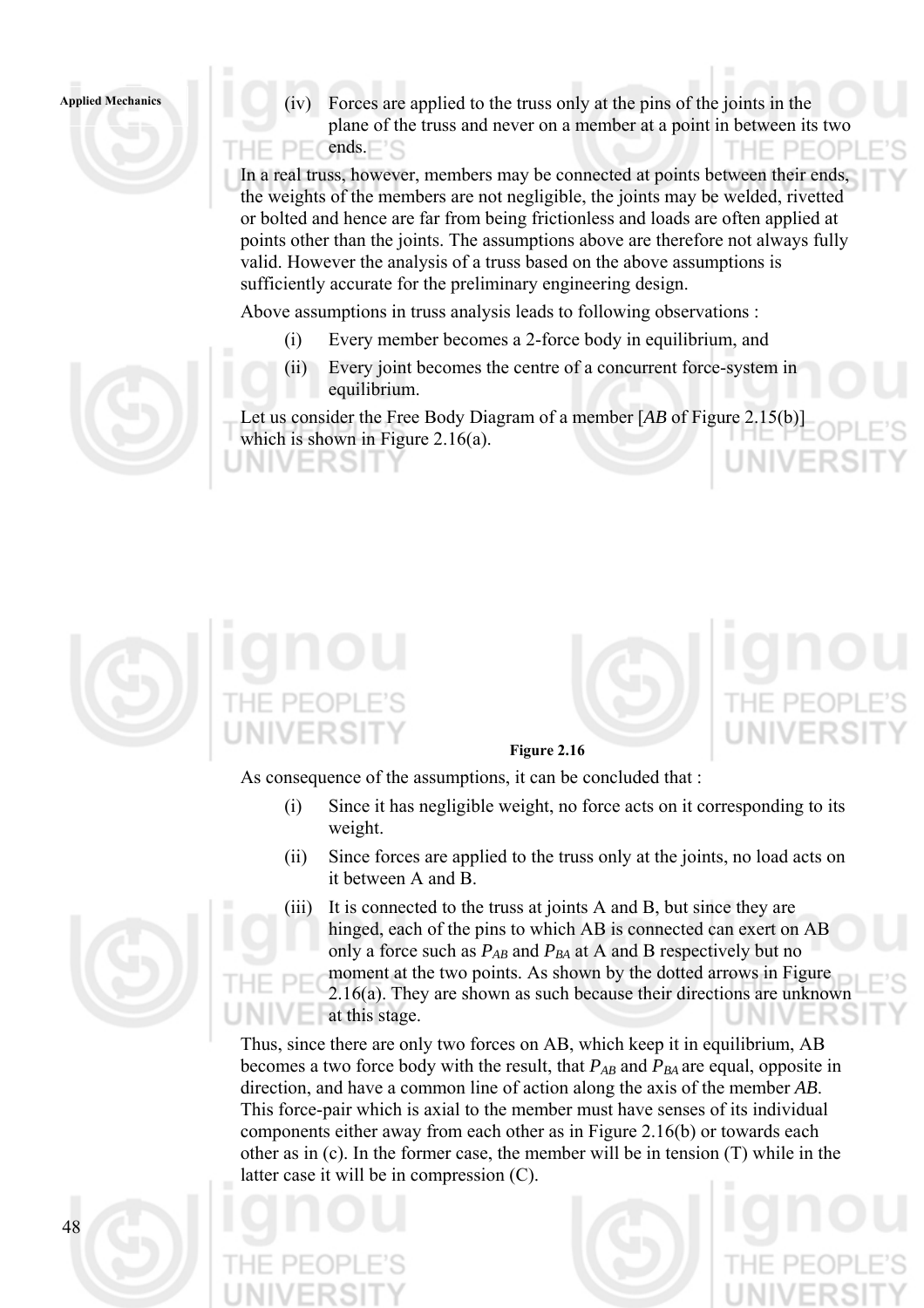It must be clearly understood that the forces shown in Figures 2.16(a), (b) and (c) Equilibrium: Free are those exerted *by the joints on the member.* Since they have the same magnitude and direction and differ only in sense, we may identify the pairs by their common magnitude and by whether the member is in tension or compression due to them. Each member is subject to either axial tension or axial compression and there is no bending, shearing or twisting of it.

Let us now consider the free-body diagram (F. B. D) of point B, of Figure  $2.16(c)$ . It (i.e. AB) is connected to members 1, 2, 3, and therefore they will exert forces. Assuming that member AB is in tension, i.e. a situation as in figure joint  $P_B$  exerting the force  $P_{BA} = P_3$  at B on AB. Hence by action and reaction law, we must have the member AB exerting a Force  $P'_{BA}$  equal to  $P_{BA}$ , at B,  $P_3$  as shown in Figure 2.16(d). Similarly, the other members at B, viz. 1, 2, and 4 will exert forces  $P_1$ ,  $P_2$  and  $P_4$ , away from B if the members are in tension and towards B if they are in compression. In addition to these forces on B, which are internal to the truss, an external force *F* may be acting on the truss at B. Evidently, the joint B will be in equilibrium under this concurrent force-system. In short, each joint of a truss becomes the centre of a concurrent force-system in equilibrium, which will have as many forces as the number of members meeting there, plus the external loads on the truss acting at the joint.

## **Statically Determinate and Indeterminate Trusses**

The magnitudes of the forces in the members, their type and the reactions developed at the supports are unknown in a problem of truss analysis. If the number of the members is '*m*' and of reactions is '*r*', we have ' $(m + r)$ ' unknowns. Now for the equilibrium of each joint we have two equations  $(\Sigma F_x = 0 \text{ and } \Sigma F_y = 0)$ . Thus, if the total number of joints in the truss is '*j*', we shall have '2*j*' equations based on statics. If we assume that the truss is simply supported at ends, i.e. it has one hinged support and the other roller support, we have three unknown external reactive components, i.e.  $r = 3$ . The total number of unknowns therefore becomes  $(m + 3)$ . Evidently, if  $2j = (m + 3)$ , we have as many equations as the number of unknowns and by solving them it will be possible to determine all the unknowns. For a simple truss, we have  $m = 2j - 3$  from which  $2j = (m + 3)$ , i.e. such a truss satisfies the above condition of the solvability of a truss by statics. A truss in which the force in all the members can be determined by statical equations alone is said to be 'statically determinate'.

If in a certain truss  $m$  > (2*j* – 3), we have more members than those which can be analysed from the number of available statical equations, the truss is then said to be 'statically indeterminate' internally' or 'internally redundant' because it has some bars in excess. On the other hand, if  $m < (2j)$ − 3), we have too few unknowns, and then physically the number of bars is insufficient to keep the truss rigid and stable. The truss is then said to be 'Deficient'. Only when  $m = (2j - 3)$ , we have a statically determinate; and merely satisfying the relation  $m = (2j - 3)$  is however not a sufficient condition in this behalf.

The '2*j*' equation corresponds to '*j*' concurrent force-systems in equilibrium, which forces (corresponding to '*m*' members) and also the forces external to the truss (including applied loads and reactions) which are separately in equilibrium. Hence the '2*j*' equations will include the three fundamental equilibrium equations for the truss as a whole also. For the solution of a truss, however, it is common to use the latter three equations first, to evaluate the external reactions. If the reaction components at two

# **Equilibrium : Free**

NIVERSI

 $PF($ NIVERS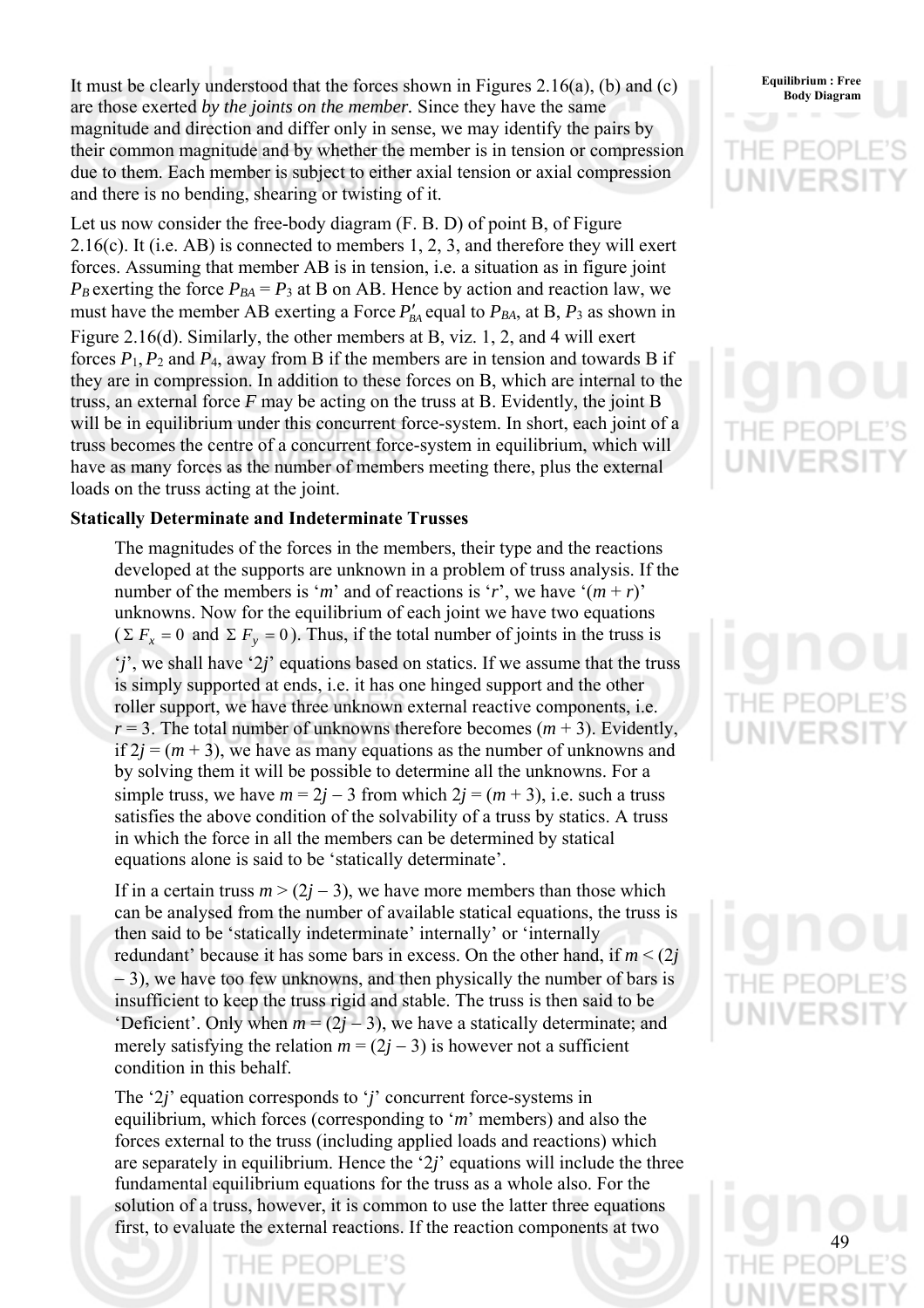### **Applied Mechanics**





ends are more than three they cannot be determined by statical equations alone : we have an externally statically indeterminate truss.

# **2.5.2 Method of Joints**

The diagram of any given truss can be converted into a diagram showing the corresponding concurrent force-systems in equilibrium, one at each of its joints, by erasing the middle portions of the lengths of all the members and marking arrows for the forces on the joints next to them, along the remaining portions of those lengths. The senses of the arrows for any single member may be marked either towards or away from each other. We may show each of these arrows away from the particular joint to start with; this amounts to assuming that all the members are in tension.

The statically determinate truss can be analysed by applying the equations of equilibrium  $\Sigma F_x = 0$  and  $\Sigma F_y = 0$  for all the forces at each joint, viz. the

unknown '*P*' values and any loads there. This is known as method of joint for truss analysis. Instead of setting up the equations for all the joints first and then solving them simultaneously, it is better to set them up for one joint, solve them, obtain the values of the unknown member-force there, then proceed to another joint, and continue the process till all the unknowns are obtained. In order that we obtain solvable equations in the beginning and also at every subsequence step, we must find a joint or joints where there are not more than two unknown forces which include forces in members and reactive elements. If we get the value of an unknown member-force with a negative sign, it only means that the member is in compression and not in tension. At the other end of the particular member, therefore, when we put down the equilibrium equations, we either reverse the

sense of the force and take its magnitude as positive. It needs to be emphasised here that the arrows next to the joints as marked, show the force exerted by the members on the joints and not vice-versa.

A common case of a member carrying zero force occurs when at a joint we have three members meeting, two of which are in the same straight line, the third at an inclination to them and there is no load there. By resolving all the forces at the joint in a direction normal to the first two we shall find that the force in the third is zero. All such members should be disregarded from the analysis merely on inspection.

**Example 2.8** 



50

Analyse the truss with geometry, loading and supports as illustrated in Figure 2.17(a).

 $P F \cap P$ 





**Figure 2.17(a)**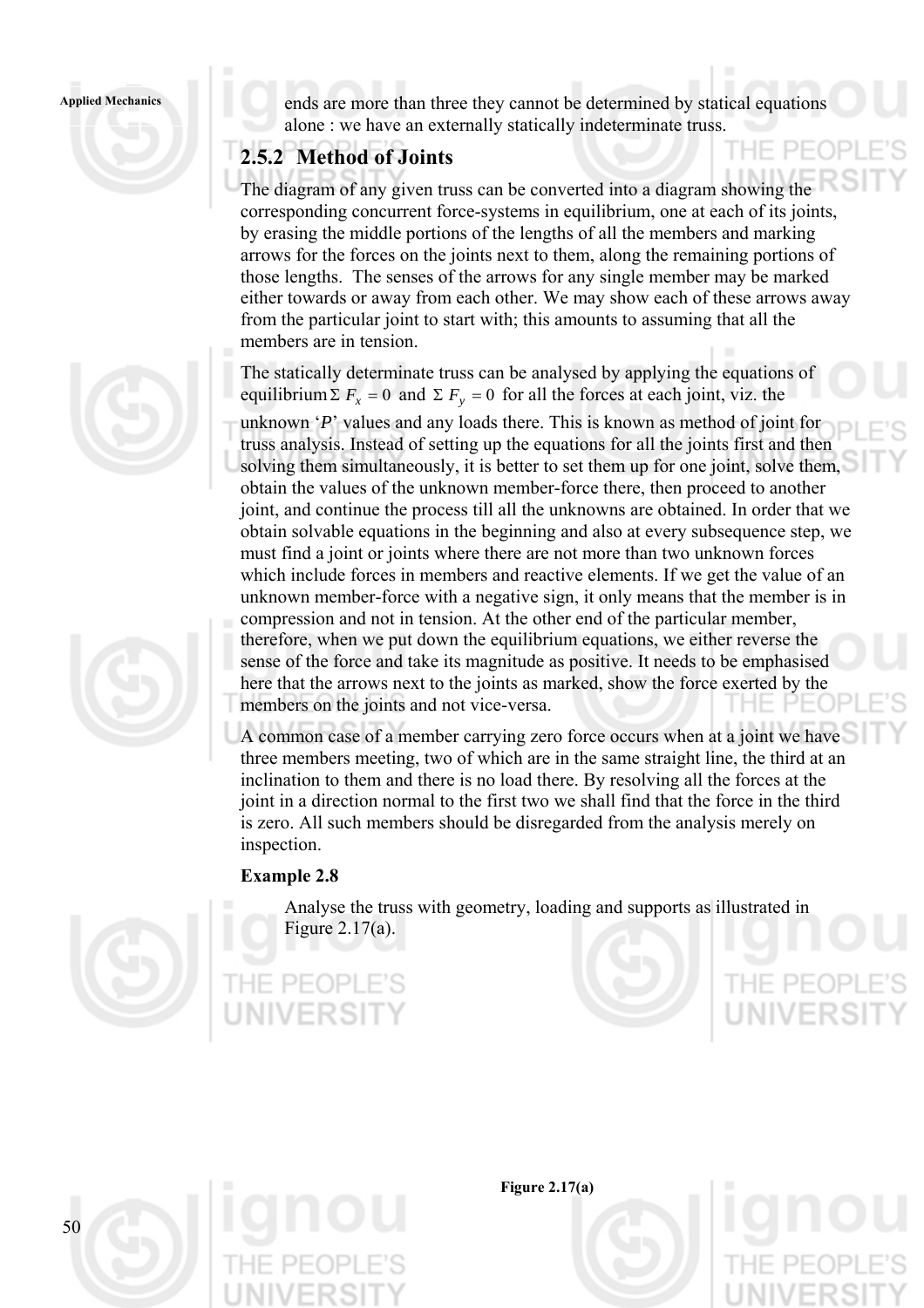The members and joints are numbered as shown in Figure 2.17(b); and diagrams in Figure 2.17(c), represent the free body diagrams for each joint. Reactive elements at the hinge A are  $V_A$  and  $H_A$ , that at the roller support G is  $H_G$ .



**(b)**  $H = P = \bigcap P \mid F \subseteq \{c\}$ **Figure 2.17** 



The length of each of the inclined members is 5 m ( $l = \sqrt{3^2 + 4^2} = 5$ ) and hence  $\cos \theta = \sin \phi = 0.8$ ,  $\sin \theta = \cos \phi = 0.6$ ,  $\theta$  and  $\phi$  being the inclinations of the diagonals with the vertical and horizontal respectively.

A joint where the number of unknown forces is two or less is located. It is clear that D is the only joint where we have two unknowns *S*3 and *S*4.

(i) Joint D  
\n
$$
\Sigma F_y = 0
$$
 gives

$$
S_3 \cos \theta - 12 = 0
$$
  

$$
S_3 = \frac{12}{0.8} = +15 \text{ kN}
$$

the positive sign shows that the sense of the arrow  $S_3$  at D is correct, i.e., member 3 is pulling D up and towards the left, i.e. it is in tension  $=15$  kN.

$$
\Sigma F_x = 0
$$
 now gives

$$
S_3 \cos \phi + S_4 = 0,
$$

$$
\bigcirc
$$

The negative sign shows that the sense of the arrow *S*4 at D is to be reversed; member 4 is actually pushing the joint D to the right and it itself is under compression. We may reverse both *S*4 arrows to correct the situation, and take  $S_4 = +9.0$  kN.

Since  $S_3$  is now known, we notice that at joint C we have only two unknowns  $S_2$  and  $S_{11}$  and so we proceed to joint C.

i.e.  $(+ 15) 0.6 + S_4 = 0.$  ∴  $S_4 = -9.0$  kN.

(ii) Joint C

 $\Sigma F_x = 0$  gives

 $S_3 \cos \phi - S_2 = 0$  $S_2 = 15 \times 0.6 = 9$  kN

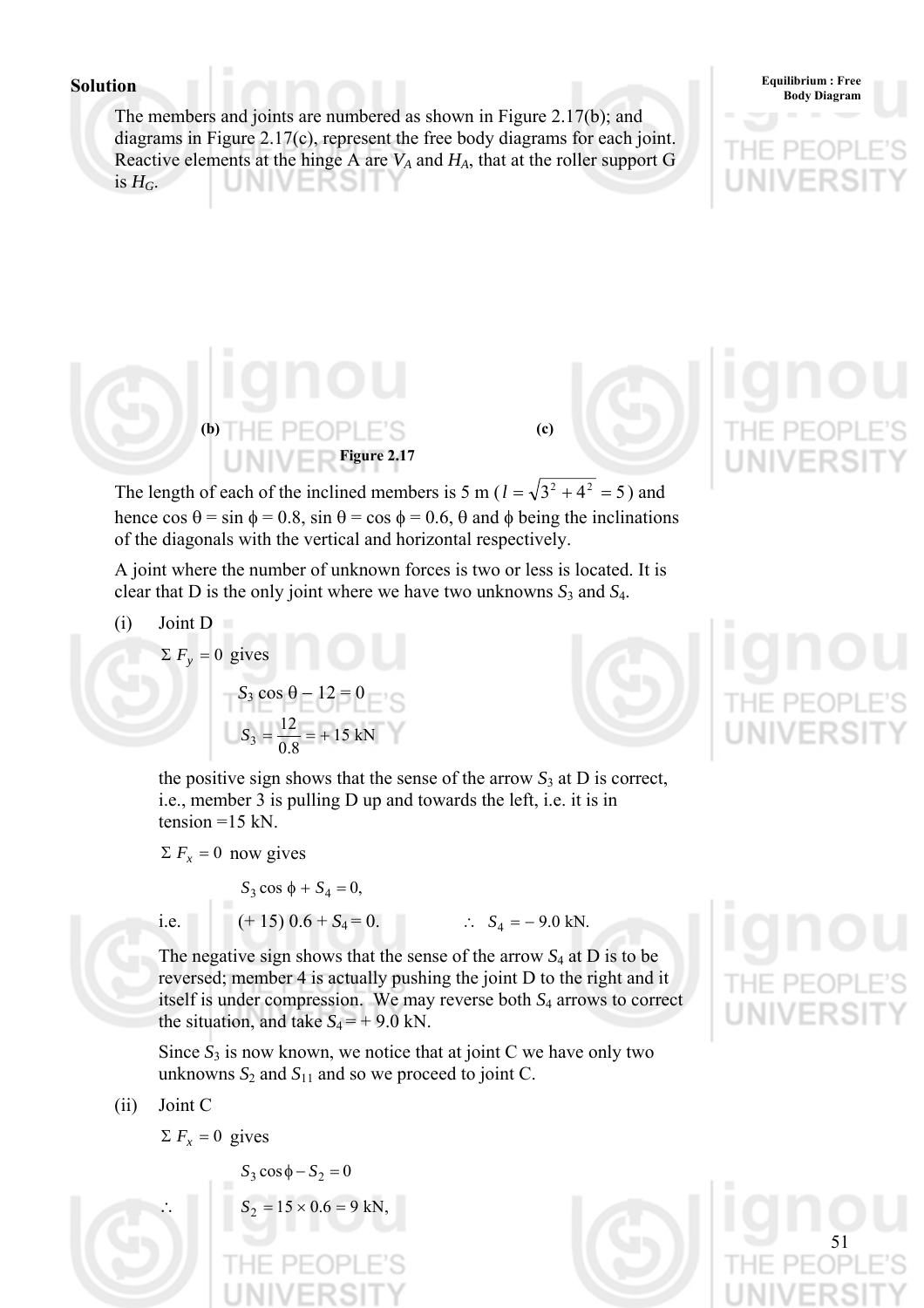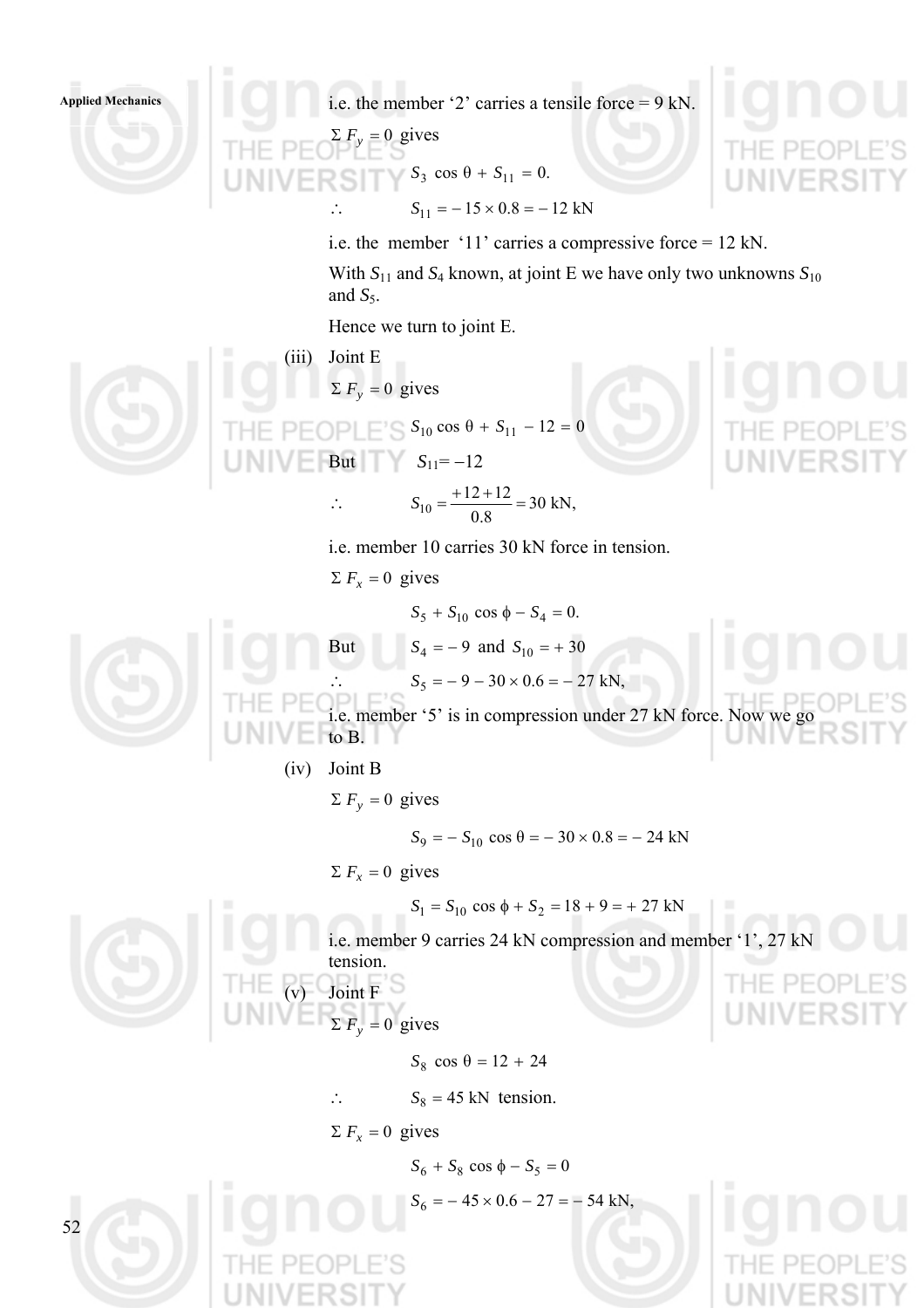i.e. member '8' carries 45 kN tension and member '6', 54 kN compression.

(vi) Joint G

$$
\Sigma F_y = 0 \text{ gives}
$$
  

$$
S_7 = +12 \text{ kN}
$$

and  $\Sigma F_x = 0$  gives

$$
H_G + S_6 = 0
$$
, i.e.  $H_G = +54$  kN,

i.e., member 7 carries 12 kN tension and the reaction  $H_G$  is 54 kN to the right as assumed.

(vii) Joint A

$$
\Sigma F_y = 0
$$
 gives  

$$
V_A - S_8 \cos \theta - S_7 = 0,
$$

$$
V_A = 36 + 12 = + 48 \text{ kN}.
$$

 $\sum F_x = 0$  gives

$$
H_A + S_1 + S_8 \cos \phi = 0,
$$

$$
\therefore H_A + 27 + 45 \times 0.6 = 0.
$$

 $\therefore$  *H*<sub>A</sub> = – 54 kN

negative sign shows that  $H_A$  is to the left, and = 54.00 kN.

The three fundamental equations can be applied to the entire truss now to check the values of  $V_A$ ,  $H_A$  and  $H_G$ .

The result of the analysis is best given by a sketch of the truss as given in Figure 2.17(c).

In Figure  $2.17(c)$ , the numbers indicate the magnitudes of the forces exerted by the member on the joints and "pairs of approaching arrows" on a member indicate that it is in tension and "pair of receding arrows" indicate compression. This may be indicated alternatively by giving the magnitude of the force a positive sign or T suffix for tension and negative sign or C suffix for compression.

# **SAQ 4**

Analyse the warren truss shown in Figure 2.18.















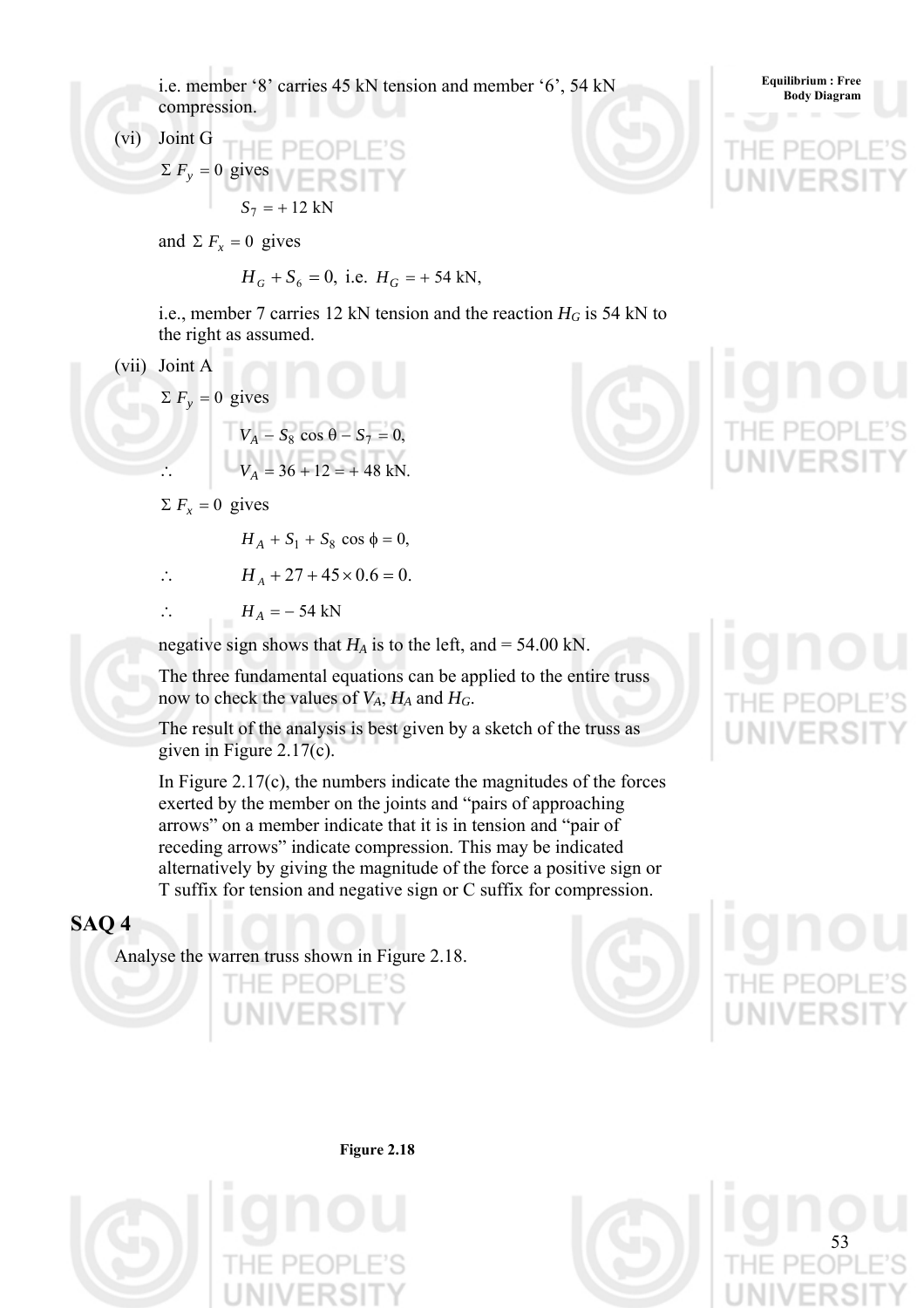# Applied Mechanics **2.5.3 Method of Sections**

When analysing a truss by the method of joints, it is necessary that we proceed from joint to joint in a definite sequence which is determined by the progressive availability of joints where the number of unknown forces is two or less. **Now if the force in a particular member only is required the labour of solving all the joints coming earlier in the analysis will have to be put in. The Method of Sections avoids this labour and yet enables one to attain the objective**. It is achieved by cutting the structure such that only the member/members in which force is required to be obtained are cut, and then drawing the free body diagram of the cut portion of truss as explained in the following example.

# **Example 2.9**

A pratt truss having a span 24 m is shown in Figure 2.19. Compute the forces in the members DE, marked 1, 2, and 3 (encircled) by the method of sections. Loads marked are in kN (ignore cuts in members as shown). Values of *V* and *V*1 are not a part of the data.



**Figure 2.19** 

From the geometry of the truss,

$$
\theta = \tan^{-1} \frac{3}{5} = 30^{\circ}.964
$$

and  $\therefore \phi = 59^{\circ}.036$ .



Also each of the support reactions  $=$  half the load (by symmetry).

$$
V_A = V_1 = \frac{70}{2} = 35 \text{ kN } \uparrow
$$
; and horizontal reaction,  $H_A = 0$ .

Having worked out the end reactions, it will be possible to start the analysis by the method of joints either from A or from I. If we start from A, we will have to solve the joints A, P, B, O and C (in that order) first. Then we can solve joint N, which will give  $S_3$ . Proceeding next to joint D, we shall get *S*1. Then solving joints E and M, we shall get *S*2. Obviously this will involve considerable time, effort and calculations. Rather than pursuing this laborious procedure, we adopt the method of sections as follows :

We imagine that; (a) the truss is sawn off along XX into two portions severing members 1, DM and 3 completely and (b) at the same time the force pairs  $S_1$ ,  $S_{DM}$  and  $S_3$  of the appropriate magnitude and sense (as developed in the uncut truss) are replaced so as to act along their cut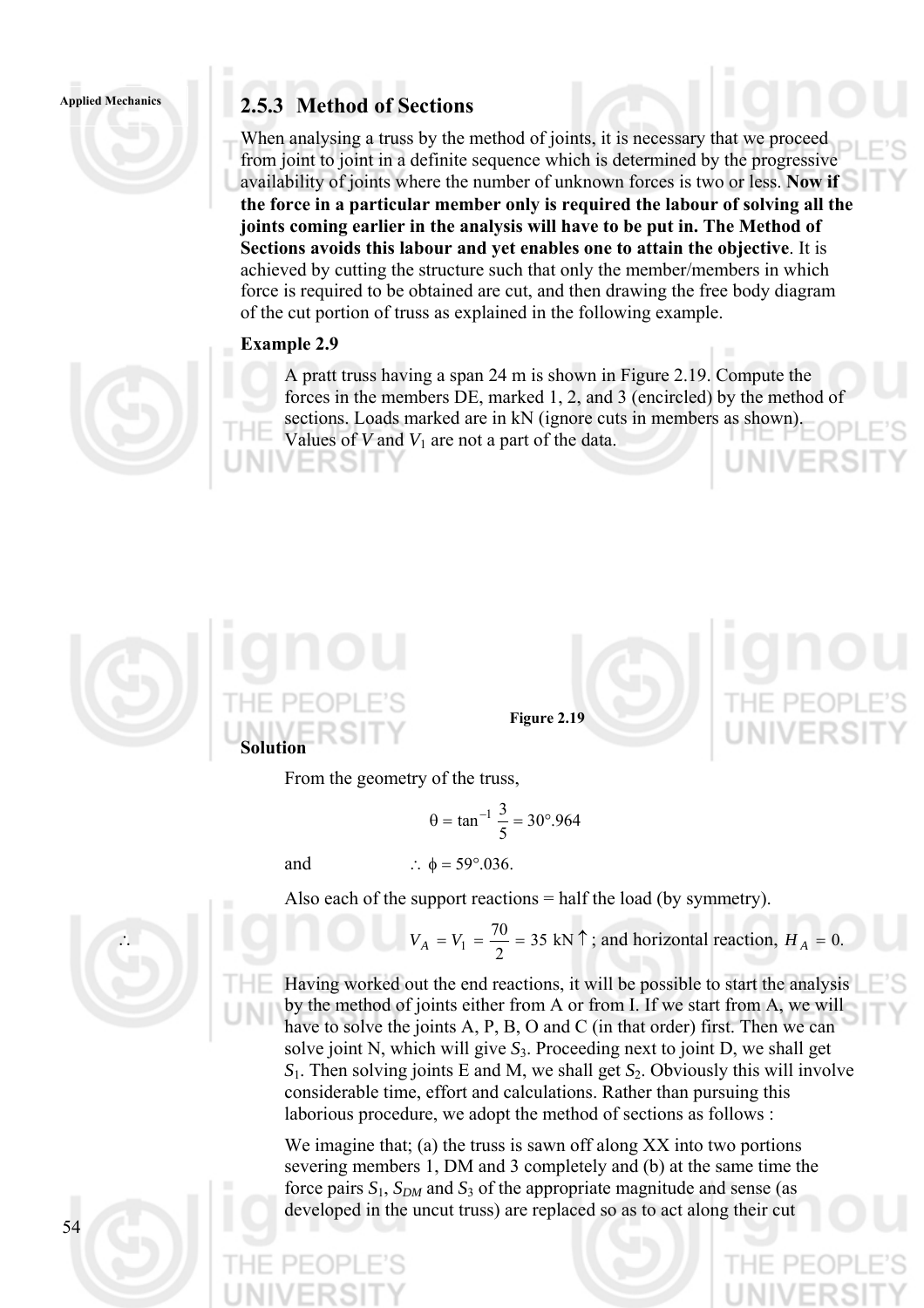lengths. [For the sake of understanding, these are all shown as tensile in the **Equilibrium: Free** figure.] If any of them happens to be compressive, say  $S_1$ , it will only mean that  $S_1$  has a negative sign. With this done, the force systems on the two cut portions of the truss-one left of XX and the other right of XX-remain exactly the same as they were before the cut was made and hence both the cut portions will remain in equilibrium. We now consider the equilibrium of the portion left of XX (Figure 2.19) which is subject to all the known external forces on that portion of the truss plus three other forces viz. *S*1,  $S_{DM}$  and  $S_3$ , which are internal to the truss and are unknown. The effect of sectionalising has been that the three internal forces in the truss have been, so to say, exposed. We can now apply the three fundamental equations of equilibrium to this portion, to obtain the above three unknown forces. Since we want  $S_1$ , we take moments about M, the point of intersection of  $S_{DM}$ and  $S_3$ .

 $\sum M_M = 0$  gives (Figure 2.19).

 $S_1 \times 5 + 35 \times 12 - 10 \times 9 - 10 \times 6 - 10 \times 3 = 0$ 

 $[S<sub>DM</sub>$  and  $S<sub>3</sub>$  will not enter the equation as they pass through M.]

 $S_1 = -48$  kN, i.e. Bar 1 carries 48 kN compression

and,  $\Sigma M_D = 0$  gives

$$
S_3 \times 5 - 35 \times 9 + 10 \times 6 + 10 \times 3 = 0.
$$

 $[S_{DM}, S_1]$  and the 10 kN force at N pass through D]

 $S_3 = +45$  kN, i.e. member 3 carries a tensile force = 45 kN.

For obtaining *S*2, we take section YY and consider the F. B. D. of the portion right of YY (Figure 2.19) which is in equilibrium under the action of  $V_1$ , 10 kN loads at L, K, and J and the bar forces  $S_{EF}$ ,  $S_2$  and  $S_{ML}$ . Now,  $\Sigma F_y = 0$ , we get

 $S_2 \cos \theta + 10 + 10 + 10 - V_1 = 0$ ,

$$
\quad i.e.\quad
$$

i.e.  $S_2 = \frac{33-30}{8} = +5.831 \text{ kN}$ cos  $_2 = \frac{35 - 30}{\cos \theta} = +$  $S_2 = \frac{35-30}{9} = +5.831$  kN tension.

All the above values can be checked by the method of joints.

From the above example, the following points should be noted:

- (i) When a truss is in equilibrium, its every part is in equilibrium under the action of the forces external to that part.
- (ii) Since the conditions of equilibrium gives only three equations unknown forces (only if numbering 3 or less) are obtainable from them.
- (iii) For the successful application of the method of sections we should select such a cutting section that besides the member in which the force is desired, not more than two others are cut in which the forces are unknown, and sketch the complete F.B.D. of that portion.

# **SAQ 5**

Calculate the forces in the member marked 1, 2 and 3 for the bow-string truss shown in Figure 2.20. Loads are in kN.



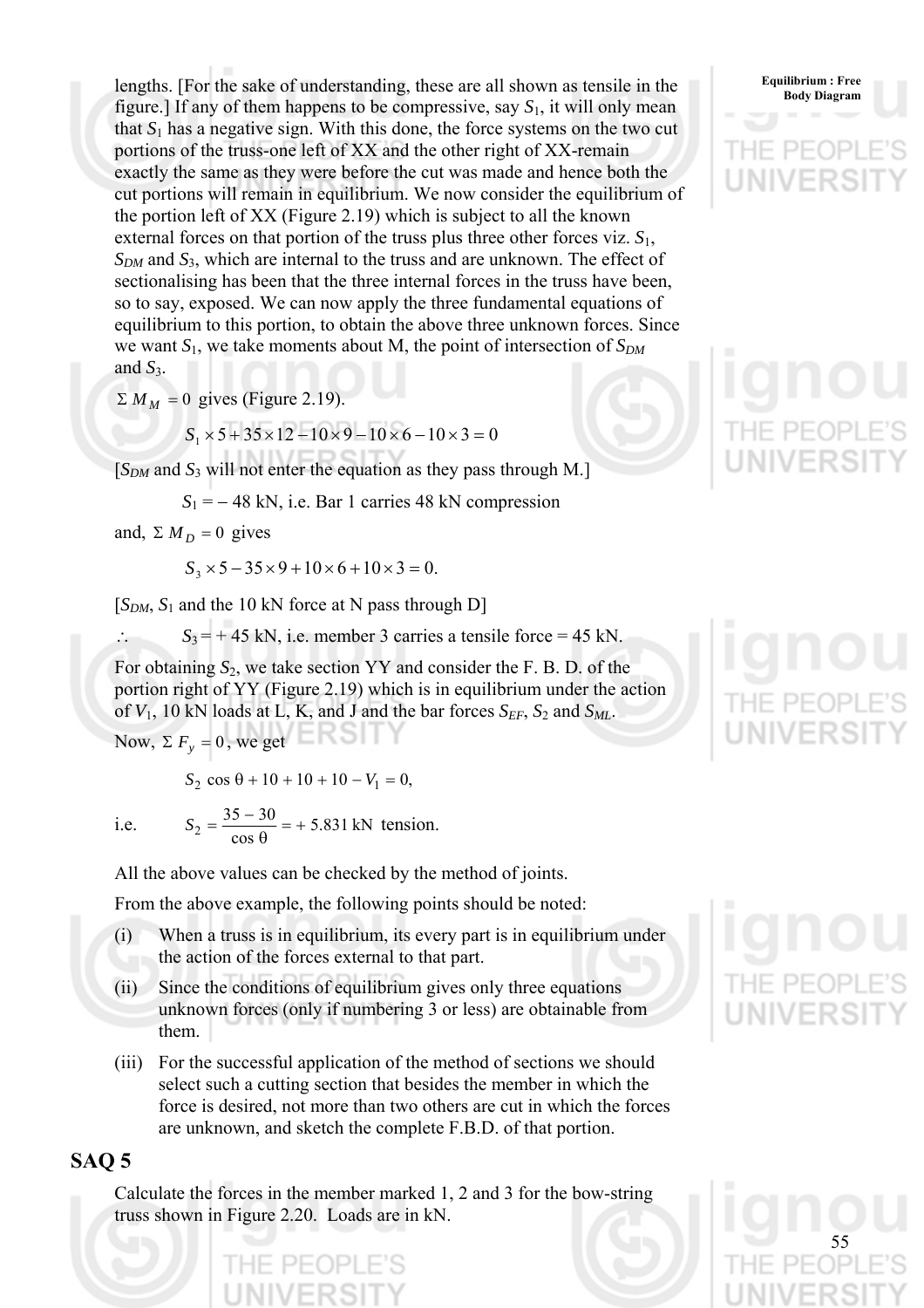









**Figure 2.20** 



# **2.6 SUMMARY**

U

Т

In this unit, you have learnt to classify various types of supports and constraints, rollers, rockers, ball and socket joints, frictional surfaces, short links, cables, pins, hinges and the examples of support connections. These connections offer resistance to the movement of the bodies which are called **reactions**. Following tables give the various types of connections and their reactions. PF( ЭP

|                |                                                        | Table 2.2                                                                                                                                                                   |  |  |  |
|----------------|--------------------------------------------------------|-----------------------------------------------------------------------------------------------------------------------------------------------------------------------------|--|--|--|
| Sl. No.        | <b>Types of Connections</b>                            | <b>Reactions</b>                                                                                                                                                            |  |  |  |
| 1              | Cable                                                  | A tension force (pull acting away from the<br>member along the direction of the cable.                                                                                      |  |  |  |
| $\overline{2}$ | Link                                                   | A force acting along the axis of the link.                                                                                                                                  |  |  |  |
| 3              | Roller                                                 | A force acting perpendicular to the surface at<br>the point of contact.                                                                                                     |  |  |  |
| 4              | Rocker                                                 | A force acting perpendicular to the surface at<br>the point of contact.                                                                                                     |  |  |  |
| 5              | Smooth surface                                         | Same as roller.                                                                                                                                                             |  |  |  |
| 6              | Pin or Hinge                                           | A force having two unknowns : magnitude and<br>direction or two forces with unknown<br>magnitudes in two mutually perpendicular<br>known directions, i.e. $H_A$ and $V_A$ . |  |  |  |
| 7              | Member<br>fixed/connected to a<br>collar on smooth rod | A couple (moment) and the force acting<br>perpendicular to the rod.                                                                                                         |  |  |  |
| 8              | Fixed support                                          | A couple (moment) and two unknowns for<br>components.                                                                                                                       |  |  |  |

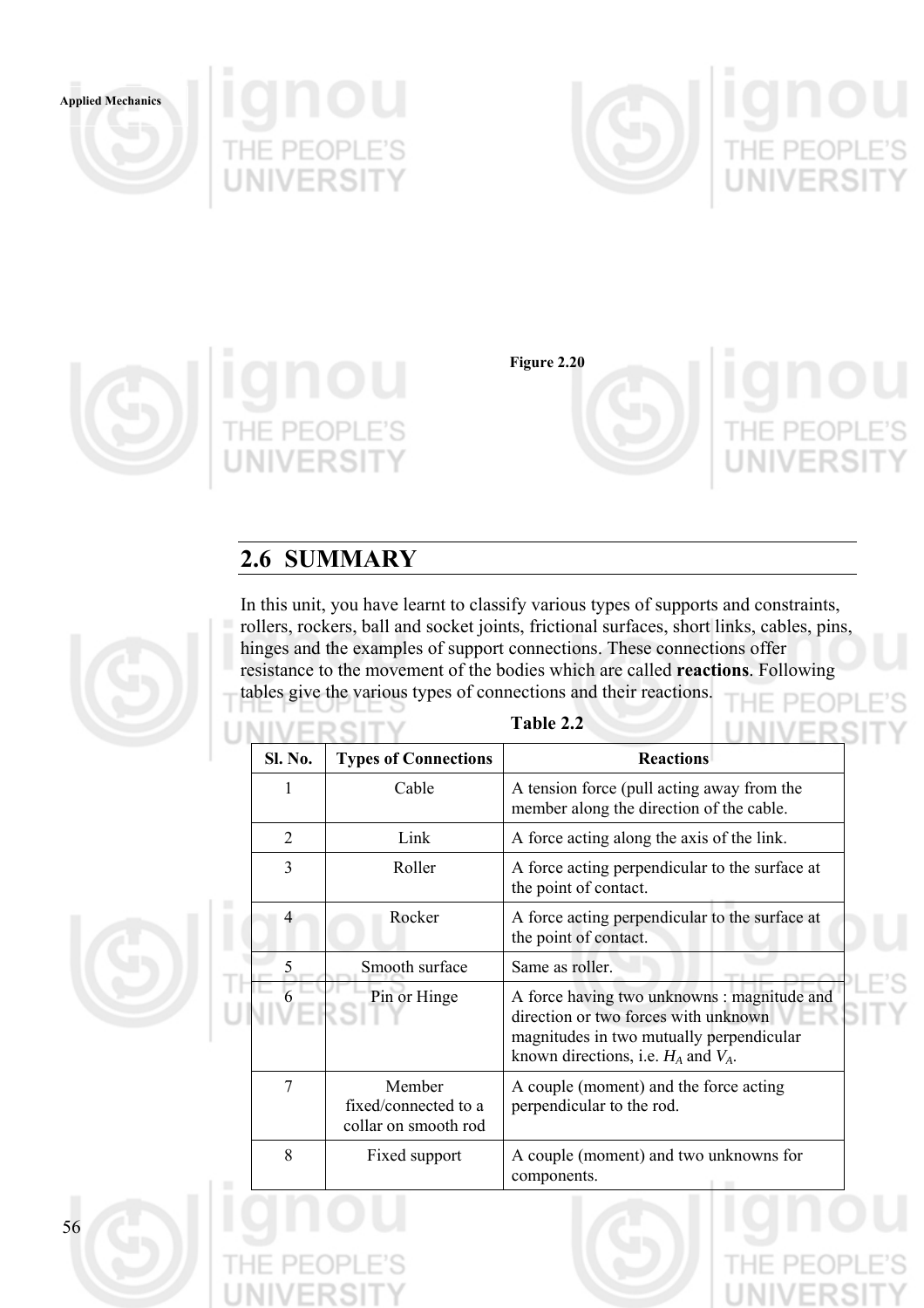The first step in solving equilibrium problems is to draw free-body diagram. Body Diagram Body Diagram Isolate the body from its surrounding. Replace the constraints by reactions. Show all forces acting on the member and apply the equations of static equilibrium.

In the general case of a system of equilibrium, there are six equations of static equilibrium. These ensure that the resultant force and resultant moment both are zero. Hence, we write :

- (i)  $\Sigma F_r = 0$
- (ii)  $\Sigma F_v = 0$
- (iii)  $\Sigma F_z = 0$
- (iv)  $\Sigma M_r = 0$
- (v)  $\sum M_v = 0$

(vi)  $\sum M_i = 0$ 

where  $x$ ,  $y$  and  $z$  are three mutually perpendicular axes.

In particular, if the forces are parallel and we take *z* axis parallel to them, then the first, second and last equations are identically satisfied (no force exist along *x* and *y* axes). Therefore, the equations of static equilibrium are reduced to three, viz.

$$
\Sigma F_z = 0, \Sigma M_x = 0, \Sigma M_y = 0
$$

If the forces are concurrent and if we choose the point of concurrence as the origin then the last three equations will always be satisfied and only three equations will be required to solve the problems. These are

$$
\Sigma F_x = 0, \Sigma F_y = 0, \Sigma F_z = 0
$$

Similarly, in the case of concurrent forces in a plane there will be only two equations of static equilibrium :

$$
\sum F_x = 0
$$
 and  $\sum F_y = 0$ 

In case of parallel forces in a plane, these equations will be

$$
\Sigma
$$
  $F_z = 0$  and  $\Sigma$   $F_y = 0$ 

where 0 is the moment centre in the plane containing the parallel forces. 0 may be any point in the plane. The *z* axis will be parallel to the direction of forces.

# **2.7 ANSWERS TO SAQs**

**SAQ 1** 

THE PEOPLE'S (a) Free body diagrams for member AB are as follows :









**Equilibrium : Free**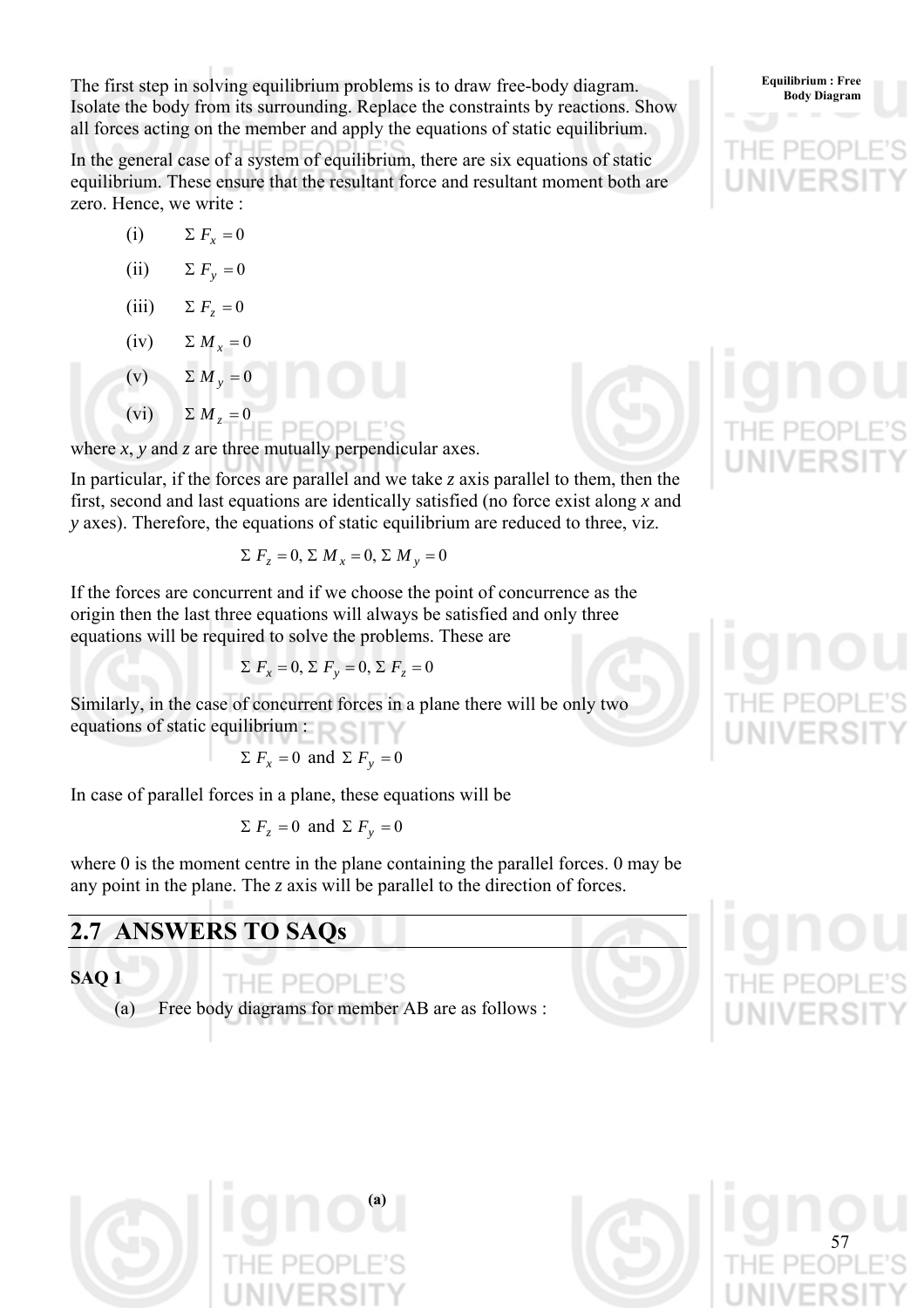







**(b)** 





**(c) (d)** 





**LI**<br>E'S<br>TY

**(e) (f)** 

**Figure for Answer to SAQ 1** 











**Figure for Answer to SAQ 2** 

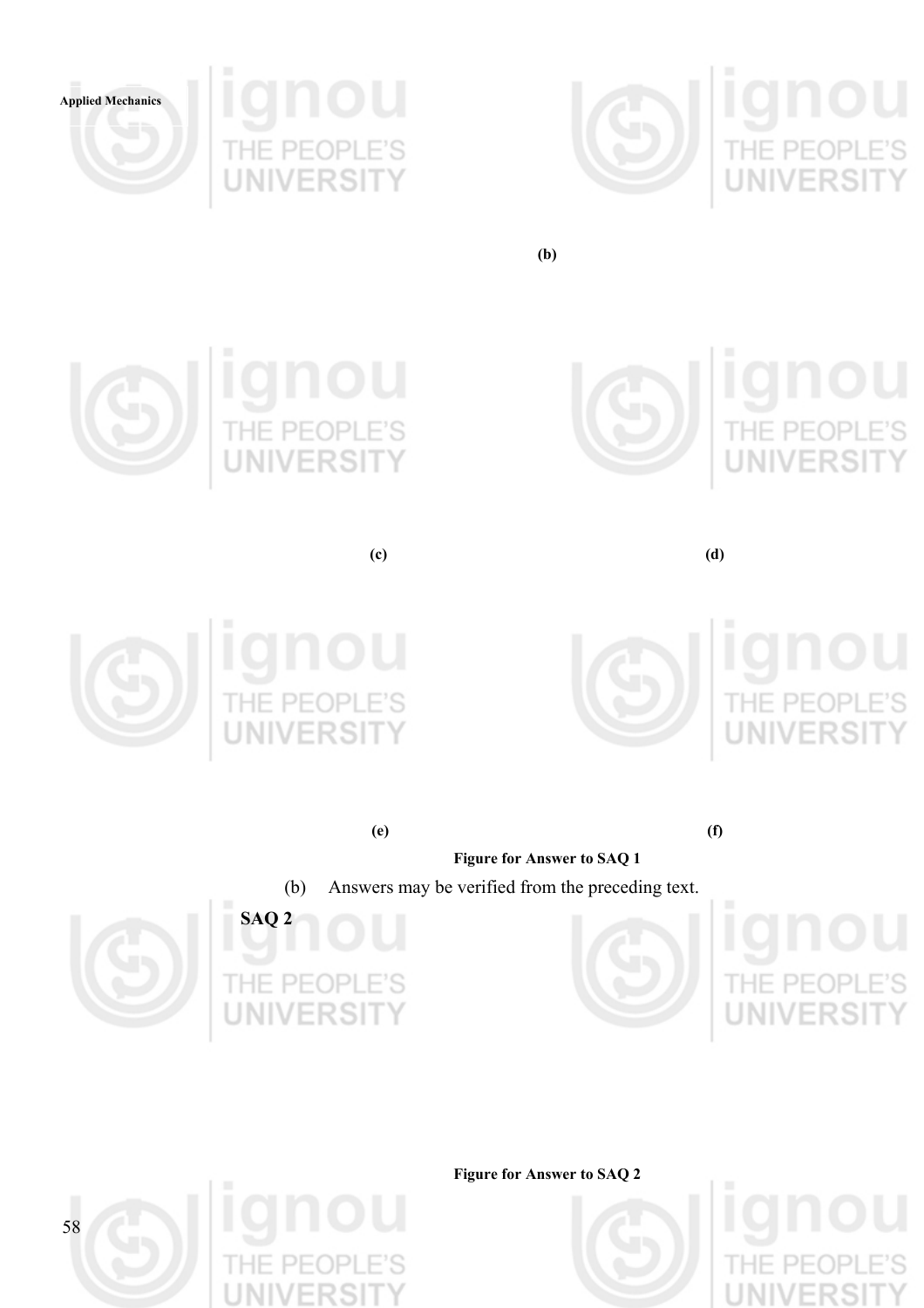Let the reaction offered by the step on the wheel at the start of motion be *R* as shown in Figure for Answer to SAQ 2.

The reaction offered by the ground has been taken as zero as the wheel is just on the point of moving over the step.

Since the wheel is in equilibrium, therefore,

$$
\Sigma \ M_A = 0
$$

Taking moments about A,

 $P \sin \alpha AC + P \cos \alpha OC = W \times AC$ 

$$
P \sin \alpha + P \cos \alpha \left(\frac{OC}{AC}\right) = 800
$$
  

$$
P \sin \alpha + P \cos \alpha \left(\frac{1}{\sqrt{3}}\right) = 800
$$
  

$$
\sqrt{3} P \sin \alpha + P \cos \alpha = 800 \times \sqrt{3}
$$
  

$$
P = \frac{800 \sqrt{3}}{\sqrt{3} \sin \alpha + \cos \alpha}
$$

 $\sqrt{2}$ 

Since, 
$$
\sin \angle OAC = \frac{OC}{OA} = \frac{0.3}{0.6} = \frac{1}{2}
$$
  
\n $\therefore \angle OAC = 30^{\circ}$   
\nTherefore,  $\frac{OC}{OA} = \tan 30^{\circ} = \frac{1}{\sqrt{3}}$ 

**Equilibrium : Free** 

59

For getting minimum value of force *P*,  $\frac{dP}{d\alpha}$  should be 0.

Hence,

Hence,  
\n
$$
\frac{d}{d\alpha} = \left(\frac{800 \sqrt{3}}{\sqrt{3} \sin \alpha + \cos \alpha}\right) = 0
$$
\nThen  
\n
$$
\frac{dP}{d\alpha} = -\frac{800 \sqrt{3} [\sqrt{3} \cos \alpha - \sin \alpha]}{[\sqrt{3} \sin \alpha + \cos \alpha]^2} = 0
$$
\nor  
\n
$$
\sqrt{3} \cos \alpha - \sin \alpha = 0
$$
\n
$$
\tan \alpha = \sqrt{3}
$$

Now,  
\n
$$
\alpha = \tan^{-1} \sqrt{3} = 60^{\circ}
$$
\n
$$
P = \frac{800 \sqrt{3}}{\sqrt{3} \sin \alpha + \cos \alpha}
$$

Now,

For  $\alpha = 60^\circ$ ,  $P = 400\sqrt{3} N$ 

The student may verify the answer by applying Lami's Theorem.

**Figure for Answer to SAQ 3(a)** 

**SAQ 3**  (a)



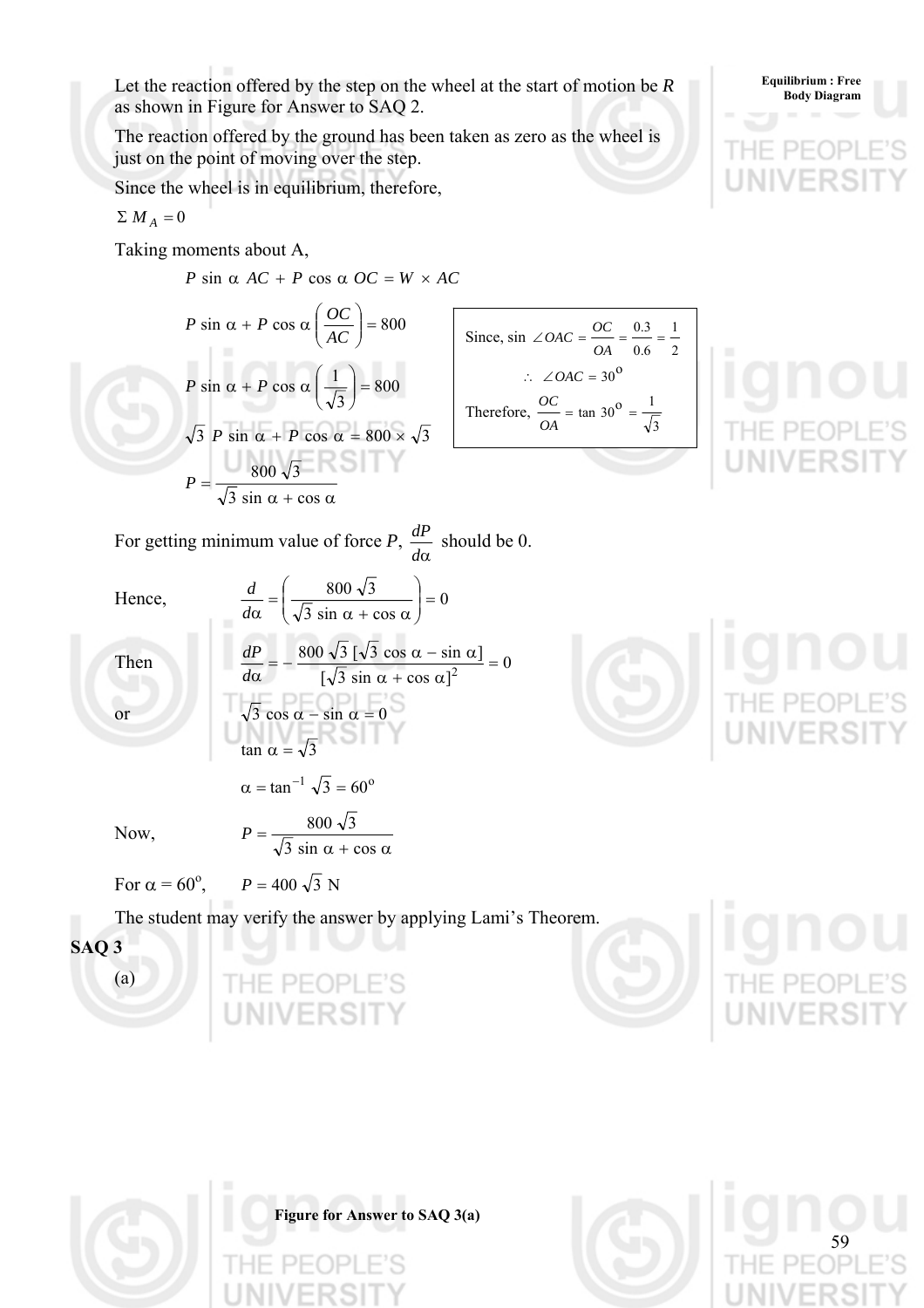**Applied Mechanics** 

Let vertical and horizontal reactions at A be  $R_{AV}$  and  $R_{AH}$ , respectively. *MA* is the total moment coming on the fixed end A of cantilever beam AB. Let us replace the uniformly distributed load of 16 kN/m by a single force of  $16 \times 1.2 = 19.2$  kN acting at a distance of  $|0.6 + \frac{1.2}{2}| = 1.2$  m 2  $0.6 + \frac{1.2}{2}$ = ⎠  $\left(0.6 + \frac{1.2}{2}\right)$ ⎝  $\left(0.6 + \frac{1.2}{2}\right) = 1.2$  m from A. As the beam is at rest under the action of the forces, the condition of equilibrium can be applied to calculate  $R_{AV}$ ,  $R_{AH}$  and  $M_A$ .  $\sum F_x = 0$  $R_{AH}$  – 28 cos 45<sup>o</sup> = 0  $R_{AH} = 19.8 \text{ kN}$  $\Sigma F_v = 0$  $R_{AV} - 28 \sin 45^\circ - 19.2 = 0$  $R_{AV} = 39 \text{ kN}$  $R_A = \sqrt{(R_{AH})^2 + (R_{AV})^2}$  $=\sqrt{(19.8)^2+(39)^2}=43.74 \text{ kN}$ 19.7 8.19  $\tan \theta = \frac{R_{AV}}{R_{AH}} = \frac{39}{-19.8} = -$ *AV R*  $rac{R_{AV}}{R_{AV}} = \frac{39}{100} = -19.7$  (-ve sign used to indicate the angle w.r.t –ve *x*-axis in clockwise direction)  $\theta = -63^{\circ} 5' 0.4'' \text{ or } -296^{\circ} 54' 59.6''$ Taking moments about A, we get  $\sum M_A = 0$ ∴  $-M_A + (16 \times 1.2) (1.2) + 28 \sin 45^\circ \times 0.6$  $M_A = 23.04 + 11.88 = 34.92$  kN.m (b)



**Figure for Answer to SAQ 3(b)** 

Let the reaction components at A be  $H_A$  and  $V_A$  as shown in figure. The reaction at B, i.e.  $R_B$  will be acting vertically upwards. As the beam is in equilibrium, the condition of equilibrium can be applied. The moment of the couple acting at D can be calculated as  $20 \times 1 = 20$  kN-m acting in clockwise direction. The uniformly distributed load of 12 kN/m can be replaced by a single force

 $12 \times 2.5 = 30$  kN acting at  $7.0 + \frac{2.5}{1.5} = 8.25$ 2  $7.0 + \frac{2.5}{2.5} = 8.25$  m from A.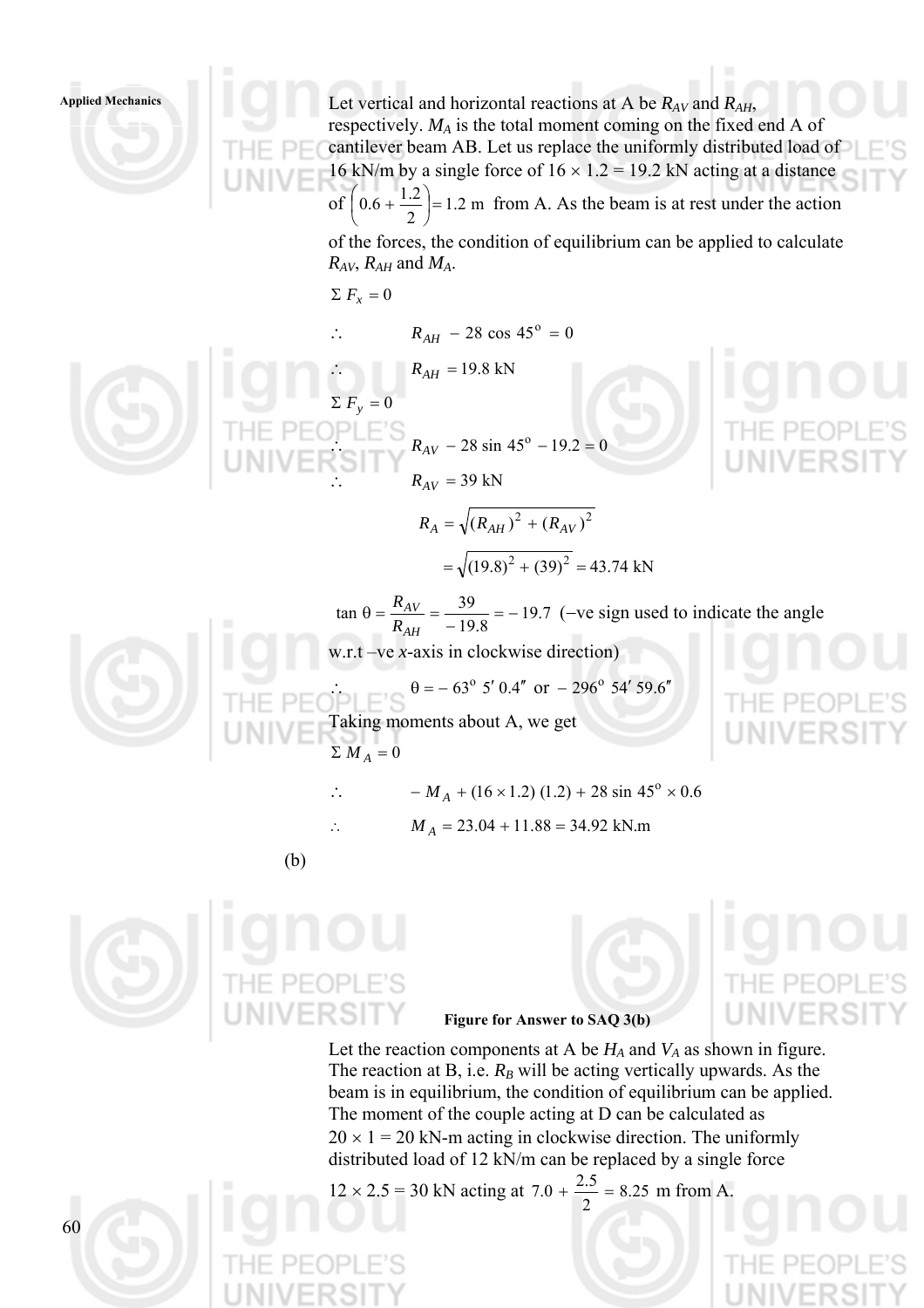There is no horizontal force acting on the beam. Then,

 $\sum F_x = 0$ 

# $\therefore$   $H_A = 0$   $\equiv$   $\text{OPLE}$ 'S

Taking moments of all forces about A, we get

 $\sum M_A = 0$ 

$$
32 \times 2 + 20 - R_B \times 7.0 + (12 \times 2.5) (8.25) = 0
$$

or  $64 + 20 - 7.0 R<sub>B</sub> + 247.50 = 0$ 

$$
R_B = \frac{64 + 20 + 247.5}{7}
$$
  
= 47.36 kN

**Note :** Moments due to  $H_A$  and  $V_A$  about A are zero as they pass through point A. Clockwise moments have been taken as positive.

$$
\Sigma F_y = 0
$$

∴  $V_A - 32 + 47.36 - 30 = 0$ 

∴  $V_A = 14.64$  kN

Therefore, the reaction at A is 14.64 kN, whereas reaction at B is acting vertically upwards and has a magnitude of 47.36 kN.



**Equilibrium : Free** 

## **Figure for Answer to SAQ 3(c)**

Let the vertical and horizontal reactions at A be *RAV* and *RAH* respectively. *MA* is the total moment coming on the fixed end A of cantilever beam AB. Let us replace the triangular loading by a single force of

$$
\frac{1}{2} \times 24 \times 1.2 = 14.4 \text{ kN}
$$

acting at a distance of  $\frac{1}{3}(1.2) = 0.4$  m from A.

As the beam is at rest, under the action of forces, the condition of equilibrium can be applied to calculate *RAV*, *RAH* and *MA*.

$$
\Sigma F_x = 0
$$



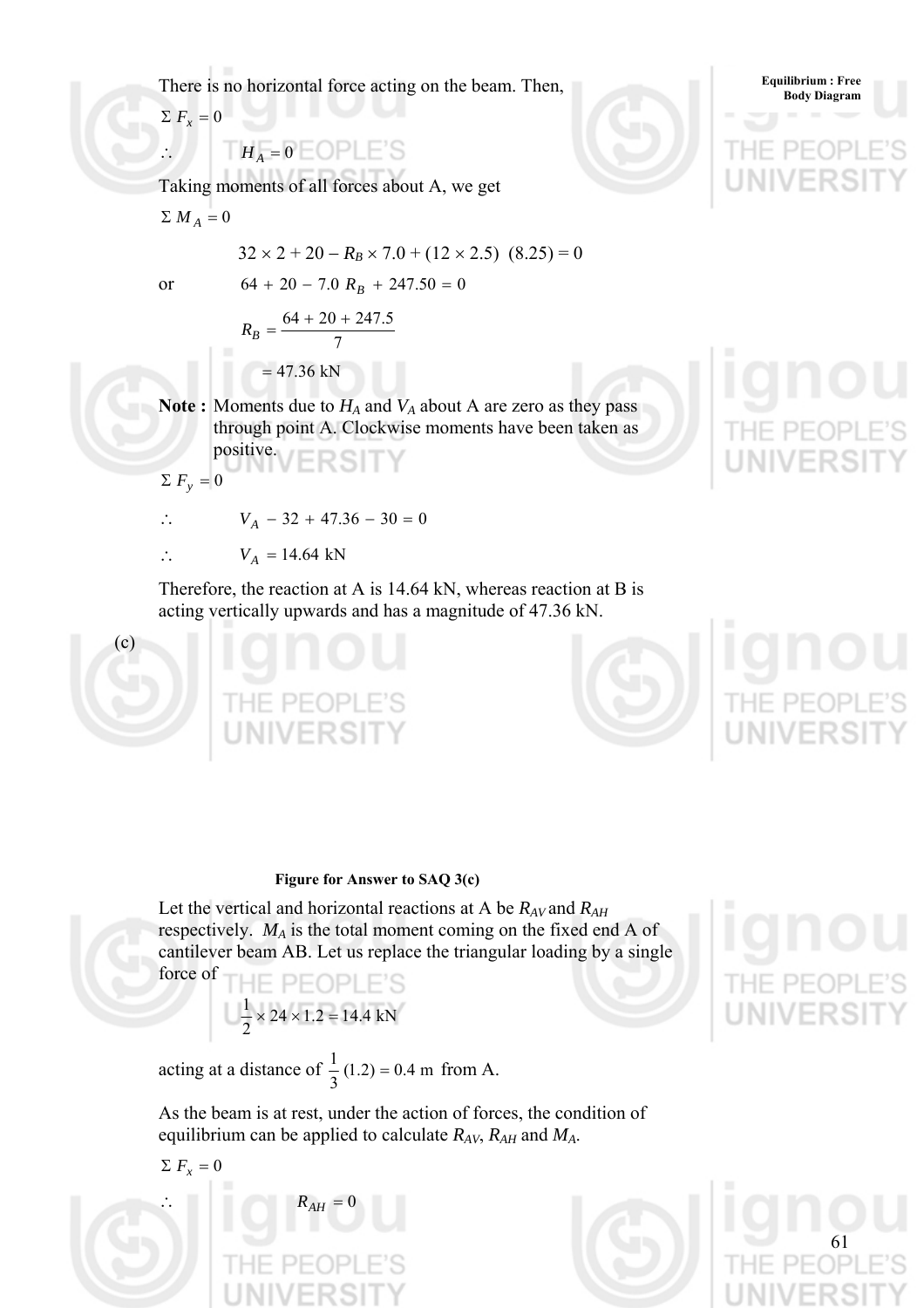



$$
R_{AV} - \frac{1}{2} \times 24 \times 1.2 = 0
$$

Taking moments about A, we get

$$
\Sigma M_A = 0
$$

(d)

$$
\therefore \qquad -M_A + \frac{1}{2} \times 24 \times 1.2 \times 0.4 = 0
$$

∴  $M_A = 5.76$  kN-m.

Therefore, the reaction at A consists of a vertical force acting upwards with a magnitude of 14.4 kN and an anticlockwise moment of 5.76 kN-m.



## **Figure for Answer to SAQ 3(d)**

There is an internal hinge at C from where the beam may be cut into two sections AC and CB as shown below :



**Part 1** 

Part 1 **Part 2** 

Now, Part 1 and Part 2 can be analyzed separately to get *RAV*, *RAH*, *MA* and  $R_B$ . FRS

This part now can be analyzed as cantilever beam with  $R_C$  as a concentrated load at the free end. Here  $R_C = 34$  kN (it can be calculated easily) because moment about C is zero – see ahead also i.e., shear force at  $C = 20 \times 1 + 40 - R_B$ .

Taking moment about A,



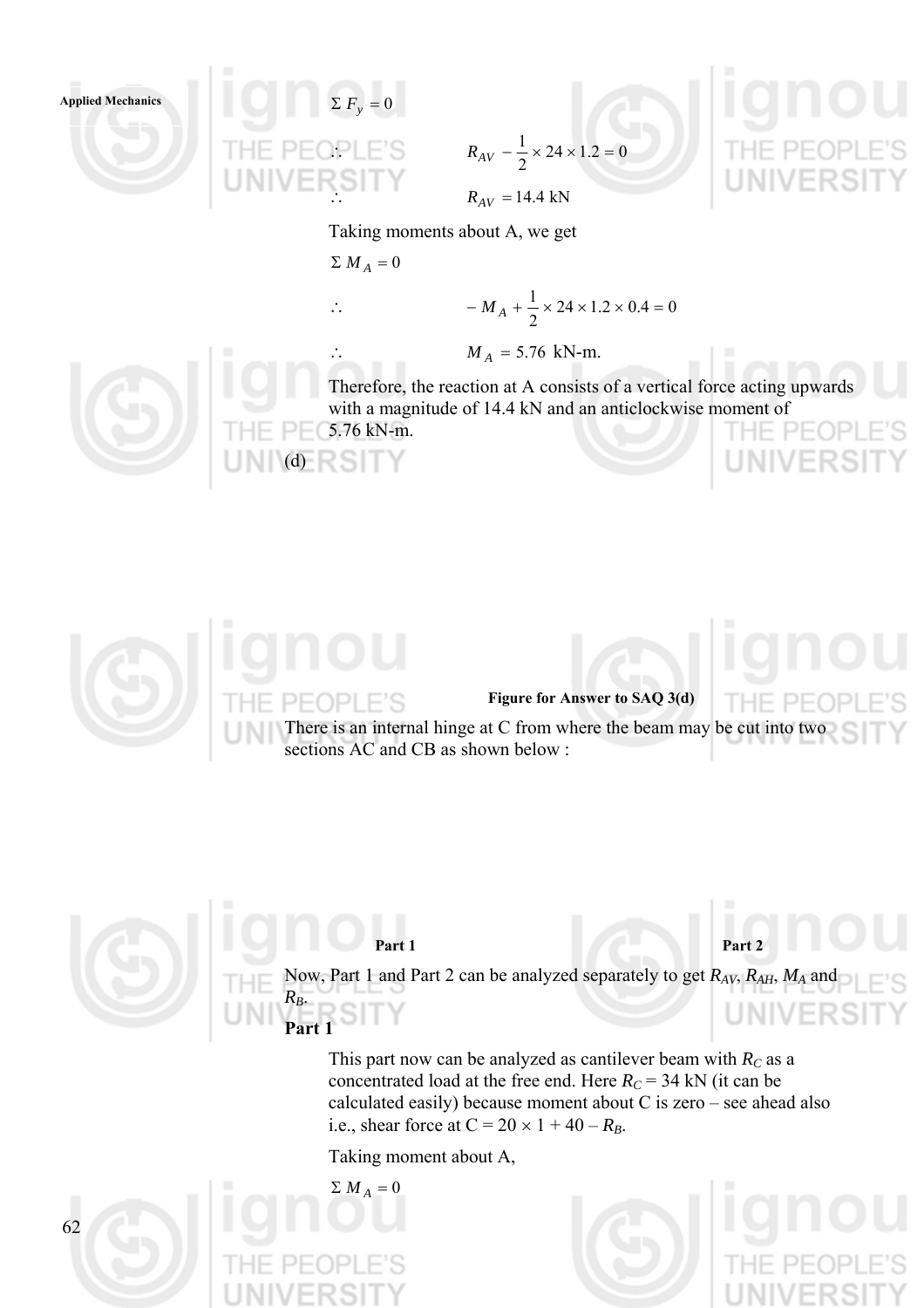∴ 
$$
-M_A + 20 \times 3 \times 1.5 + 34 \times 3 = 0
$$
  
\n∴  $M_A = 192 \text{ kN} - \text{m}$   
\nNow, taking moments about C,  
\n $\Sigma M_C = 0$   
\n∴  $R_{AV} \times 3 - 192 - 60 \times 1.5 = 0$   
\n∴  $R_{AV} = 94 \text{ kN}$   
\nAnd,  $\Sigma F_x = 0$   
\n∴  $R_{AH} = 0$   
\nTherefore, the reaction at A consist of a vertical force acting upwards

of a vertical force acting upwards of the magnitude 94 kN and an anticlockwise moment of 192 kN-m whereas reaction at B is also acting vertically upwards and has a magnitude of 26 kN (i.e.,  $20 \times 4 + 40 - R_{AV}$  or

$$
R_B \times 5 = 40 \times 3 + 20 \times 1 \times \frac{1}{2}
$$
, i.e.  $R_B = 26$  kN).

## **Part 2**

This part can be analysed as simply supported beam.

Taking moment about C,

$$
R_B \times 5 = 3 \times 40 + 1 \times 20 \times \frac{1}{2}
$$
  
\n
$$
\therefore \qquad R_B = \frac{130}{5} = 26 \text{ kN.}
$$
  
\n
$$
\Sigma F_y = 0 \qquad \blacksquare \qquad \blacksquare \qquad \blacksquare \qquad \blacksquare \qquad \blacksquare
$$
  
\n
$$
\therefore \qquad R_c - 1 \times 20 - 40 + 26 = 0
$$
  
\n
$$
\therefore \qquad R_c = 34 \text{ kN.}
$$



## **SAQ 4**

First we draw the diagram of the truss showing all loads and reaction-components on it, and erase the middle portions of the lengths of all members. The concurrent force-system at all the joints can then be clearly exposed by drawing arrows next to each joint along every member there – all arrows away from the joints. Now looking for a joint where the number of unknown forces is two or less, we find that there is no such joint and the method seems to fail at the start itself. Here, therefore, calculation of the reactive components at the supports has to precede the application of the method of joints to the truss.



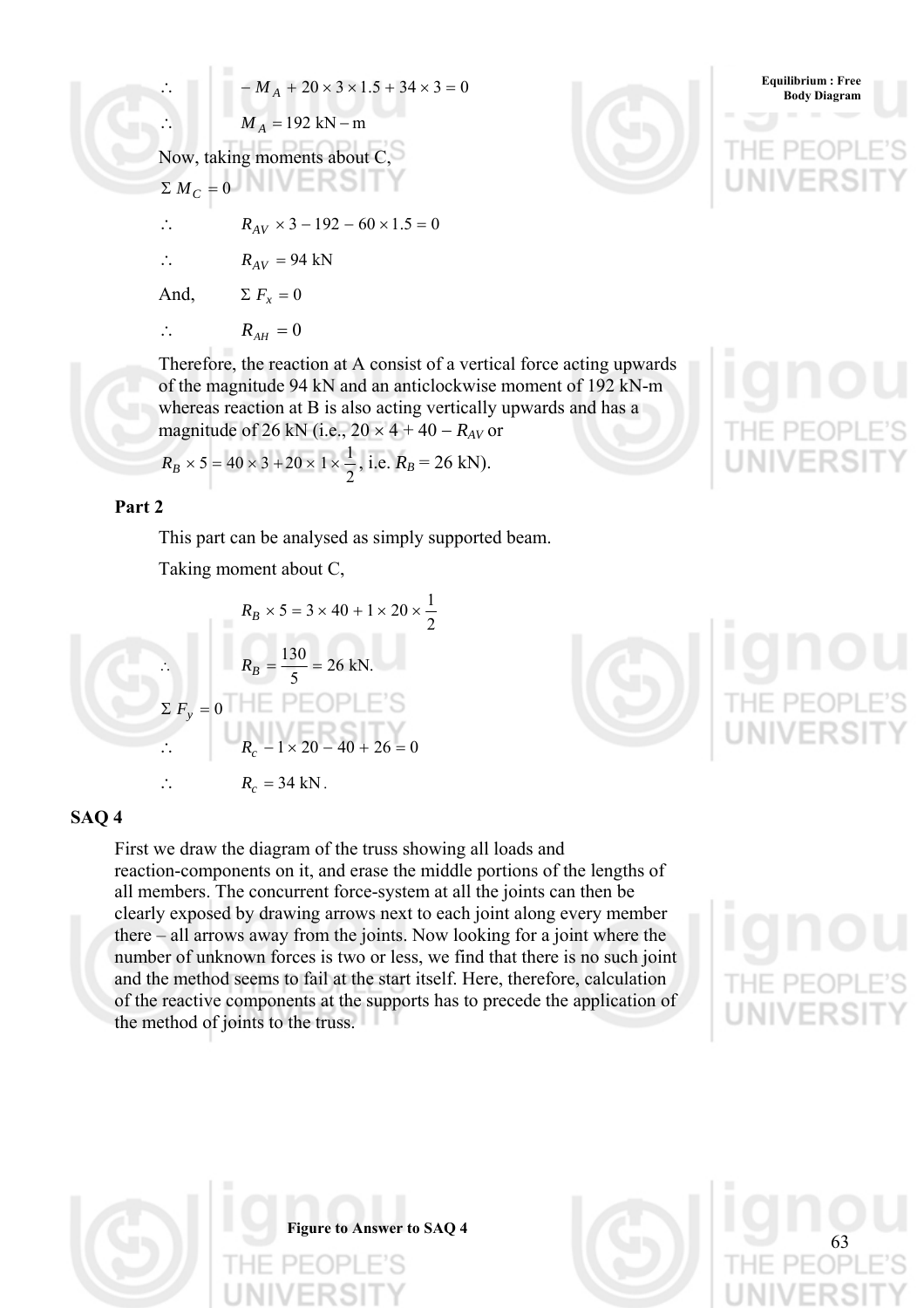

(ii) Joint B



Starting with the sense of the vector  $S_1$ , we mark arrows on  $S_8$  and  $S_2$ so that they chase one another in the sense indicated by that of *S*1. From the marked arrows, we see that  $S_8$  is tensile and is 10.805 kN and  $S_2$  is compressive and of the same magnitude. Thus, arrows for  $S_8$ in Figure SAQ 4(b) are alright but those for *S*2 must be reversed (or *S*<sup>2</sup> taken  $=$   $-10.805$  with the same arrows).

(iii) Joint G

 $\Sigma F_v = 0$  gives

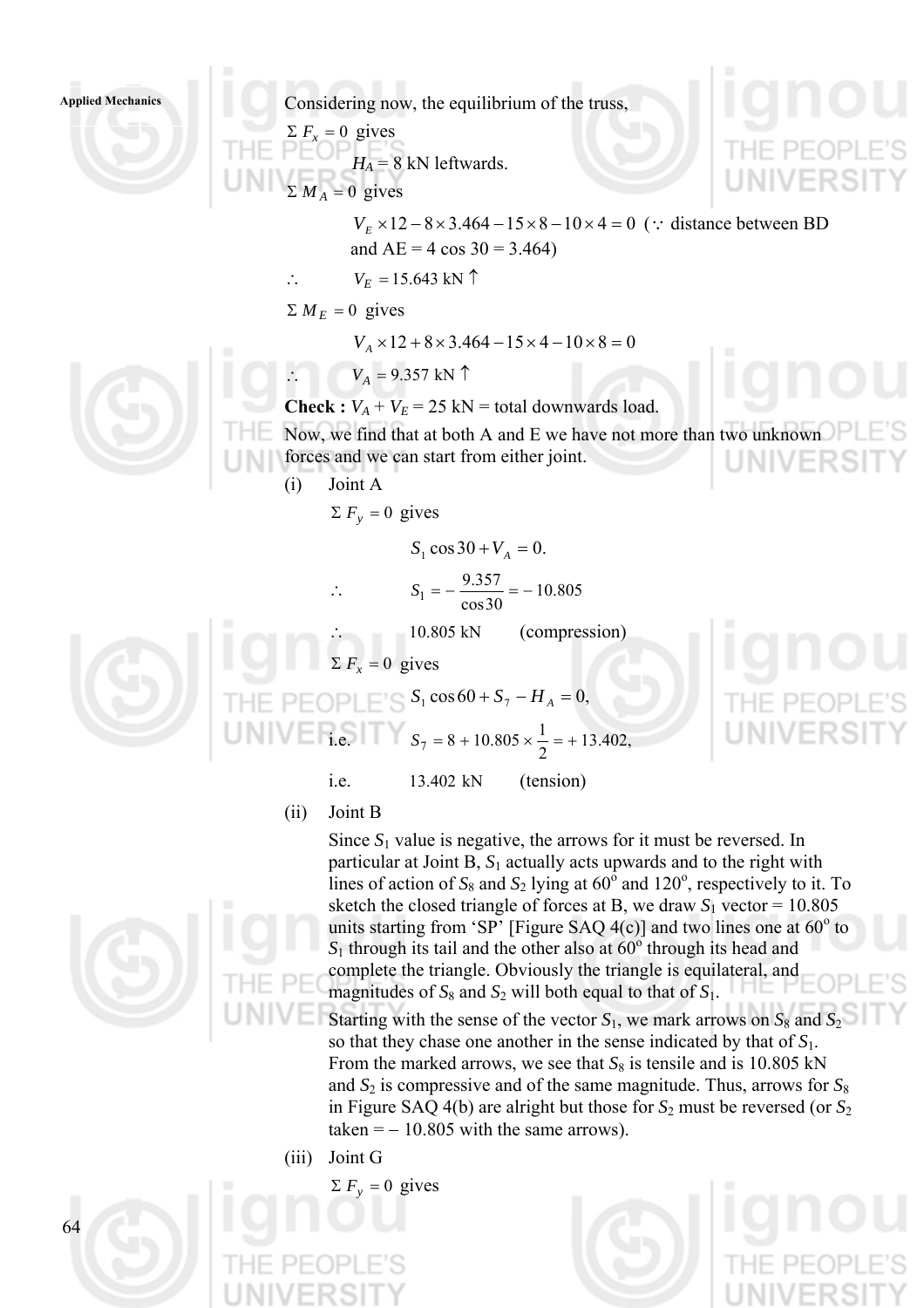$S_9 \cos 30 + S_8 \cos 30 - 10 = 0.$  $S_9 \cos 30 + 10.805 \times 0.866 - 10 = 0$  $S_9 = +0.742$  kN,

i.e. member 9 carries a force = 0.742 kN (tension).

 $\Sigma F_r = 0$  gives

 $S_6 + S_9 \cos 60 - S_8 \cos 60 - S_7 = 0$ 

i.e.  $S_6 + 0.742 \times \frac{1}{2} - 10.805 \times \frac{1}{2} - 13.402 = 0$ .

$$
S_6 + 0.742 \times \frac{1}{2} - 10.805 \times \frac{1}{2} - 13.402 = 0
$$
  

$$
S_6 = + 18.433 = 18.433 \text{ kN} \qquad \text{(tension)}
$$

(iv) Joint C

∴

 $\sum F_y = 0$  gives

$$
S_{10}\cos 30 + S_9\cos 30 = 0.
$$

$$
\therefore \qquad S_{10} = -S_9 = -0.742,
$$

i.e.  $13.402 \text{ kN}$  (tension)

 $\sum F_x = 0$  gives

$$
S_3 + S_{10} \cos 60 - S_9 \cos 60 - (-10.805) = 0
$$
  
∴ 
$$
S_3 = -10.805 + 0.742 \times \frac{1}{2} + 0.742 \times \frac{1}{2} = -10.063 = 10.063 \text{ kN (C)}
$$

2

 $10.805 \times \frac{1}{2}$ 

**Having analysed half the truss from the left side it is advisable to analyse the remaining from the right side starting from E, so as to avoid the carrying forward of mistakes, if any, committed in the earlier calculations on the left half**.

$$
(v) \quad \text{Joint } E
$$

 $\Sigma F_v = 0$  gives

$$
S_4 \cos 30 + V_E = 0,
$$

i.e. 
$$
S_4 = -\frac{15.643}{\cos 30} = -18.064
$$
  
\ni.e.  $-18.064 \text{ kN} \qquad \text{(compression)}$   
\n $\Sigma F_x = 0 \text{ gives}$   
\n $S_5 + S_4 \cos 60 = 0,$ 

i.e. 
$$
S_5 + (-18.064) \times \frac{1}{2} = 0
$$
,

i.e.  $S_5$  is 9.032 kN (tension)

(vi) Joint D  $\Sigma F_y = 0$  gives







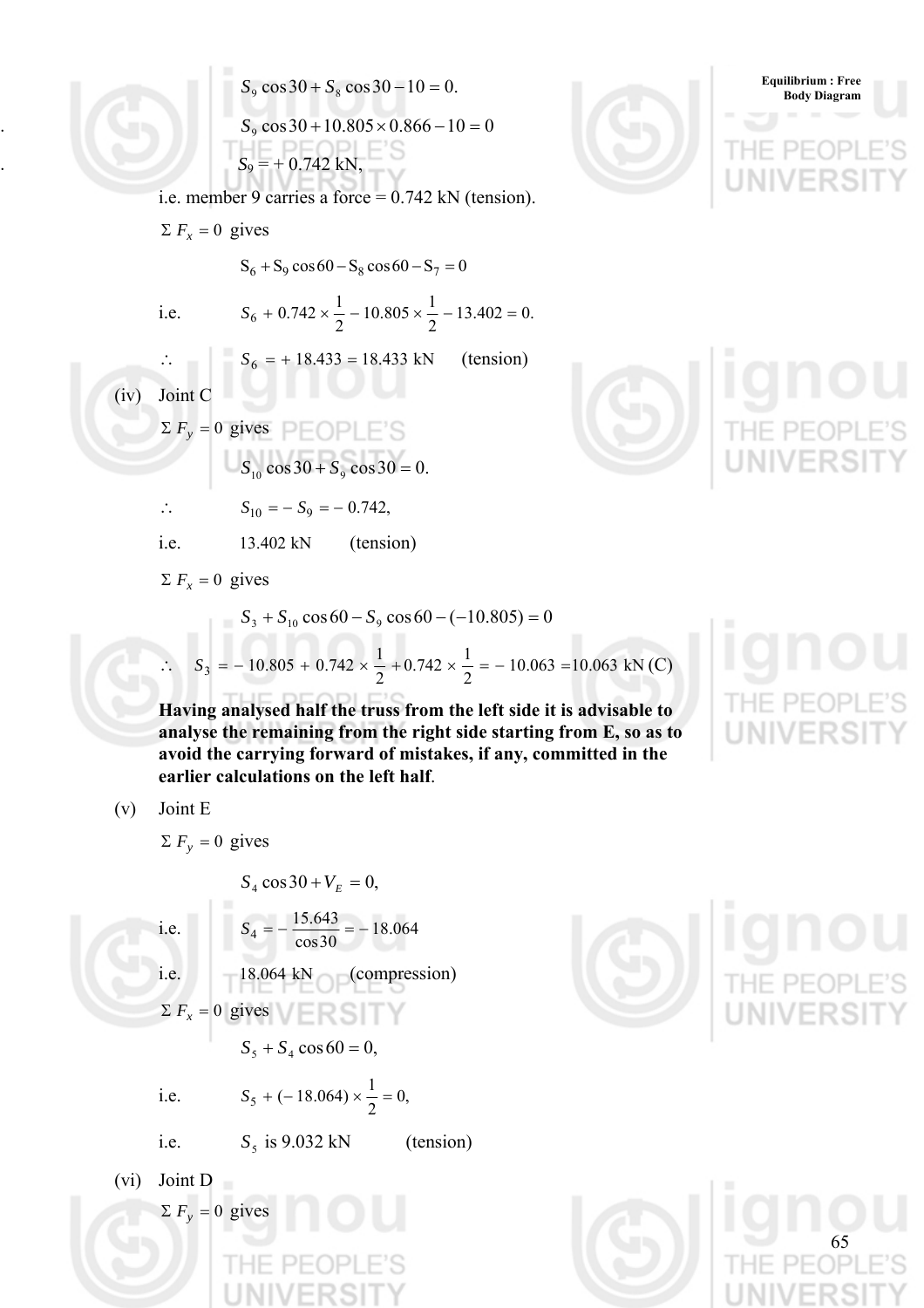



The above three checks in the work-out may be noted. Since equilibrium of the entire truss involves three equations which have been included in the joint equations, we shall get only three checks as shown above, using all the 2*j* equations of equilibrium of the *j* joints.

The answer to the problem is presented in following figure.



**Figure for Answer to SAQ 4**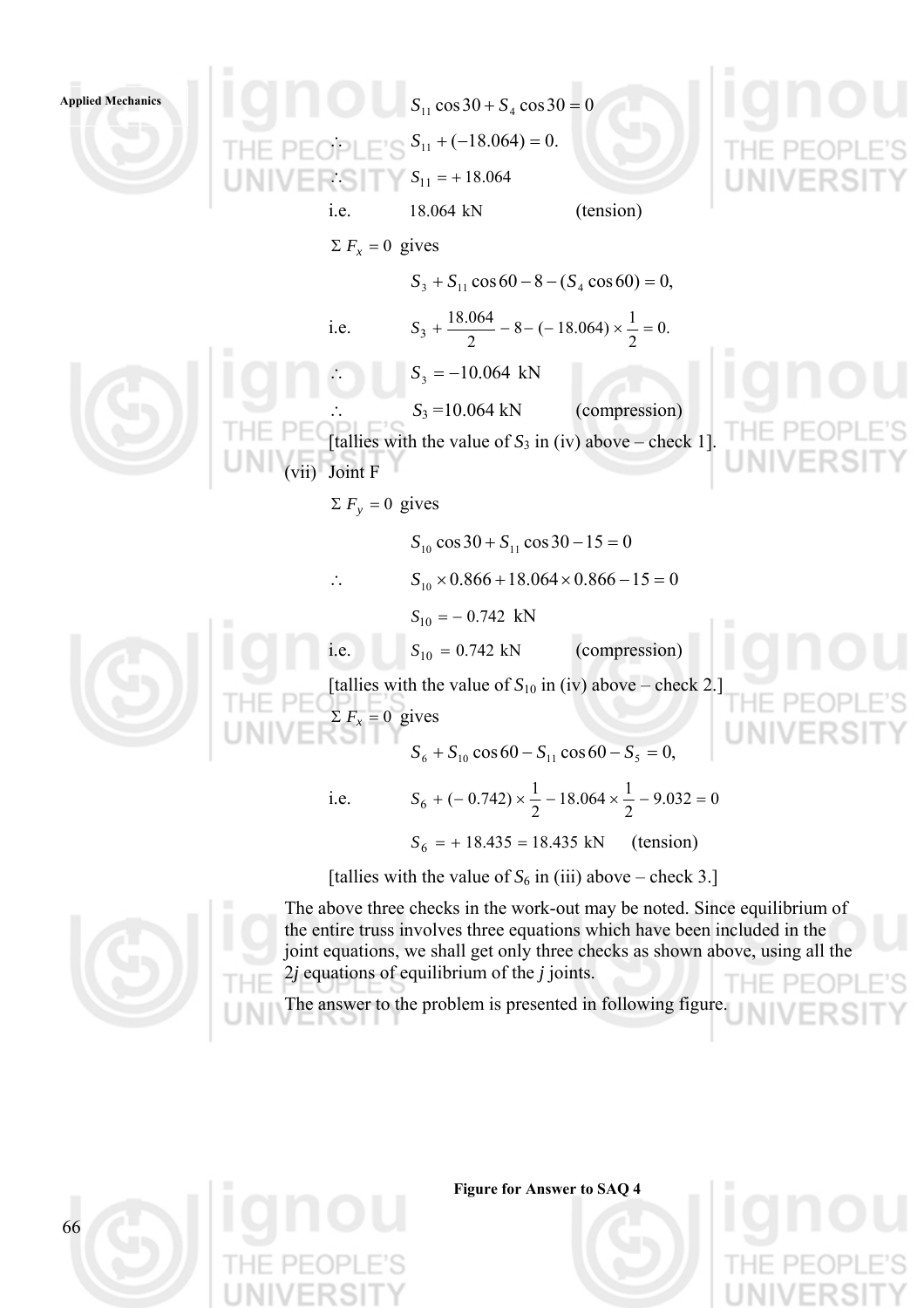**Body Diagram SAQ 5** 

Considering the equilibrium of the whole truss,  $\sum M_B = 0$  gives,

 $V_A \times 24 - 400 \times 20 - 600 \times 16 - 300 \times 12 - 200 \times 8 - 300 \times 4 = 0.$  $V_A = 1000$  kN 1 ERSITY

Taking section XX and considering the Free-body diagram of the portion left of XX as shown in figure, the forces on it are  $V_A = 1000$  kN, loads of 400 kN and 600 kN at H and D respectively (as given) and forces  $S_1$ ,  $S_2$  and *S*3 in bars 1, 2 and 3 respectively, all assumed tensile.





## **Figure for Answer to SAQ 5**

(i) To get  $S_1$ , we take  $\Sigma M_F = 0$ , where *F* is the point of intersection of *S* 2 and *S*3 which although unknown by themselves have known moment about *F*, viz. zero. Also moment of  $S_1$  about *F* can be more easily worked out by summing the moments of its *x* and *y* components about *F*, rather than working out its moment-arm. Hence,

 $S_1 \cos \theta \times 5.3 + S_1 \sin \theta \times 4 + 1000 \times 12 - 400 \times 8 - 600 \times 4 = 0$ 

But

- 4 tan  $\theta = \frac{0.7}{4}$ ;
- ∴  $\theta = 9.9262$
- ∴ cos  $\theta = 0.985$

and  $\sin \theta = 0.172$ 

 $S_1 \times 0.985 \times 5.3 + S_1 \times 0.172 \times 4 = -64$  N

$$
S_1 (5.221 + 0.688) = -6400.
$$
  

$$
S_1 = -1083 \text{ kN},
$$

i.e. member 1 is in compression of magnitude 1083 kN.

(ii) To obtain  $S_2$  we take moments about *G*, the point of intersection of  $S_1$ and  $S_3$ . For computation of moment of  $S_2$  about  $G$ , we take it to act at *F* and sum the moments of its *x* and *y* components.

Location of G is obtained by  $\tan \theta = \frac{EF}{GF}$ , also  $\tan \theta = \frac{0.7}{4}$ .

∴  $GF = \frac{0 \times 4}{0.7} = 34.286$  m. 0.7  $GF = \frac{6 \times 4}{25}$ 



**Equilibrium : Free** 

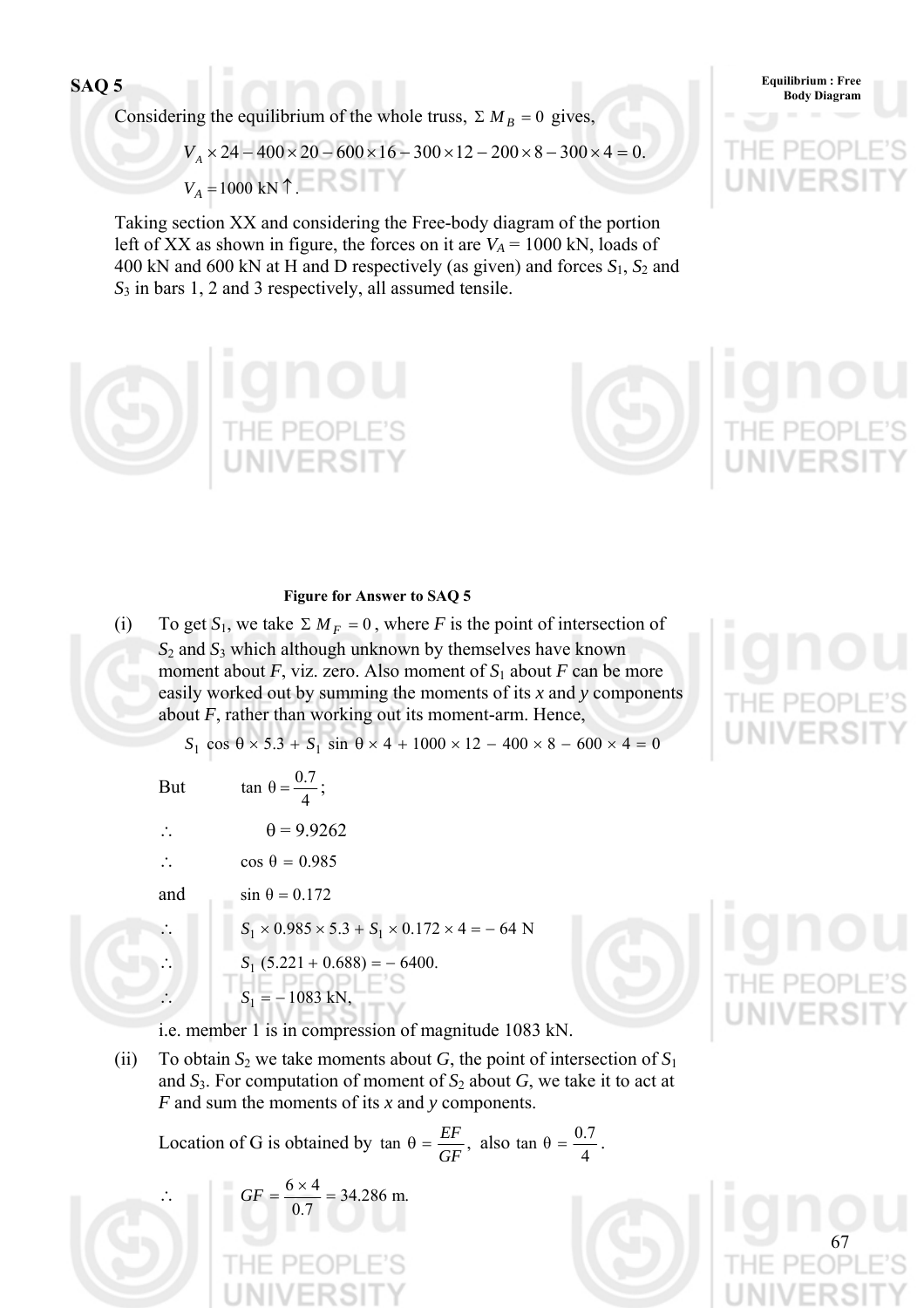Applied Mechanics  $G_A = 34.286 - 12 = 22.286$  $\sum M_G = 0$  gives  $S_2 \cos\phi(GF) - 1000(22.286) + 400 \times 26.286 + 600 \times (30.286)$  $S_2$  cos φ (GF) – 22286 + 10514.4 + 18171.6 or  $S_2$  cos  $\phi$  (GF) = – 64 N tan  $\phi = \frac{4}{5.2} = 0.7547$ ; But 3.5 ∴  $\phi = 37.0418^{\circ}$  $\cos \phi = 0.798$ . This gives  $S_2 \times 0.798 \times 34.286 = -6400$ .  $OPEE^s$   $S_2 = -233.8 \text{ kN}$ which means that member 2 is in compression whose magnitude  $= 233.8$ kN. (iii) To obtain  $S_3$ , we take  $\sum M_c = 0$  which gives  $S_3 \times 5.3 + 400 \times 4 - 1000 \times 8 = 0$ from which,  $S_3 = 1208 \text{ kN}$ , i.e. member  $S_3$  is in tension and the force developed in it = 1208 kN. **IE PE** 







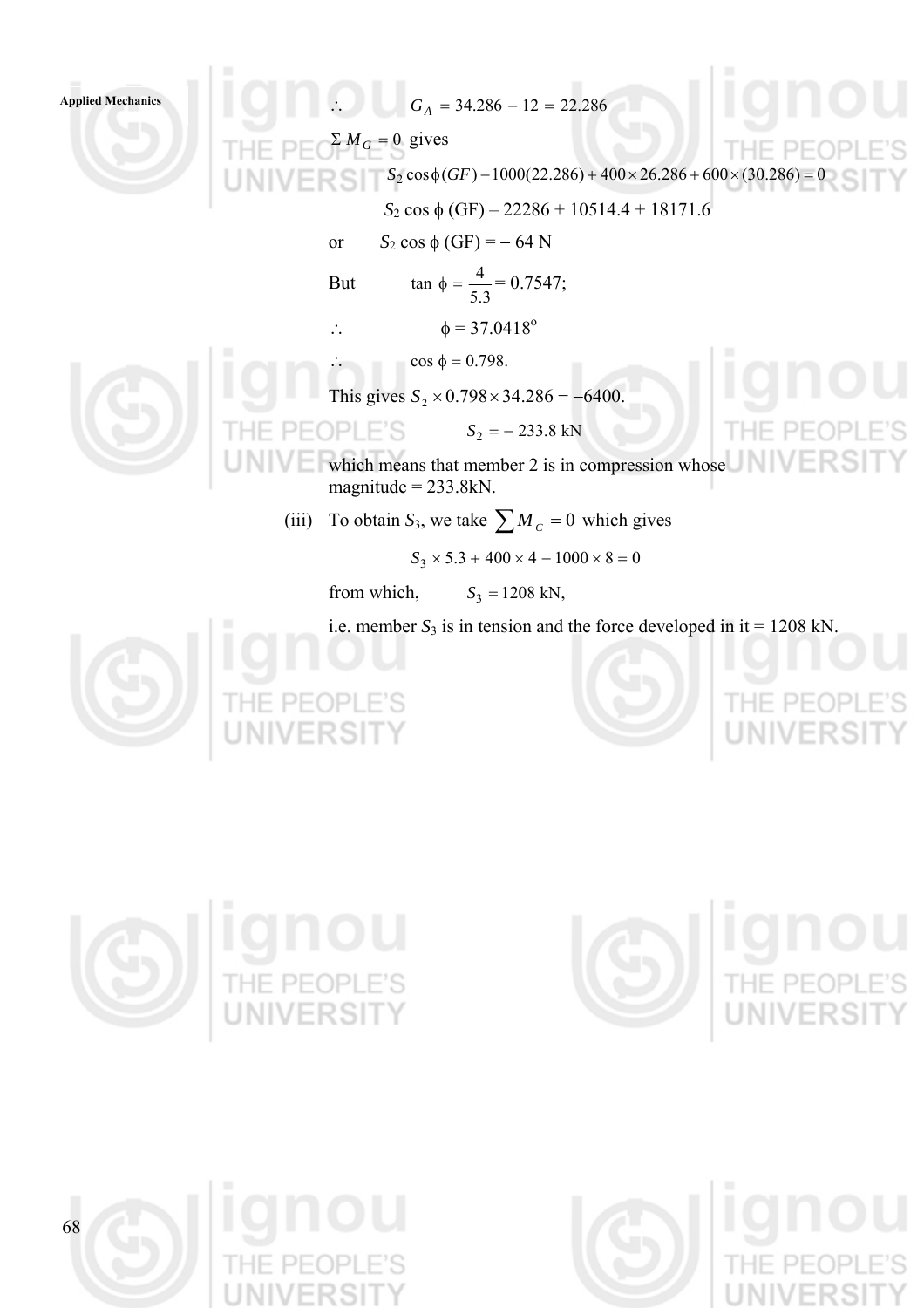



# **2.5.4 Graphic Statics**

Problems of Statics-particularly those of coplanar force systems-can be easily and elegantly solved by the methods of Graphic Statics. If in a particular problem, such a solution can be obtained while the exact one as required by analysis mathematical is either not obtainable or is too time-consuming to arrive at for many engineering problems, methods of graphic statics using a reasonable degree of care is not only entirely acceptable but it also results in giving the engineer a good physical conception of the problem.

# **Space Diagram, Bow's Notation and Force Polygon**

The problem of finding the resultant of a force-system (co-planar) acting on a body is outlined in Figure 2.19(a). This figure is called the *space diagram* for the force-system and must be drawn to scale when the problem is to be solved graphically.



**Equilibrium : Free Body Diagram**



**Figure 2.19** 

There are four forces in the system, viz,  $P_1$ ,  $P_2$ ,  $P_3$  and  $P_4$ , acting at the points 1, 2, 3, and 4 respectively on a body [Figure 2.19(a)], whose resultant *R* is to be obtained. For designating the forces, graphic statics adopts a two letter notation for each force, called the *Bow's Notation* which is based on the fact that the line of action of each force divides the plane in which it acts, into two 'spaces' one on each of its sides. According to this notation, we name these spaces in order, say from left to right by the capital letters of the alphabet A, B, C, D etc. for convenience and call each force by the name of the two spaces between which its line of action is situated, taken in that order. Thus, forces  $P_1$ ,  $P_2$ ,  $P_3$  and  $P_4$  will be called forces 'AB', 'BC', 'CD', 'DE' respectively. Next draw to scale the force polygon 'abcde' for these forces as in Figure 2.19(b), naming the force-vectors by the corresponding small case letters, i.e. vector **ab** for force 'AB', vector **bc,** for force 'BC' and so on. This correspondence constitutes one of the advantages, afforded by adopting the Bow's notation. Vector **ae** gives the resultant *R* in all respects except its location on the space diagram.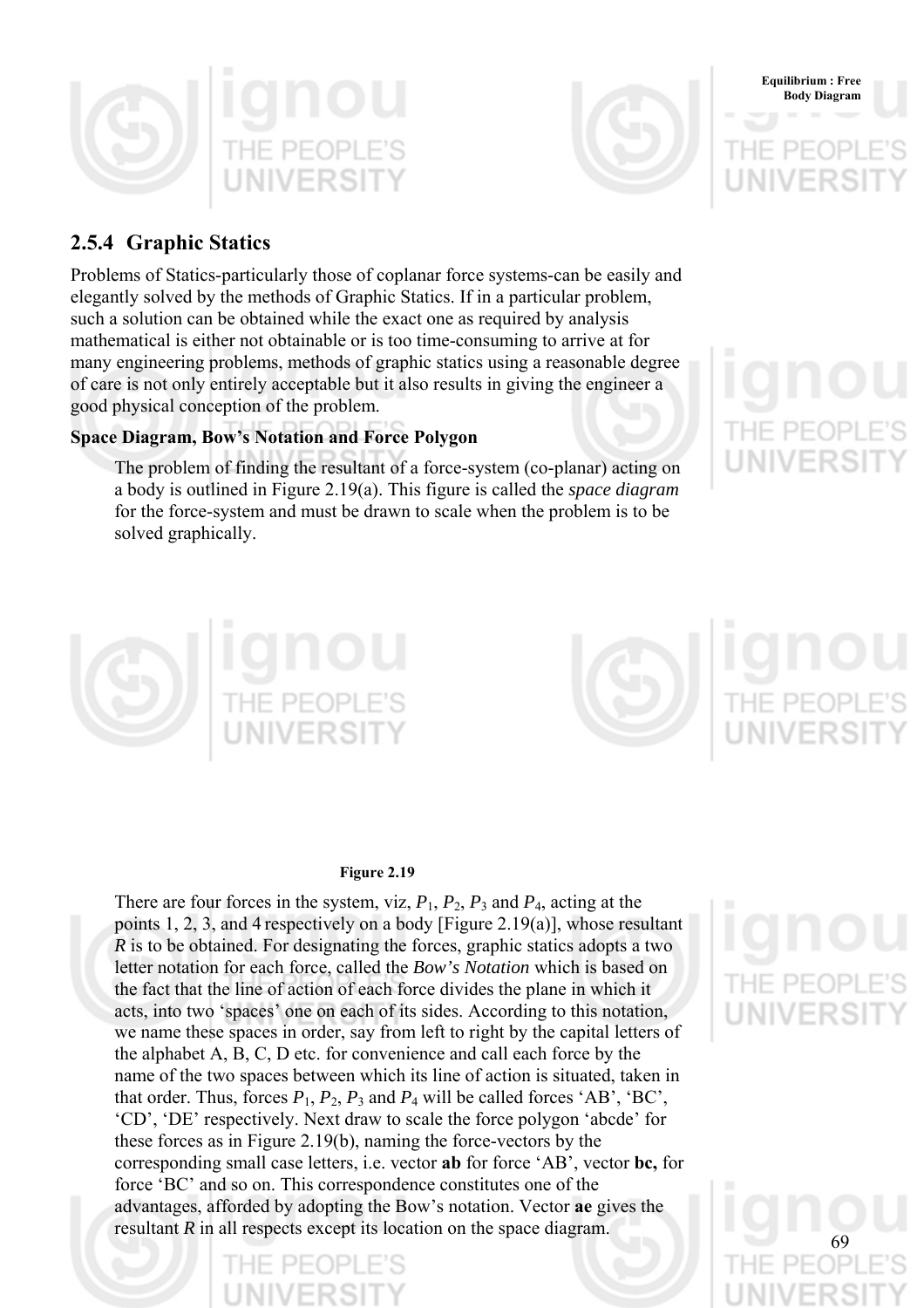





The polar diagram should be looked upon as a device to split each of the given forces or force-vectors into two oblique components-one formed by the vector from the tail, i.e. the starting point of the particular force-vector to the pole and the second from the pole to the head, i.e. the end point of that force-vector, with these result that we have, force  $P_1$ , i.e. the force AB represented by **ab**.

**= ao + ob** (see arrows inside ∆ *abo*).

Force  $P_2$ , i.e. the force BC represented by **bc** 

**= bo + oc** (see arrows inside ∆ *bco*).

Force  $P_3$ , i.e. the force CD represented by **cd** 

**= co + od** (see arrows inside ∆ *cdo*)

Force *P*4, i.e. the force DE represented by **de** 

**= do + oe** (See arrows inside ∆ *deo*).

With the help of single pole O it can be concluded that

- (i) If the given force-system has '*n*' forces, the polar diagram splits them into '2*n*' vectors, which are all concurrent, and
- (ii) For any two adjacent force-vectors of the given system, the second component of the first on the polar diagram cancels the first components of the second, the two being equal and opposite, e.g. **ob**  of **ab** and **bo** of **bc, oc** of **bc** and **co** of **cd** and so on. The pairs of components represented by each of the intermediate rays thus cancel out each other, with the result that eventually the first component of the first force, viz. **ao** and the second of the last one, viz. **oe,** are left uncancelled, whose resultant as is already known, is '*R*' which is represented in magnitude, direction and sense by their vector  $-$  sum  $=$  **ae**.

In the funicular polygon, each of its vertices can be considered as the point where the force of the given system, acts and where this force is considered to have been replaced by its two oblique components as given by those on the polar diagram, e.g. at J, forces **a′o′** and **o′b′** represented by vectors **ao** and **ob** respectively act in place of  $P_1$ , similarly at K, forces

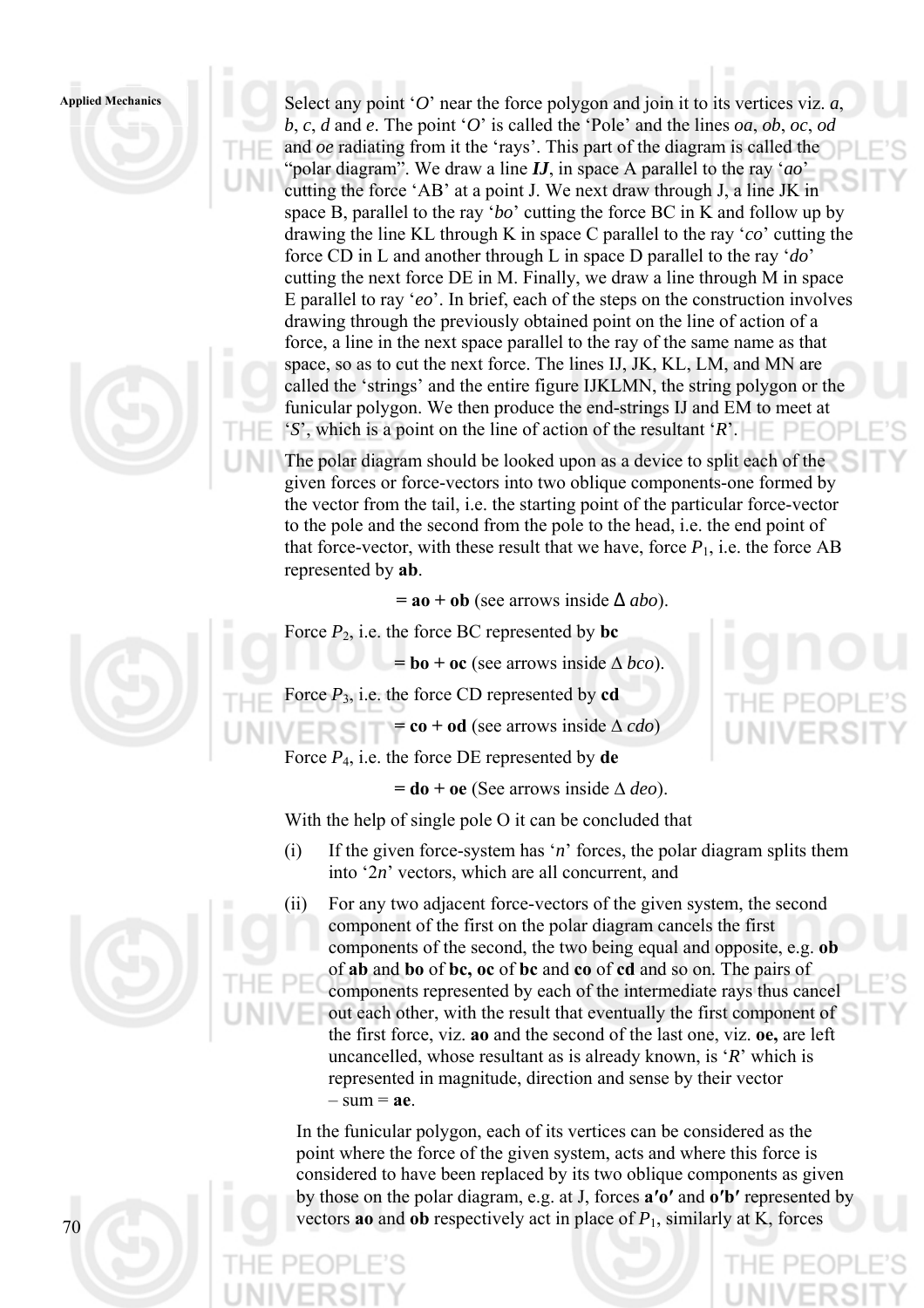**b'o'** and **o'c'** represented by vectors **bo** and **oc** respectively, act in place of **body** Body Diagram  $P_2$  and so on. Thus we now assume that the four forces  $P_1$ ,  $P_2$ ,  $P_3$  and  $P_4$ no more act at  $P_1$ ,  $P_2$ ,  $P_3$  and  $P_4$  respectively but in their place, we have the system of eight forces, viz. **a′o′** is the equivalent of the original system in all respects including locations. Out of these eight forces, it is easy to see that the force-pairs acting along each of the intermediate strings cancel out being equal, opposite and coincident, e.g. forces **o′b′** and **b′o′** along JK (each force being  $= |\mathbf{b} \circ|$  in the polar diagram),  $\mathbf{o}' \mathbf{c}'$  and  $\mathbf{c}' \mathbf{o}'$  along KL (each being  $= |\mathbf{co}|$  in the polar diagram) etc. Thus the system is seen to reduce to a statically equivalent one to only two forces viz., **a′o′** and **o′e′** (represented by vectors **ao** and **oe** respectively on the polar diagram), acting along the end strings, *IJ* and *NM* respectively. The intersection point of these two strings is therefore a point on the line of action of the resultant *R*.

In essence, the funicular polygon construction reduces a given system of forces to a system of just two forces one acting on each of its end strings, which is equivalent in all respects to the original system. If the sense of each of these two forces is reversed, the two together, will represent the equilibrant of the system, and therefore, if we run a string along the profile of the funicular polygon, i.e. along *IJKLMN* in this case, and apply a force **o′a′** equal in magnitude to | **oa** | on the polar diagram, along *JI* from *J* to *I* and another **e′o′** equal in magnitude to | **eo |** on the polar diagram, along *MN* from *M* to *N*, it will hole the *P*1, *P*2, *P*3, *P*4 system acting at points  $p_1$ ,  $p_2$ ,  $p_3$  and  $p_4$  in equilibrium, with the string *IJKLMN* keeping to its shape. The tension in the string in its A and B portions will balance  $P_1$  at J, and those in B and C portions balancing  $P_2$  at K and so on. For this reason, the line *IJKLMN* is called the string polygon or funicular polygon.

Briefly, therefore, it may be stated that in the case of a force-system, which is known to be in equilibrium, the force-polygon, as well as the funicular polygon must close-this fact is made use of in solving problems involving coplanar force-system in equilibrium.

**Equilibrium : Free** 

| Case<br>No.    | <b>System</b><br><b>Reduces to</b> | <b>Force Polygon</b>                                                                       | Funnicular<br>Polygon         | <b>End Strings of the</b><br><b>Funicular Polygon</b>                                                                                                                                                                       |  |
|----------------|------------------------------------|--------------------------------------------------------------------------------------------|-------------------------------|-----------------------------------------------------------------------------------------------------------------------------------------------------------------------------------------------------------------------------|--|
|                | Single resultant<br>force ' $R$ '  | Open vector<br>from $SP$ to<br>' $EP'$ gives ' $R'$<br>in mag.,<br>direction and<br>sense. | Open has<br>$(n + 1)$ strings | Their intersection gives<br>a point on the line of<br>action of $R$ .                                                                                                                                                       |  |
| $\overline{2}$ | Couple having<br>moment = $M'$     | Closed ' $EP'$<br>falls on $SP$ .<br>No resultant<br>force                                 | Open has<br>$(n + 1)$ strings | Parallel and distinct<br>forces acting on these<br>form the couple whose<br>$moment = M =$<br>magnitude of one of the<br>force given by the $1st$ (or<br>last) ray acting on the $1st$<br>(or last) end string $\times$ the |  |

# **Table 2.1 : Properties of Force Polygon and Funicular Polygon**



/FRSI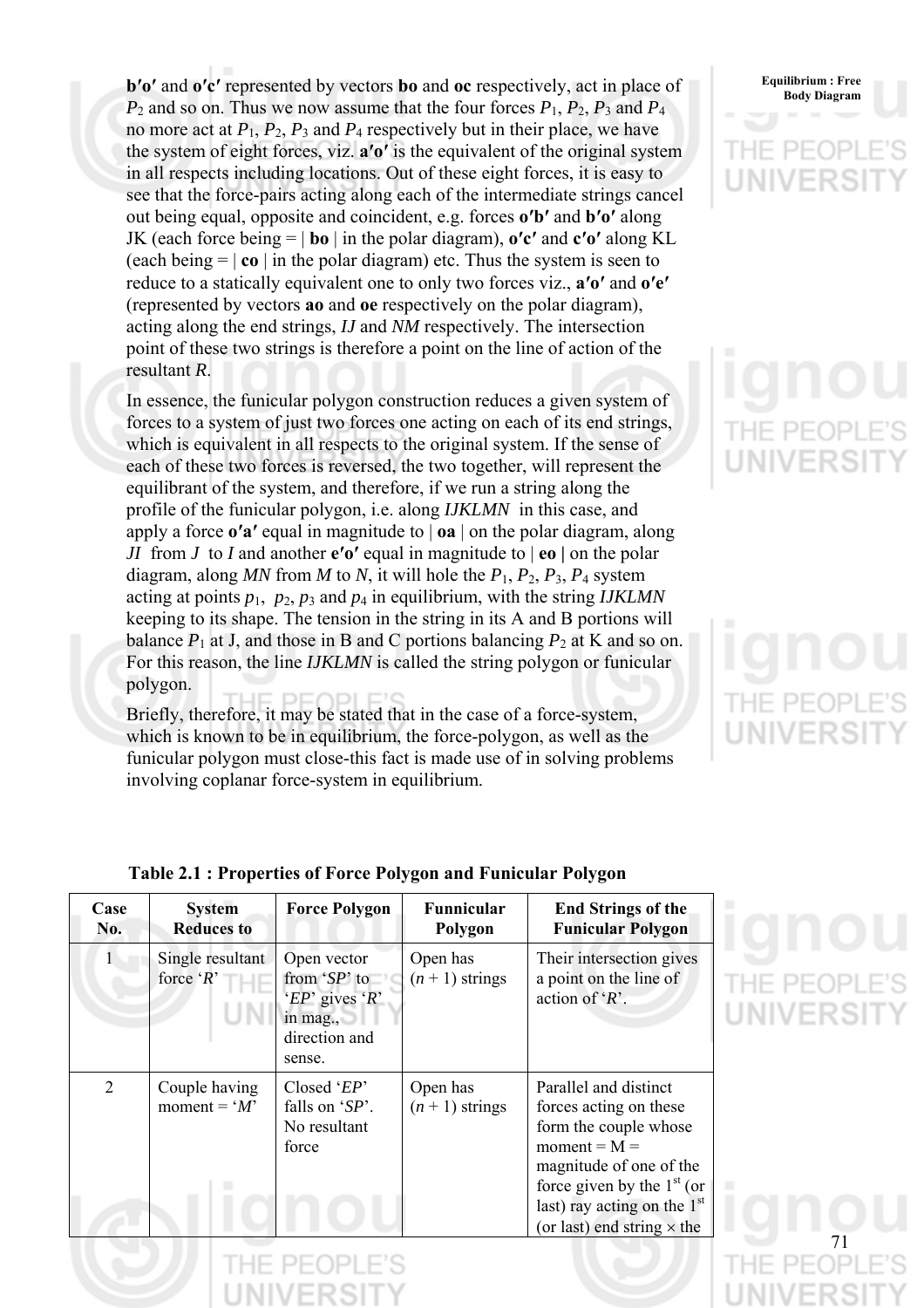| <b>Applied Mechanics</b> |      |                             |                                                                       |                           | perpendicular distance,<br>between the end strings.                                                                                   |
|--------------------------|------|-----------------------------|-----------------------------------------------------------------------|---------------------------|---------------------------------------------------------------------------------------------------------------------------------------|
|                          | $-3$ | System is in<br>Equilibrium | Closed ' $EP'$<br>falls on $SP'$<br>indicates zero<br>resultant force | Closed has 'n'<br>strings | Coincident since the<br>two forces to which the<br>system is reduced and<br>which act on the end<br>strings neutralize each<br>other. |

**Note :** 'SP' and 'EP' denote the starting point and the end point, respectively of the force polygon.

# **Example 2.10 : Reactions of Simply Supported Beams**



A simply supported beam AB (span 12 m) has its end A hinged and is provided with a roller support whose surface is inclined at an angle of  $20^{\circ}$  to the horizontal, at the other end B. Figure 2.20, shows the beam and the loads-10 kN at  $60^{\circ}$  to the horizontal, a u. d. (uniformly distributed load) with intensity 4 kN/m (3 m long), a 20 kN and another 8 kN load.





## **Figure 2.20**

Obtain the reaction  $R_A$  and  $R_B$  developed at the supports by the graphical method.

## **Solution**



72

First replace the u. d. l. by its statically equivalent load =  $4 \times 3 = 12$  kN placed at its mid-point. This is shown by the dotted vector [Figure 2.20(a)]. In addition to the four forces, viz., the four point loads now, we have *RA*, the reaction at A passing through A, with direction not known, and  $R_B$ , the reaction at B inclined at  $20^{\circ}$  to the vertical as shown. Marking the various spaces as shown, we have PQ, QR, RS and ST as the four known loads of 10 kN, 12 kN, 20 kN and 8 kN, respectively. The reactions  $R_B$  and  $R_A$  will be denoted by TU and UP respectively. (Being a case of equilibrium, there will be as many spaces as there are forces, including reactions – six in this case). Coming to the force polygon, we can easily, draw the part force polygon pqrstu 'where  $tu'$  is a line through ' $t'$  parallel to the reaction  $R_B$ . We cannot mark the point u corresponding to ' $U$ ' at this stage – in fact the problem is to locate the point  $u$ , so as to obtain the reactions  $R_B$  and  $R_A$  from the vectors **tu** and **up**.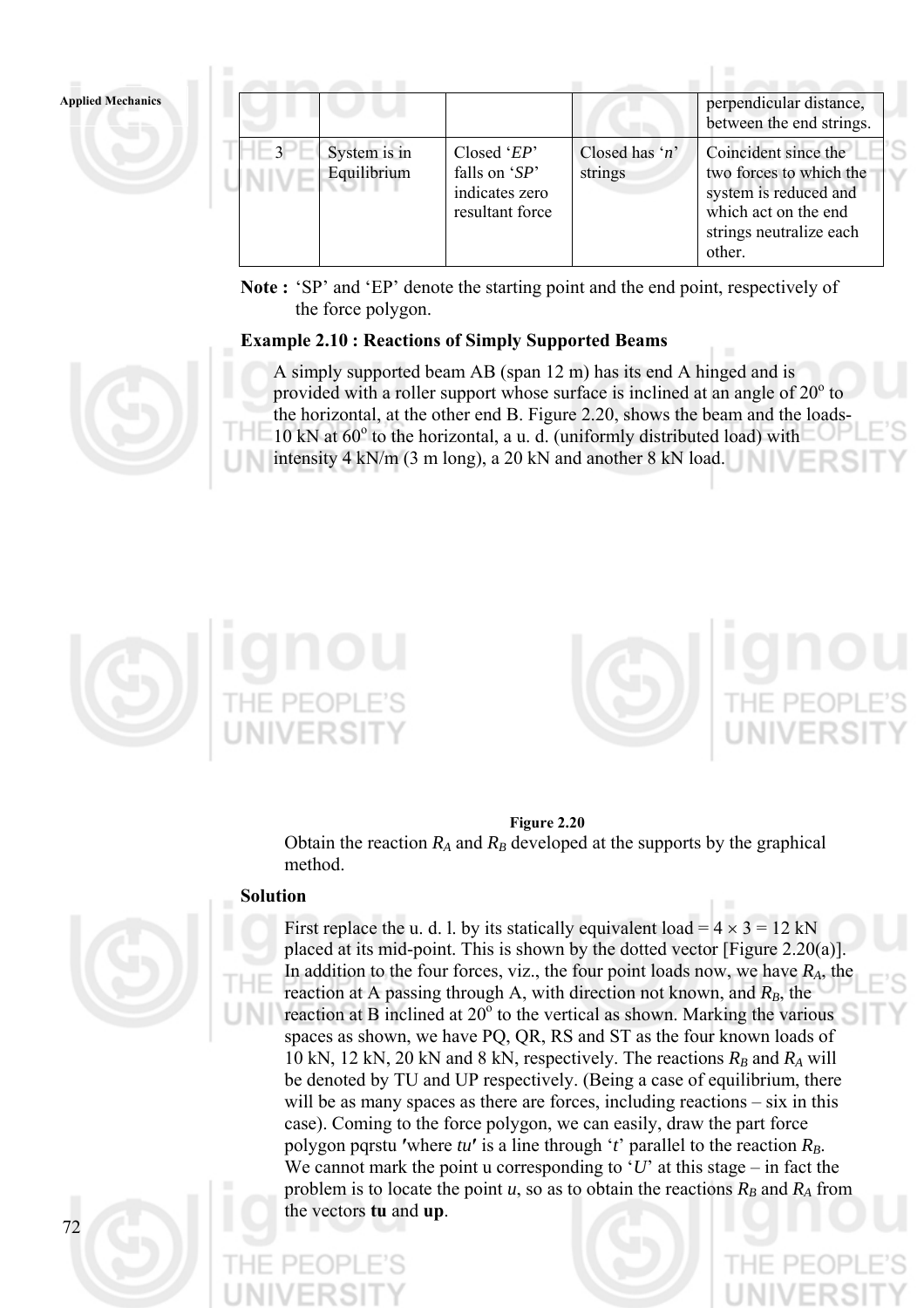In spite of this incomplete force-polygon, however, we find that we can **Body Diagram** Body Diagram draw the funicular polygon completely. Regarding it we recall that :

- (i) each of its vertices lies on the line of action of a force of the system and that
- (ii) it is closed in the case of equilibrium (as here).

In the present problem, we know the locations of the lines of action of all the forces except  $R_A$ , in respect of whose line of action, however, we know that it passes through A. Using this fact, we *start drawing the funicular polygon from A* and obtain the funicular polygon A-1-2-3-4-5. The complete funicular polygon whose last string A-5 with vertices lying on the two reactions can now be drawn on the polygon. It is therefore called the "closing line" of the funicular polygon and will be the line along which both of its end-strings must lie clearly in space '*U*'. Hence, the corresponding ray '*ou*' of the polar-diagram will be a line, through the pole O parallel to the closing line and this line for the ray *ou* can accordingly be drawn, [see dotted line in Figure 2.20(b)]. Since the point *u* lies on this ray and the line *tu***′,** their intersection point must be *u*. This at once gives the two reactions represented by the vectors **tu** as  $R_B$  and **up** as  $R_A$ . By scaling off, we find that  $R_A = 26.2$ kN inclined at 100<sup>°</sup> to the vertical and  $R_B = 24$  kN has an inclination as marked. This solution can be checked by the analytical method, and would be found to be reasonably accurate.

## **Example 2.11**

A warren truss made up of equilateral triangles, each side 3 m, is shown in the Figure 2.21. On the top boom there are 2 vertical loads 6 kN and 12 kN and a horizontal load of 4 kN. On the bottom boom, there is a load of 8 kN inclined at  $20^0$  to the vertical and another 6 kN which is vertical. The support A is hinged while B is a roller support.

Determine the reactions graphically.







73

## **Solution**

The two loads of 8 kN and 6 kN acting on the lower boom, whose line of action are seen to lie in between the two supports are shifted to the upper boom as shown in the Figure 2.21(a) by show the dotted lines. Having named the spaces now, we find that the loads are : PQ, QR, RS, ST, TU and the reactions are UV and VP. We now draw the part-force polygon pqrstu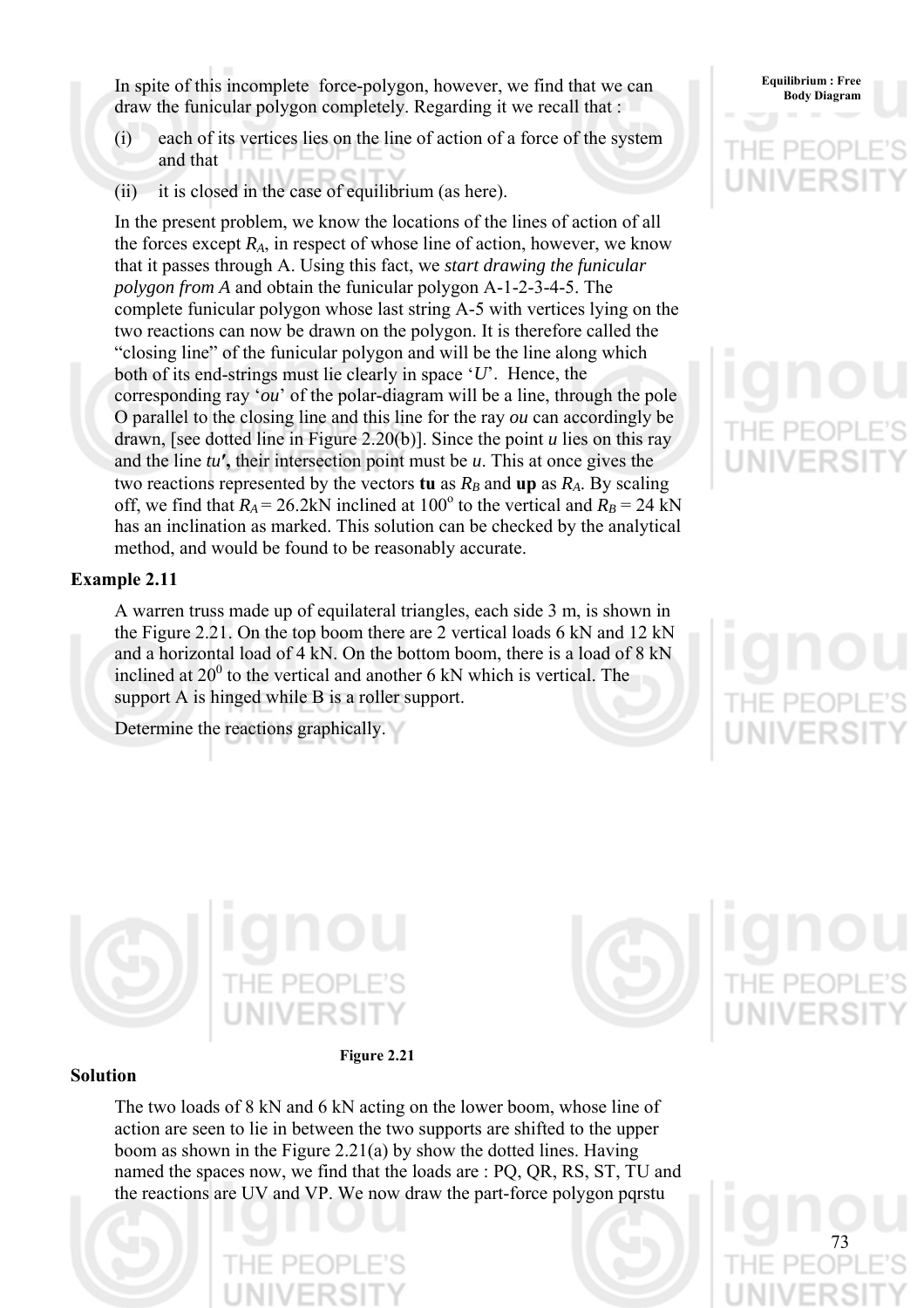Applied Mechanics and the line *uv* parallel to known direction of  $R_B$ . The problem now reduces to locating the point v on  $uv'$  so that **uv** will represent  $R_B$  and  $vp$ ,  $R_A$ .

THE PE(

**UNIVERS** 

INIVERSI



PEOPI

VIVERSIT

**Figure 2.22** 

Proceeding exactly as in the previous example; choosing a pole O we complete the polar diagram. Then starting from the hinge A (*this is mandatory)* on the space diagram which is the only known point on *RA*, we complete the funicular polygon A-1-2-3-4-5-6 and obtain the closing line A-6. A line through the pole O, parallel to the closing line cuts *uv***′** at the point *v* which gives the vectors **uv** and **vp** representing  $R_B$  and  $R_A$ respectively. By scaling off these, we find that  $R_A = 18.3$  kN inclined at  $22^{\circ}$ to the vertical and  $R_B = 14.7$  kN vertical, an acceptably accurate solution.

# **2.5.5 Maxwell Diagram or Stress Diagram for Trusses**

Drawing of a Maxwell Diagram (also called 'Stress Diagram') for a truss under a given loading is a fast method of obtaining the forces in its members. It is primarily based on the fact that every joint in a truss, is in equilibrium under the action of the system of coplanar concurrent forces meeting there. These forces consist of the applied loads if any at the joint and the axial forces developed in the members or bars which meet there. In fact by following this method and drawing a separate. Closed. The Maxwell diagram for a truss is however one single diagram which combines the force-polygons at all of its joints and in which the vector for any bar-force is drawn just once. Furthermore, as the external forces on the truss (such as loads and support-reactions) also act at the joints, the vectors for them, must appear in this single diagram and because they constitute independent force-system in equilibrium, this fact provides a check on the diagram of graphical construction of the Maxwell diagram.

Consider a Warren truss shown in Figure 2.22. The truss consists of three equal equilateral triangle shaped panels joined by two horizontal bars at the top boom and is hinged at the joint  $L_0$  and supported by a roller at  $L_3$ . It carries vertical loads of 4 kN each at the joints  $U_0$ ,  $U_1$  and  $U_2$  and 12 kN and 6 kN at  $L_1$  and  $L_2$ respectively. There is also a horizontal load of 6 kN at *U*2. It is required to obtain the forces in the various members by the Maxwell diagram construction.

# **Example 2.12**

 $74$ 

Consider a Warran truss as shown in Figure 2.22. Carrying in loads as shown.